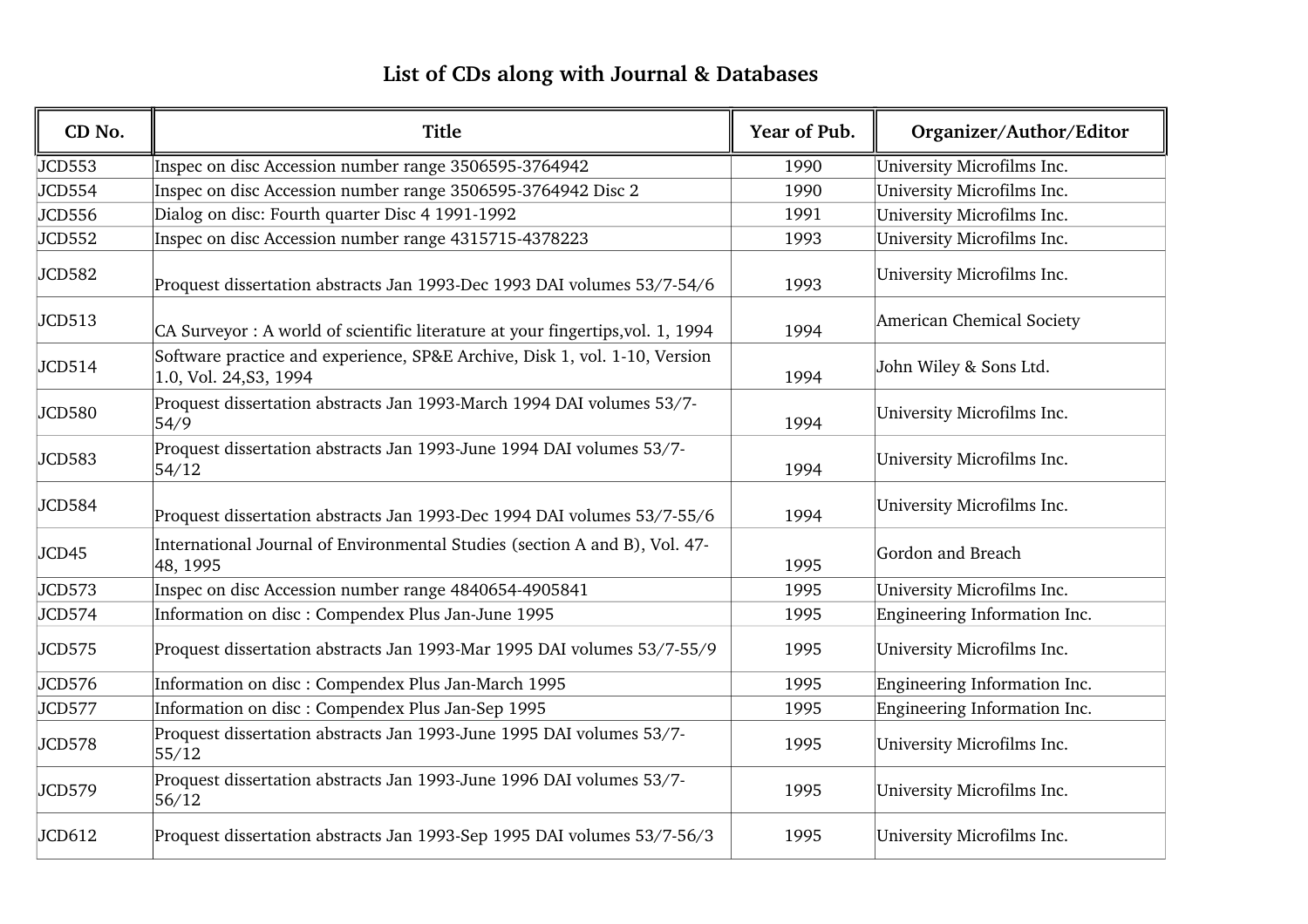| JCD46             | International Journal of Environmental Studies, Vol. 49-50, 1996                                                                                                      | 1996 | Gordon and Breach                   |
|-------------------|-----------------------------------------------------------------------------------------------------------------------------------------------------------------------|------|-------------------------------------|
| JCD48             | Journal of Applied Physics, Vol.79 Jan-June, Vol. 80 July-Sep, 1996                                                                                                   | 1996 | American Institute of Physics       |
| JCD107            | IEEE Transactions on Education : Special Issue on the Application of<br>Information Technologies to Engineering and Science Education, vol.-39,<br>No. 3, August 1996 | 1996 | <b>IEEE</b>                         |
| JCD581            | Proquest dissertation abstracts Jan 1993-March 1996 DAI volumes 53/7-<br>56/9                                                                                         | 1996 | University Microfilms Inc.          |
| JCD24             | Dataquest: the DQ top 20, 1996-1997                                                                                                                                   | 1997 | <b>DataQuest</b>                    |
| JCD39             | IEEE Transactions on Education : rapid publication supplement, Vol. 40 No.<br>4, Nov. 1997                                                                            | 1997 | <b>IEEE</b>                         |
| JCD53             | Journal of the Acoustical Society of America, Vol. 101-102, Jan-Feb 1997                                                                                              | 1997 | Acoustical Society of America       |
| JCD54             | Journal of the Acoustical Society of America, Vol. 101-102, Jan-April 1997                                                                                            | 1997 | Acoustical Society of America       |
| JCD84             | Satellite tool kit 4.0 : For Satellite System Analysis / Space News                                                                                                   | 1997 | Analytical Graphics Inc.            |
| JCD120            | Software Practice & Experience (SP&E) Archive, Version 2.0 (1991-1995,<br>vol.-21-25) / vol.-26, S5                                                                   | 1997 | John Wiley & Sons Ltd.              |
| JCD549            | Dialog on disc: Compendex 1997                                                                                                                                        | 1997 | Engineering Information Inc.        |
| JCD610            | Woice of Achema: World catalogue of international chemical equipment                                                                                                  | 1997 | Concept                             |
| JCD8              | ACM Transactions on Design Automation of Electronic Systems, vol.-1, No.<br>1-4, 1996 and vol.-2, No. 1-4, 1997                                                       | 1998 | Association for Computing Machinery |
| JCD <sub>25</sub> | Dataquest: the DQ top 20, 1997-1998                                                                                                                                   | 1998 | <b>DataQuest</b>                    |
| JCD31             | Engineering information village                                                                                                                                       | 1998 | Engineering Information Inc.        |
| JCD40             | IEEE Transactions on Education : rapid publication supplement, Vol. 41 No.<br>4, Nov 1998                                                                             | 1998 | <b>IEEE</b>                         |
| JCD50             | Journal of Materials Research, Vol. 13 No. 1-13, 1998 + JMR cumulative<br>index                                                                                       | 1998 | Materials Research Society          |
| JCD55             | Journal of the Acoustical Society of America, Vol. 103-104, Jan-Feb 1998                                                                                              | 1998 | Acoustical Society of America       |
| JCD56             | Journal of the Acoustical Society of America, Vol. 103-104, Jan-April 1998                                                                                            | 1998 | Acoustical Society of America       |
| JCD72             | Oil and Gas Journal: Arthur Andersen Knowledge Space, vol.-96, No. 48,<br>1998                                                                                        | 1998 | Petrobras                           |
| JCD76             | Russian Mathematical Surveys, vol.-53, 1998 / English translation of the<br>Russian bimonthly journal Uspekhi Matematicheskikh Nauk                                   | 1998 | Turpion Ltd.                        |
| JCD108            | Geo-Slope Office Version 4 : Evaluation Software, March 1998 / Ground<br>Engineering, vol.-31, No. 8, 1998                                                            | 1998 | Geo-Slope International Ltd.        |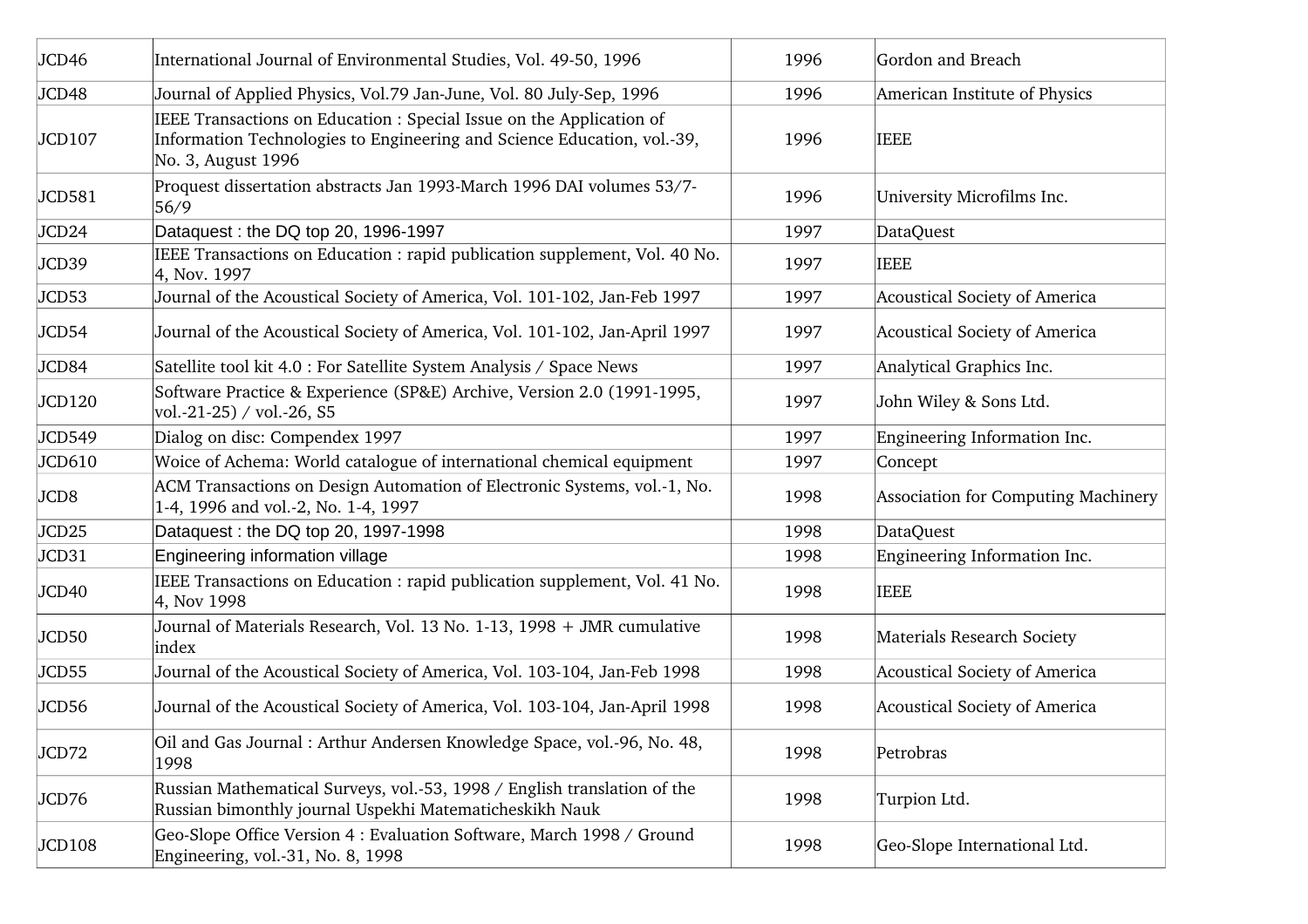| JCD548            | Dialog on disc: Compendex Jan-June 1998                                                                                                                | 1998 | Engineering Information Inc.        |
|-------------------|--------------------------------------------------------------------------------------------------------------------------------------------------------|------|-------------------------------------|
| JCD550            | Dialog on disc: Compendex 1997                                                                                                                         | 1998 | Engineering Information Inc.        |
| JCD551            | Dialog on disc: Compendex Jan-Sep 1998                                                                                                                 | 1998 | Engineering Information Inc.        |
| JCD557            | Dialog on disc : Compendex Jan -March 1998                                                                                                             | 1998 | Engineering Information Inc.        |
| JCD558            | Dialog on disc: Compendex 1996                                                                                                                         | 1998 | Engineering Information Inc.        |
| JCD587            | ViewSonic display suite                                                                                                                                | 1998 | ViewSonic Corporation               |
| JCD611            | Databases for Business industry, research and trade:Demo CD                                                                                            | 1998 | Informatics (India) Pvt. Ltd.       |
| JCD9              | ACM Transactions on Design Automation of Electronic Systems, vol.-1, No.<br>1-4, 1996; vol.-2, No. 1-4, 1997 and vol.-3, No. 1-4, 1998                 | 1999 | Association for Computing Machinery |
| JCD16             | Atmospheric Environment CD-ROM, Suppl. 1, vol.-33, 1999                                                                                                | 1999 | Elsevier Science Ltd.               |
| JCD <sub>26</sub> | Dataquest: the DQ top 20 trilogy, 1996-1999                                                                                                            | 1999 | <b>DataQuest</b>                    |
| JCD27             | Dataquest: strategies for the enterprise: effective computing for a<br>networked enterprise                                                            | 1999 | DataQuest                           |
| JCD44             | Indiana University Mathematics Journal, v.47-48(1), Spring 1999                                                                                        | 1999 | Indiana University                  |
| JCD51             | Journal of Materials Research, Vol. 14 No. 1-12, 1999 + JMR cumulative<br>index                                                                        | 1999 | Materials Research Society          |
| JCD57             | Journal of the Acoustical Society of America, Vol. 105, Jan-Feb 1999                                                                                   | 1999 | Acoustical Society of America       |
| JCD77             | Russian Mathematical Surveys, vol.-53, 1998 & vol.-54, 1999 / English<br>translation of the Russian bimonthly journal Uspekhi Matematicheskikh<br>Nauk | 1999 | Turpion Ltd.                        |
| JCD114            | Music in MP3 - CT-ROM / Computers Today                                                                                                                | 1999 | Living Media India Ltd.             |
| JCD559            | Dialog on disc: Compendex 1998                                                                                                                         | 1999 | Engineering Information Inc.        |
| JCD560            | Dialog on disc: Compendex Jan-Sep 1999                                                                                                                 | 1999 | Engineering Information Inc.        |
| JCD561            | Dialog on disc: Compendex Jan-June 1999                                                                                                                | 1999 | Engineering Information Inc.        |
| JCD10             | ACM Transactions on Design Automation of Electronic Systems, vol.-1-4,<br>1996 - 1999                                                                  | 2000 | Association for Computing Machinery |
| JCD17             | Atmospheric Environment CD-ROM, Suppl. 2, vol.-34, 2000                                                                                                | 2000 | Elsevier Science Ltd.               |
| JCD19             | Businessworld CD-ROM 2000 : All of Businessworld - May 1999 to March<br>2000                                                                           | 2000 | Businessworld                       |
| JCD23             | Microsoft Visio 2000 Technical Edition - 60 Day Evaluation / Control &<br>Instrumentation, vol.-32(12), 2000                                           | 2000 | Microsoft Corporation               |
| JCD32             | Fatigue and Fracture of Engineering Materials and Structures : electronic<br>index, v.1-21 1975-1998                                                   | 2000 | Blackwell Science Ltd.              |
| JCD47             | <b>International Protective Coatings</b>                                                                                                               | 2000 | International Coating Ltd.          |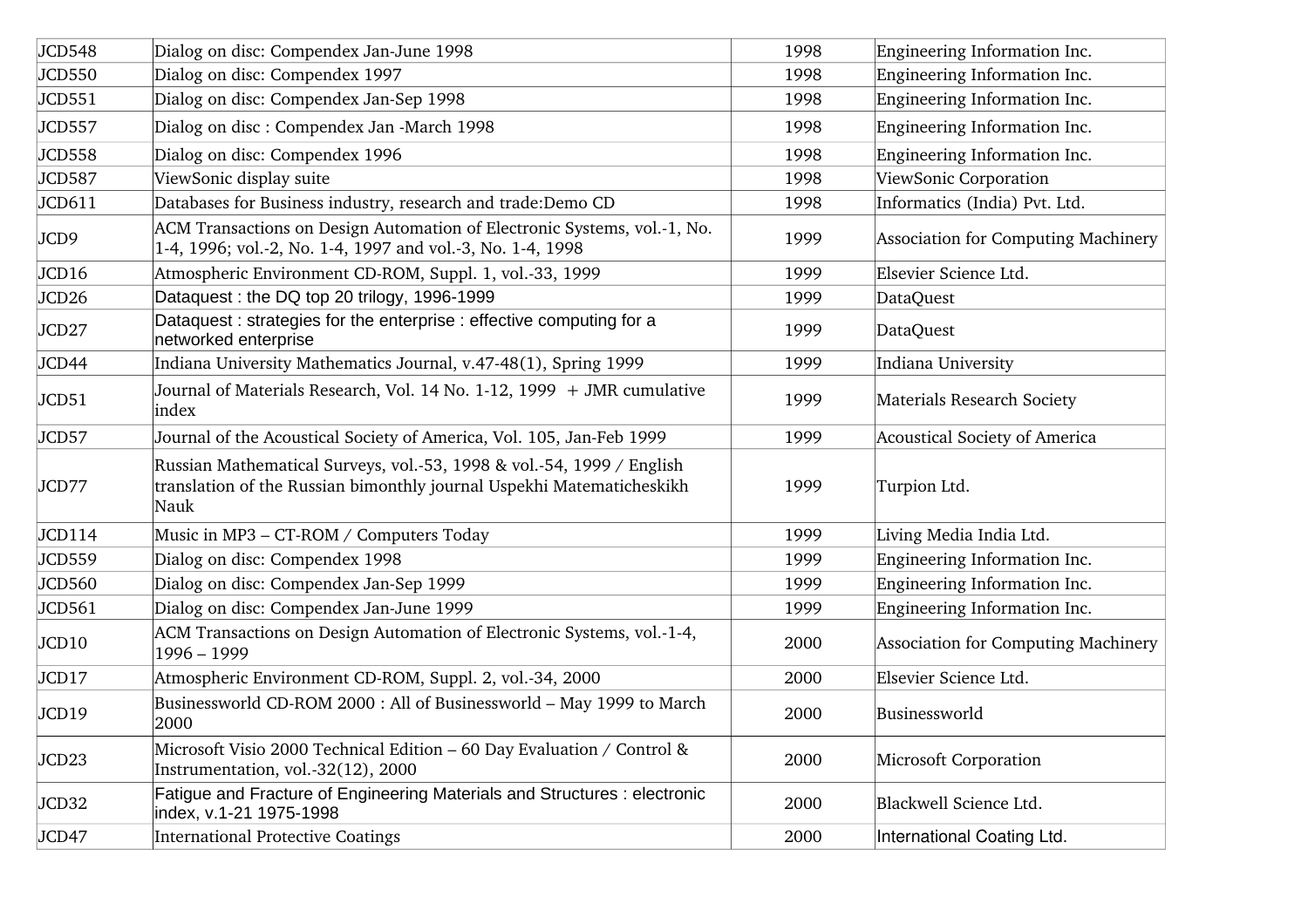| JCD49  | Journal of Economic Perspectives, Vol. 13(1)-v.14(3), 1999-2000                                                                                                                      | 2000 | A Journal of the American Economic<br>Association               |
|--------|--------------------------------------------------------------------------------------------------------------------------------------------------------------------------------------|------|-----------------------------------------------------------------|
| JCD58  | Mahazine vol. 1 No. 1 September 2000                                                                                                                                                 | 2000 | The Vortal by Ashok Banker                                      |
| JCD78  | Russian Mathematical Surveys, vol.-53, 1998, vol.-54, 1999 and vol.-55,<br>2000 / English translation of the Russian bimonthly journal Uspekhi<br>Matematicheskikh Nauk              | 2000 | Turpion Ltd.                                                    |
| JCD85  | Water environment research : literature review, vol.-72, No. 5, 2000                                                                                                                 | 2000 | <b>Water Environment Federation</b>                             |
| JCD115 | Guide to Office XP Features : a special pre-launch offer from SSI Inndsoft-<br>Systekh / Computers Today, November 2001                                                              | 2000 | Inndsoft - An SSI Company                                       |
| JCD463 | Dialog ondisc books: Demonstration disc ASM handbook, 2000                                                                                                                           | 2000 | <b>ASM</b> International                                        |
| JCD555 | Dialog on disc and dialog at site: Key content, local control Compendex Jan<br>to Nov, 2000                                                                                          | 2000 | Engineering Information Inc.                                    |
| JCD11  | ACM Transactions on Design Automation of Electronic Systems, vol.-1-5,<br>$1996 - 2000$                                                                                              | 2001 | Association for Computing Machinery                             |
| JCD21  | Odyssey Crypta Lite (AES): The Desktop Encryptor / Computers Today, Jan<br>2002                                                                                                      | 2001 | Odyssey Technologies Ltd. (India)                               |
| JCD29  | Dutch Design day : the face of design                                                                                                                                                | 2001 | SENTER & other                                                  |
| JCD36  | Human genome project / Nature, vol.-409, Issue 6822, March 2001                                                                                                                      | 2001 | National Human Genome Research<br>Institute                     |
| JCD41  | IEEE Transactions on Education : rapid publication supplement, Vol. .44 No.<br>2, May 2001                                                                                           | 2001 | <b>IEEE</b>                                                     |
| JCD42  | IEEE Transactions on Magnetics: cumulative index, 1985-2000                                                                                                                          | 2001 | The Institute of Electrical and<br>Electronics Engineers (IEEE) |
| JCD59  | Materials Forum 2001: Collaborative materials-related research in Australia,<br>Vol.25, 2001                                                                                         | 2001 | The Institute of Materials<br>Engineering, Australasia Ltd.     |
| JCD69  | National Cooperative Highway Research Program (NCHRP) : Appropriate<br>use of waste and recycled materials in the Transportation Industry - an<br>information database, Project 4-21 | 2001 | <b>Transportation Research Board</b>                            |
| JCD70  | National Cooperative Highway Research Program (NCHRP) : Bituminous<br>materials research series 2, Projects 9-11, 9-12, and 9-13                                                     | 2001 | <b>Transportation Research Board</b>                            |
| JCD71  | National Cooperative Highway Research Program (NCHRP) : Environmental<br>Impact of Construction and Repair Materials on Surface and Ground Waters,<br>Project 25-9                   | 2001 | Transportation Research Board                                   |
| JCD73  | Performance 2001 (International Electro-technical Commission -<br>Commission for repairing and publishing standards in electro-technologies)                                         | 2001 | International Electro-technical<br>Commission                   |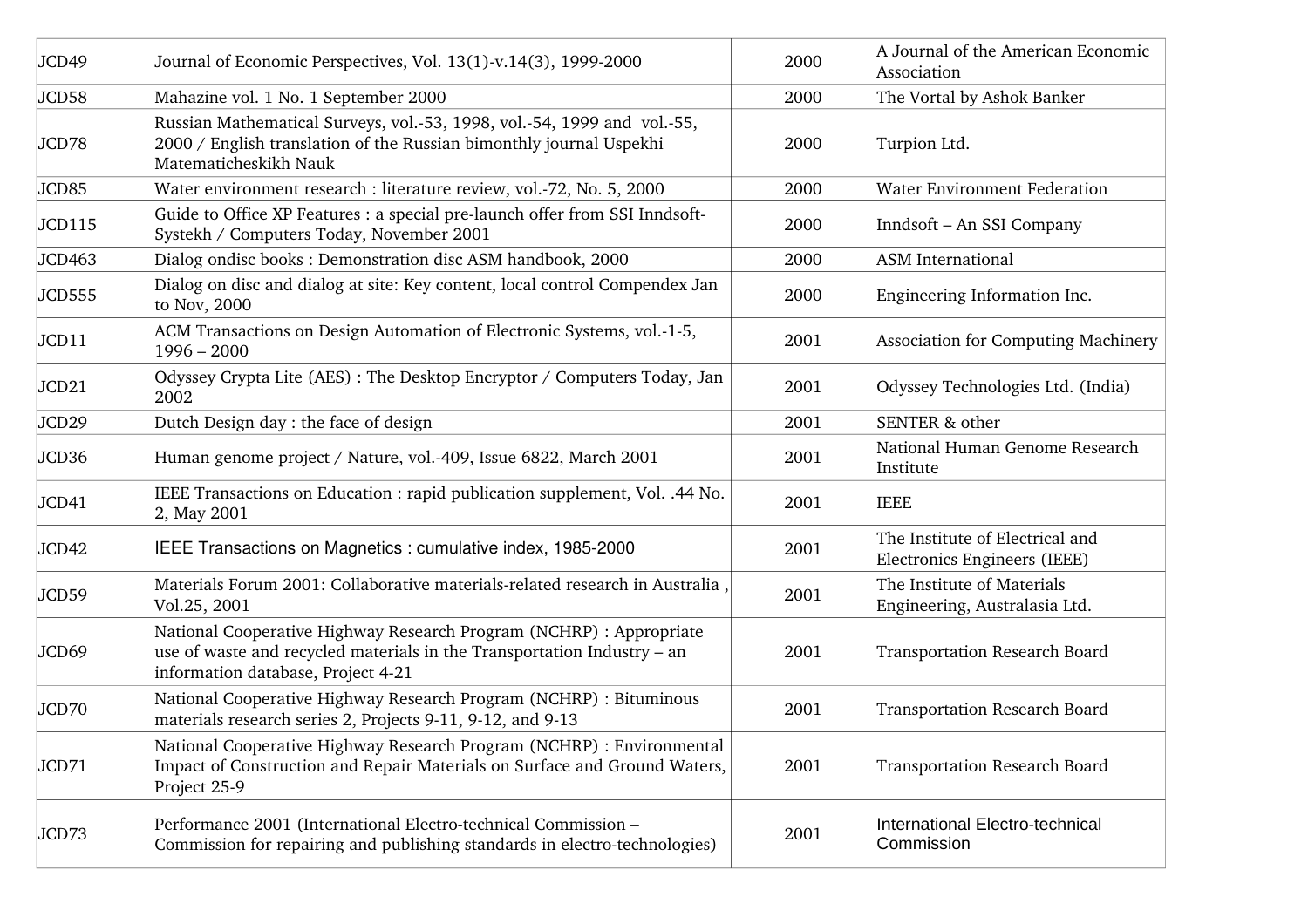| JCD79         | Russian Mathematical Surveys, vol.-53-56 (1998-2001) / English translation<br>of the Russian bimonthly journal Uspekhi Matematicheskikh Nauk | 2001 | Turpion Ltd.                        |
|---------------|----------------------------------------------------------------------------------------------------------------------------------------------|------|-------------------------------------|
| JCD82         | AAAGTCAT / Science, vol.-291, No. 5507, Feb 2001                                                                                             | 2001 | InforMax Inc.                       |
| <b>JCD127</b> | Roger Bullivant / Ground Engineering, vol.-34 (12), 2001                                                                                     | 2001 | Roger Bullivant                     |
| JCD517        | Kirk- Othmer Encyclopedia of chemical techology, 4 <sup>th</sup> edition, John Wiley &<br>Sons, 2001                                         | 2001 | Thomson Dialog                      |
| JCD562        | Dialog on disc and dialog at site: Key content, under your control<br>Compendex Jan to Nov, 2001                                             | 2001 | Engineering Information Inc.        |
| JCD563        | Dialog on disc and dialog at site: Key content, under your control<br>Compendex Jan to Oct, 2001                                             | 2001 | Engineering Information Inc.        |
| JCD564        | Dialog on disc and dialog at site: Key content, under your control<br>Compendex Jan to Sep, 2001                                             | 2001 | Engineering Information Inc.        |
| JCD565        | Dialog on disc and dialog at site: Key content, under your control<br>Compendex Jan to Aug, 2001                                             | 2001 | Engineering Information Inc.        |
| JCD566        | Dialog on disc and dialog at site: Key content, under your control<br>Compendex Jan to July, 2001                                            | 2001 | Engineering Information Inc.        |
| JCD567        | Dialog on disc and dialog at site: Key content, under your control<br>Compendex Jan to June, 2001                                            | 2001 | Engineering Information Inc.        |
| JCD568        | Dialog on disc and dialog at site: Key content, under your control<br>Compendex Jan to May, 2001                                             | 2001 | Engineering Information Inc.        |
| JCD569        | Dialog on disc and dialog at site: Key content, under your control<br>Compendex Jan to April, 2001                                           | 2001 | Engineering Information Inc.        |
| JCD570        | Dialog on disc and dialog at site: Key content, local control Compendex Jan<br>to March, 2001                                                | 2001 | Engineering Information Inc.        |
| JCD571        | Dialog on disc and dialog at site: Key content, local control Compendex Jan<br>to Feb, 2001                                                  | 2001 | Engineering Information Inc.        |
| JCD572        | Dialog on disc and dialog at site: Key content, local control Compendex<br>January 2001                                                      | 2001 | Engineering Information Inc.        |
| JCD12         | ACM Transactions on Design Automation of Electronic Systems, vol.-1-6,<br>$1996 - 2001$                                                      | 2002 | Association for Computing Machinery |
| JCD22         | Internet Security: A special offer from SSI Inndsoft-Systekh exclusively for<br>CT readers / Computers Today, Feb 2002                       | 2002 | Inndsoft - An SSI Company           |
| JCD28         | Dialog Link 3.0 (Thomson Dialog)                                                                                                             | 2002 | Thomson Dialog                      |
| JCD30         | Earth 2.0 with Photogrammetric Engineering and Remote Sensing, v.68 (6)                                                                      | 2002 | <b>Pixoneer Corporation</b>         |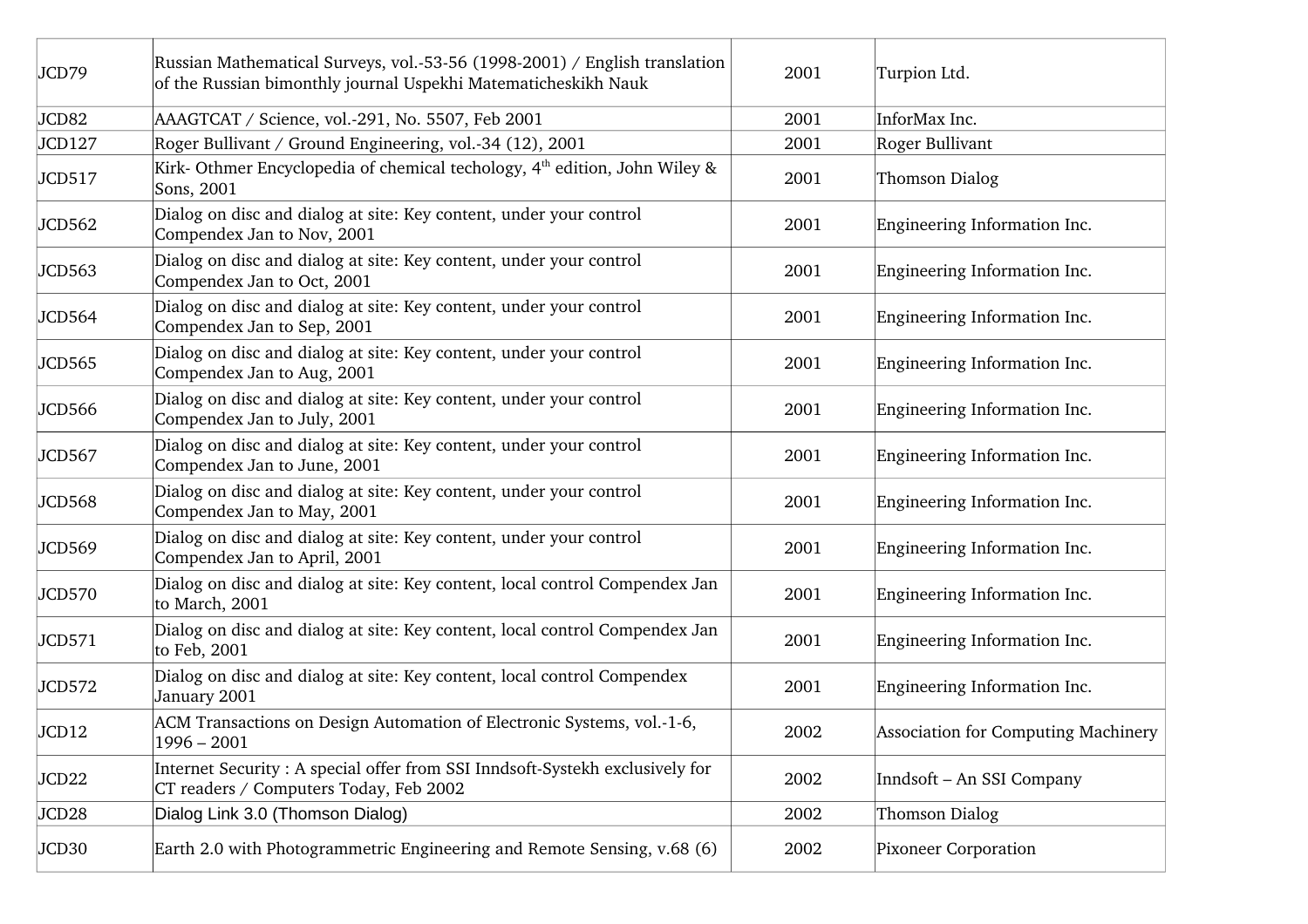| JCD60            | Materials Forum 2002 : Nanotechnology, vol.-26, 2002                                                                                         | 2002 | The Institute of Materials<br>Engineering, Australasia Ltd. |
|------------------|----------------------------------------------------------------------------------------------------------------------------------------------|------|-------------------------------------------------------------|
| JCD63            | Microsoft Project Server 2002 : Multimedia Demo CD / Automotive<br>engineers, vol.-110, No. 5                                                | 2002 | Microsoft Corporation                                       |
| JCD66            | Nuffield Council on Bioethics: Reports and Discussion Papers / Nature, vol.-<br>419, Issue 6907, Oct 2002                                    | 2002 | Nuffield Council on Bioethics                               |
| JCD67            | Nature Plasmodium genome : scientific achievement & medical opportunity                                                                      | 2002 | Nature Publishing Group                                     |
| JCD68            | National Cooperative Highway Research Program (NCHRP) : Bituminous<br>materials research series 3, Projects 9-10, 9-14, and 9-19             | 2002 | <b>Transportation Research Board</b>                        |
| JCD75            | Controlling Refrigeration & Air Conditioning Worldwide / With<br>Refrigeration and Air-conditioning Journal, 104 (1250), 2002                | 2002 | Parker Climate and Industrial Control                       |
| JCD80            | Russian Mathematical Surveys, vol.-53-57 (1998-2002) / English translation<br>of the Russian bimonthly journal Uspekhi Matematicheskikh Nauk | 2002 | Turpion Ltd.                                                |
| JCD86            | Tata Search (1994-2001) : A journal of technological advances in Tata Steel                                                                  | 2002 | Tata Steel                                                  |
| JCD116           | IEEE Computer Graphics and Applications - Rich Media Content, July /<br>August 2002                                                          | 2002 | <b>IEEE Computer Society</b>                                |
| JCD124           | Resins & reagents catalog - technical handbook : Interactive PDF Document                                                                    | 2002 | Argonaut Technologies                                       |
| JCD239           | Developer IQ 2.0/ July 2002 (CD 2)                                                                                                           | 2002 | An IQ Techmedia Publication                                 |
| JCD240           | Developer IQ 1.0/ August 2002 (CD 1)                                                                                                         | 2002 | An IQ Techmedia Publication                                 |
| JCD241           | Developer IQ 2.0/ August 2002 (CD 2)                                                                                                         | 2002 | An IQ Techmedia Publication                                 |
| JCD704           | Business Periodicals Vol: BPO 04-04-12                                                                                                       | 2002 | ProQuest                                                    |
| JCD1             | ABI / INFORM Global : Vol.-ABG 03 12G, Jan 2002 - Nov 2003                                                                                   | 2003 | ProQuest-CSA LLC                                            |
| JCD <sub>2</sub> | ABI / INFORM Global : Vol.-ABG 04 1G, Jan 2002 - Dec 2003                                                                                    | 2003 | ProQuest-CSA LLC                                            |
| JCD5             | ACM SIGMOD Anthology, vol.-5, Issue 1                                                                                                        | 2003 | Association for Computing Machinery                         |
| JCD6             | ACM SIGMOD Anthology, vol.-5, Issue 2                                                                                                        | 2003 | Association for Computing Machinery                         |
| JCD13            | ACM Transactions on Design Automation of Electronic Systems, vol.-1-7,<br>$1996 - 2002$                                                      | 2003 | Association for Computing Machinery                         |
| JCD14            | Alibre design – multimedia demo and product CD                                                                                               | 2003 | Alibre Inc.                                                 |
| JCD34            | Ground Water vol. 41(7) pp. 881-1007 Special watersheds issue 2003                                                                           | 2003 | National Ground Water Association                           |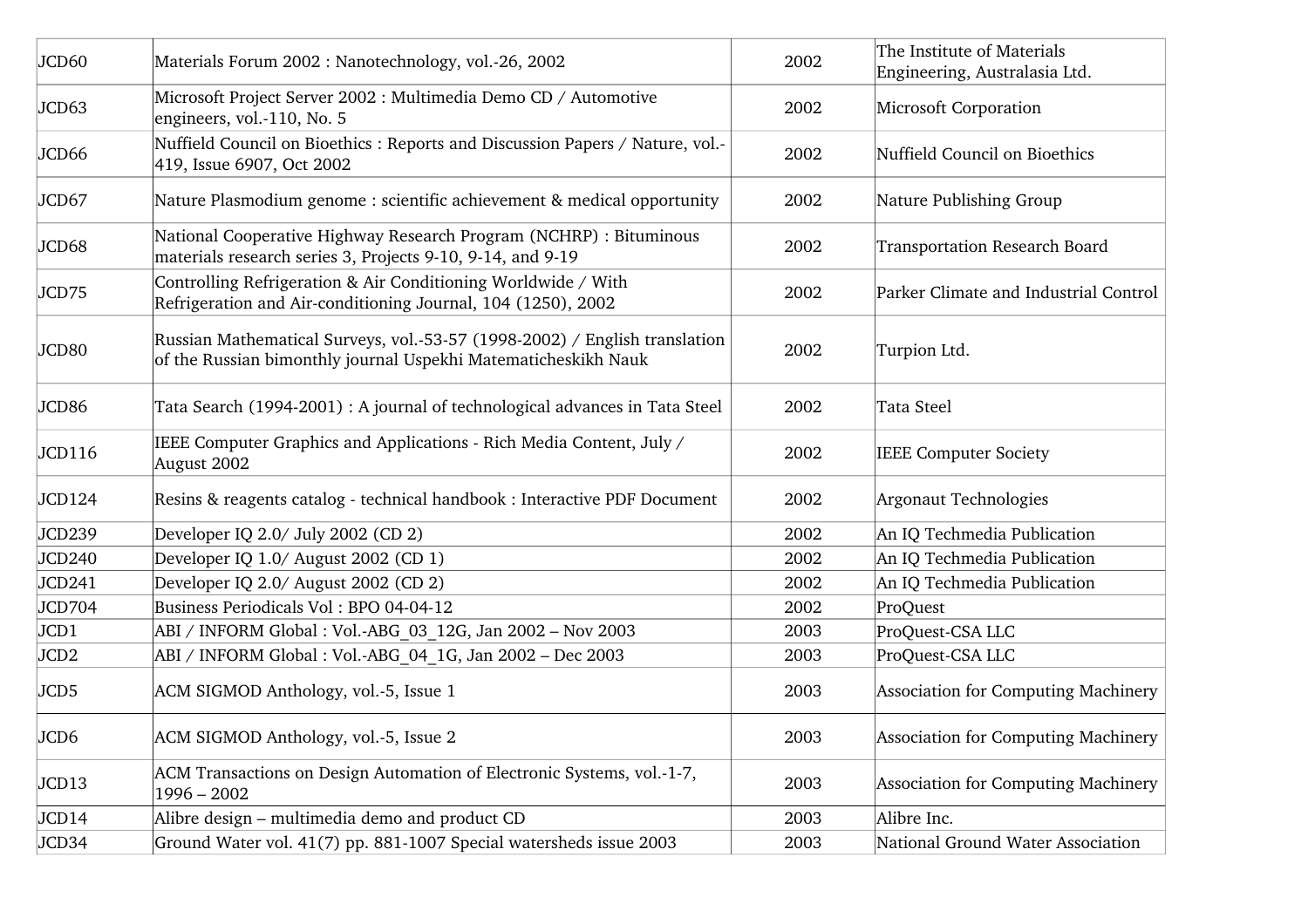| JCD64             | MPT International Interactive MPT 3/2003                                                                                                     | 2003 | Verlag Stahleisen GmbH                        |
|-------------------|----------------------------------------------------------------------------------------------------------------------------------------------|------|-----------------------------------------------|
| JCD81             | Russian Mathematical Surveys, vol.-53-58 (1998-2003) / English translation<br>of the Russian bimonthly journal Uspekhi Matematicheskikh Nauk | 2003 | Turpion Ltd.                                  |
| JCD87             | Water environment research : literature review, vol.-75, No. 6, 2003                                                                         | 2003 | <b>Water Environment Federation</b>           |
| JCD172            | Business Periodicals Collection, Disc 5; Sep. 02- Aug.03                                                                                     | 2003 | <b>EBSCO Publishing</b>                       |
| JCD215            | 30th Annual International Symposium on Computer Architecture :<br>Conference proceedings, San Diego, California, USA, June 9-11, 2003        | 2003 | IEEE Computer Society / ACM<br><b>SIGARCH</b> |
| JCD235            | Plaxis V8 : Introductory Version 8 : Plaxis finite element code for soil and<br>rock analyses                                                | 2003 | Plaxis BV                                     |
| JCD590            | National seminar on disaster management and mitigation June 20-21, 2003                                                                      | 2003 | Phoenix Publishing                            |
| JCD671            | Business Periodicals Vol: BPO 04-01-08                                                                                                       | 2003 | ProQuest                                      |
| JCD672            | Business Periodicals Vol: BPO 04-01-07                                                                                                       | 2003 | ProQuest                                      |
| JCD673            | Business Periodicals Vol: BPO 04-01-06                                                                                                       | 2003 | ProQuest                                      |
| JCD674            | Business Periodicals Vol: BPO 04-01-05                                                                                                       | 2003 | ProQuest                                      |
| JCD675            | Business Periodicals Vol: BPO 03-12-09                                                                                                       | 2003 | ProQuest                                      |
| JCD676            | Business Periodicals Vol: BPO 03-12-07                                                                                                       | 2003 | ProQuest                                      |
| JCD677            | Business Periodicals Vol: BPO 03-12-06                                                                                                       | 2003 | ProQuest                                      |
| JCD678            | Business Periodicals Vol: BPO 03-12-05                                                                                                       | 2003 | ProQuest                                      |
| JCD679            | Business Periodicals Vol: BPO 03-12-04                                                                                                       | 2003 | ProQuest                                      |
| JCD680            | Business Periodicals Vol: BPO 03-12-03                                                                                                       | 2003 | ProQuest                                      |
| JCD681            | Business Periodicals Vol: BPO 03-12-02                                                                                                       | 2003 | ProQuest                                      |
| JCD682            | Business Periodicals Vol: BPO 03-12-01                                                                                                       | 2003 | ProQuest                                      |
| JCD684            | Business Periodicals Vol: BPO 04-01-04                                                                                                       | 2003 | ProQuest                                      |
| JCD685            | Business Periodicals Vol: BPO 04-01-03                                                                                                       | 2003 | ProQuest                                      |
| JCD686            | Business Periodicals Vol: BPO 04-01-02                                                                                                       | 2003 | ProQuest                                      |
| JCD687            | Business Periodicals Vol: BPO 04-01-01                                                                                                       | 2003 | ProQuest                                      |
| JCD <sub>3</sub>  | ABI / INFORM Global : Vol.-ABG 04 2G, Jan 2002 - Jan 2004                                                                                    | 2004 | ProQuest-CSA LLC                              |
| JCD4              | ABI / INFORM Global : Vol.-ABG 04 3G, Jan 2002 - Feb 2004                                                                                    | 2004 | ProQuest-CSA LLC                              |
| JCD7              | <b>ACM SIGWEB Anthology</b>                                                                                                                  | 2004 | Association for Computing Machinery           |
| JCD15             | Applied Biosystems 7300 and 7500 real-time PCR systems                                                                                       | 2004 | Applied Biosystems                            |
| JCD <sub>20</sub> | IEEE Computer Graphics and Applications - Rich media content on Emerging<br>Technologies, Jan-Feb 2004                                       | 2004 | <b>IEEE</b>                                   |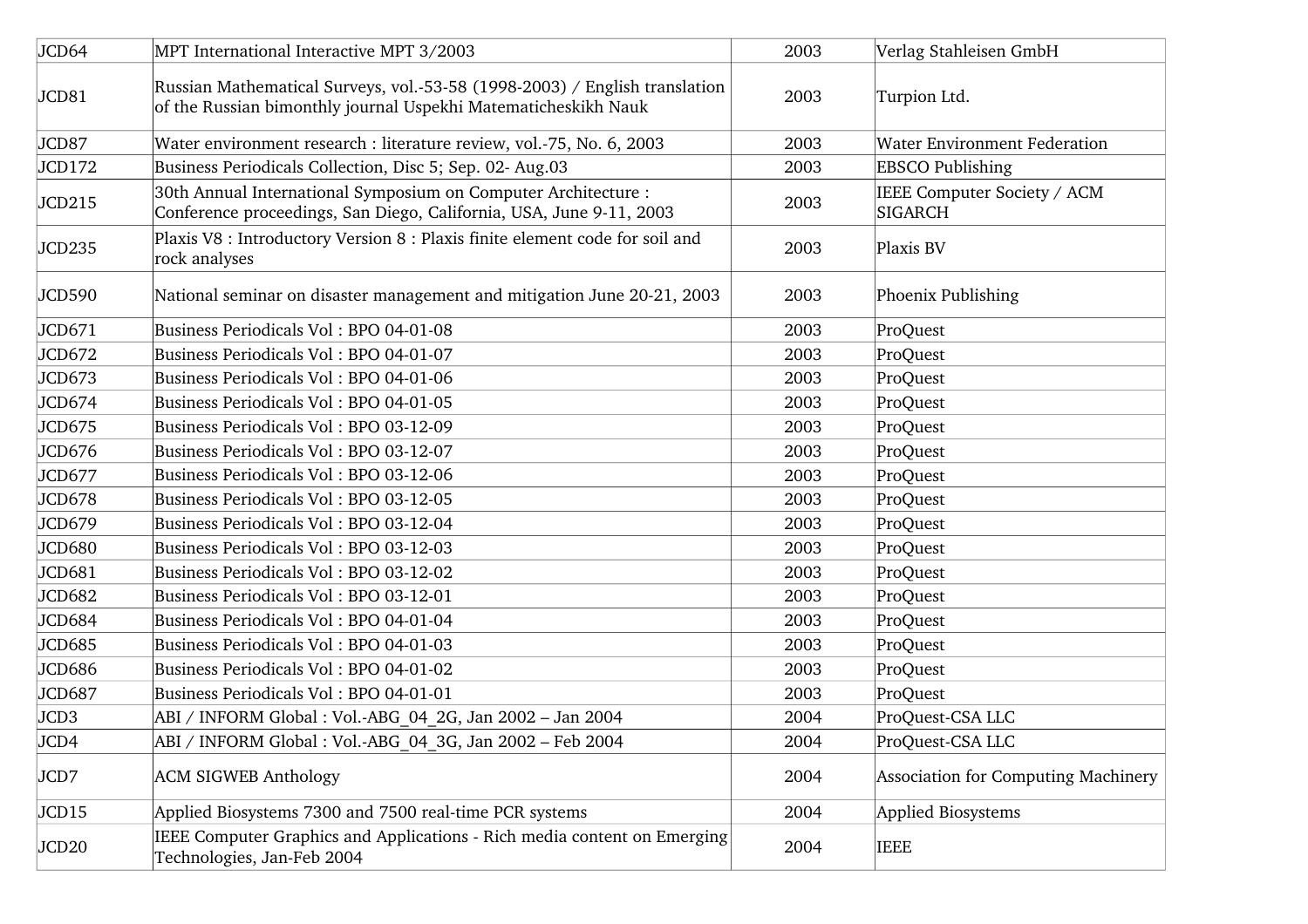| JCD35  | Ground Water vol. 42(7) pp. 957-1102 Special oceans issue 2004                                         | 2004 | National Ground Water Association                                                   |
|--------|--------------------------------------------------------------------------------------------------------|------|-------------------------------------------------------------------------------------|
| JCD37  | Hydrocarbon processing: 2004 refining processes handbook                                               | 2004 | <b>Gulf Publishing Company</b>                                                      |
| JCD43  | India Road Congress Technical papers-2004 2 Cds                                                        | 2004 | <b>Indian Roads Congress</b>                                                        |
| JCD61  | Materials Forum 2004 : Adaptive Materials, vol.-27, 2004                                               | 2004 | The Institute of Materials<br>Engineering, Australasia Ltd.                         |
| JCD62  | Materials Forum : Aluminium alloys, their physical and mechanical<br>properties, vol.-28, 2004 edition | 2004 | The Institute of Materials<br>Engineering, Australasia Ltd.                         |
| JCD65  | Nanmac Handbook: Release 4.1.1                                                                         | 2004 | Nanmac Corporation                                                                  |
| JCD88  | Water environment research : literature review, vol.-76, No. 6, 2004                                   | 2004 | <b>Water Environment Federation</b>                                                 |
| JCD96  | Ground Water vol. 42(7) pp. 957-1102 Special oceans issue 2004                                         | 2004 |                                                                                     |
| JCD99  | IEEE distributed systems online / vol.-5, No. 10-12, Oct-Dec, 2004                                     | 2004 | <b>IEEE Computer Society</b>                                                        |
| JCD100 | IEEE distributed systems online / vol.-5, No. 7-9, July-Sept, 2004                                     | 2004 | <b>IEEE Computer Society</b>                                                        |
| JCD101 | IEEE distributed systems online / vol.-5, No. 4-6, April-June, 2004                                    | 2004 | <b>IEEE Computer Society</b>                                                        |
| JCD102 | IEEE distributed systems online / vol.-5, No. 1-3, Jan-March, 2004                                     | 2004 | <b>IEEE Computer Society</b>                                                        |
| JCD110 | Automotive abstracts December 2004 Index Issue                                                         | 2004 | Automotive Research Association of<br>India                                         |
| JCD111 | ABI / INFORM Global : Vol.-ABG 04 6G, Jan 2004 - May 2004                                              | 2004 | ProQuest-CSA LLC                                                                    |
| JCD112 | ABI / INFORM Global : Vol.-ABG 02 03, Jan 2002 - Dec 2003                                              | 2004 | ProQuest-CSA LLC                                                                    |
| JCD113 | ACM SIGMOD Disc 2004 DVD / edited by Shahram Ghandeharizadeh                                           | 2004 | Association for Computing Machinery                                                 |
| JCD171 | Business Periodicals Collection, Disc 4; Sep. 03- Aug. 04                                              | 2004 | <b>EBSCO Publishing</b>                                                             |
| JCD197 | 2004 Association Membership Directory                                                                  | 2004 | International Council on Large<br>Electric Systems (CIGRE)                          |
| JCD464 | Education that works: Undergraduate Prospectus, 2004                                                   | 2004 | University of Luton                                                                 |
| JCD592 | Training workshop on building digital libraries, 29 Nov-2 Dec, 2004                                    | 2004 | Birla Institute of Technology &<br>Science, Pilani & INFLIBNET centre,<br>Ahmedabad |
| JCD614 | ABI / INFORM Global : Vol.-ABG 04 12G, Jan 2004 - Nov 2004                                             | 2004 | ProQuest                                                                            |
| JCD615 | ABI / INFORM Global : Vol.-ABG 04 11G, Jan 2004 - Oct 2004                                             | 2004 | ProQuest                                                                            |
| JCD616 | ABI / INFORM Global : Vol.-ABG 04 10G, Jan 2004 - Sep 2004                                             | 2004 | ProQuest                                                                            |
| JCD617 | ABI / INFORM Global : Vol.-ABG 04 9G, Jan 2004 - Aug 2004                                              | 2004 | ProQuest                                                                            |
| JCD618 | ABI / INFORM Global : Vol.-ABG 04 8G, Jan 2004 - Jul 2004                                              | 2004 | ProQuest                                                                            |
| JCD619 | ABI / INFORM Global : Vol.-ABG 04 7G, Jan 2004 - Jun 2004                                              | 2004 | ProQuest                                                                            |
| JCD620 | ABI / INFORM Global : Vol.-ABG 05 1G, Jan 2004 - Dec 2004                                              | 2004 | ProQuest                                                                            |
| JCD621 | ABI / INFORM Global : Vol.-ABG 04 4G, Jan 2002 - Mar 2004                                              | 2004 | ProQuest                                                                            |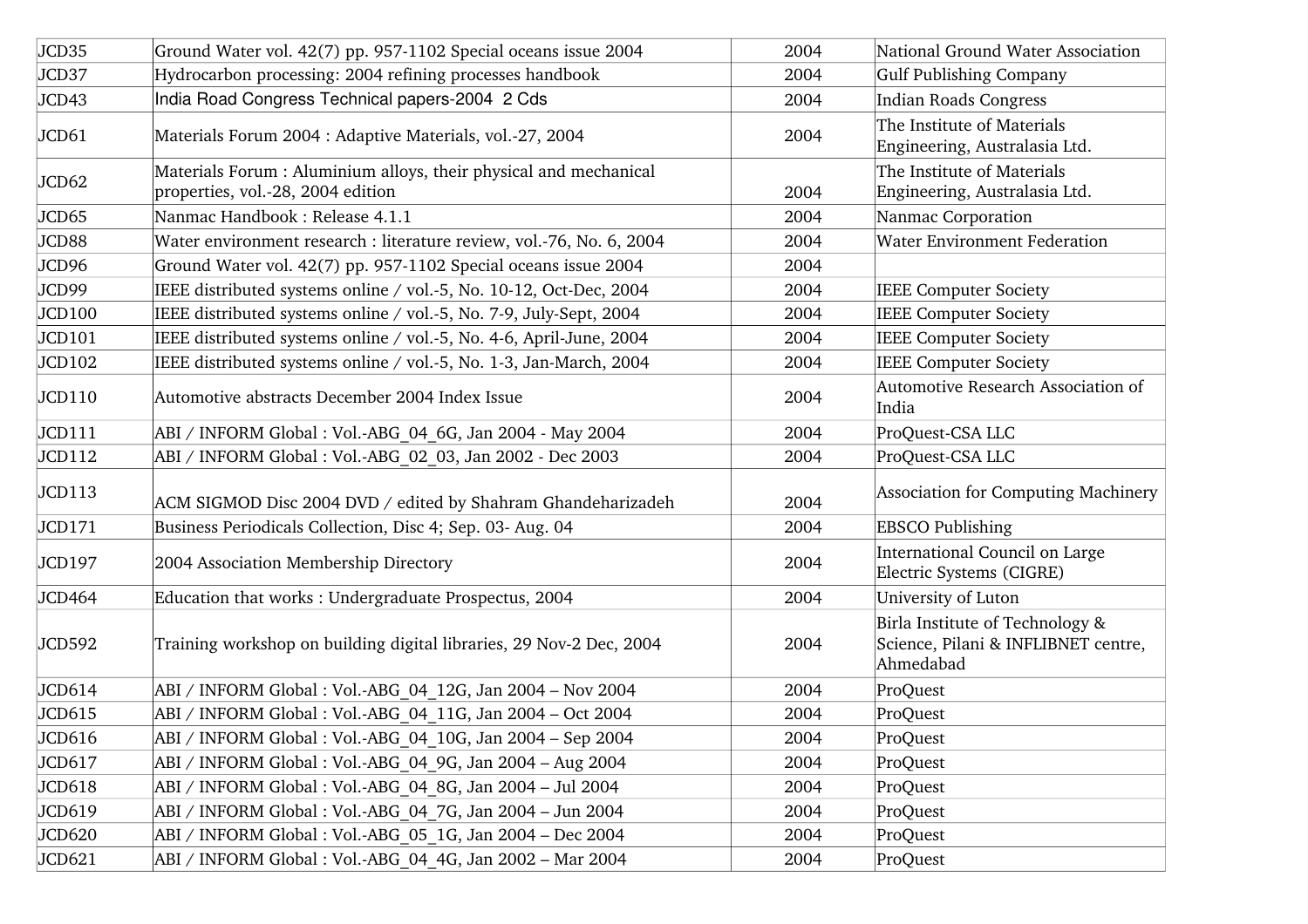| JCD622 | ABI / INFORM Global : Vol.-ABG 04 5G, Jan 2002 - Apr 2004 | 2004 | ProQuest |
|--------|-----------------------------------------------------------|------|----------|
| JCD683 | Business Periodicals Vol: BPO 04-02-09                    | 2004 | ProQuest |
| JCD688 | Business Periodicals Vol: BPO 04-02-08                    | 2004 | ProQuest |
| JCD689 | Business Periodicals Vol: BPO 04-02-07                    | 2004 | ProQuest |
| JCD690 | Business Periodicals Vol: BPO 04-02-06                    | 2004 | ProQuest |
| JCD691 | Business Periodicals Vol: BPO 04-02-05                    | 2004 | ProQuest |
| JCD692 | Business Periodicals Vol: BPO 04-02-04                    | 2004 | ProQuest |
| JCD693 | Business Periodicals Vol: BPO 04-02-03                    | 2004 | ProQuest |
| JCD694 | Business Periodicals Vol: BPO 04-02-01                    | 2004 | ProQuest |
| JCD695 | Business Periodicals Vol: BPO 04-02-02                    | 2004 | ProQuest |
| JCD696 | Business Periodicals Vol: BPO 04-03-07                    | 2004 | ProQuest |
| JCD697 | Business Periodicals Vol: BPO 04-03-06                    | 2004 | ProQuest |
| JCD698 | Business Periodicals Vol: BPO 04-03-05                    | 2004 | ProQuest |
| JCD699 | Business Periodicals Vol: BPO 04-03-04                    | 2004 | ProQuest |
| JCD700 | Business Periodicals Vol: BPO 04-03-03                    | 2004 | ProQuest |
| JCD701 | Business Periodicals Vol: BPO 04-03-02                    | 2004 | ProQuest |
| JCD702 | Business Periodicals Vol: BPO 04-03-01                    | 2004 | ProQuest |
| JCD703 | Business Periodicals Vol: BPO 04-04-13                    | 2004 | ProQuest |
| JCD705 | Business Periodicals Vol: BPO 04-04-11                    | 2004 | ProQuest |
| JCD706 | Business Periodicals Vol: BPO 04-04-10                    | 2004 | ProQuest |
| JCD707 | Business Periodicals Vol: BPO 04-04-09                    | 2004 | ProQuest |
| JCD708 | Business Periodicals Vol: BPO 04-04-08                    | 2004 | ProQuest |
| JCD709 | Business Periodicals Vol: BPO 04-04-07                    | 2004 | ProQuest |
| JCD710 | Business Periodicals Vol: BPO 04-04-06                    | 2004 | ProQuest |
| JCD711 | Business Periodicals Vol: BPO 04-04-05                    | 2004 | ProQuest |
| JCD712 | Business Periodicals Vol: BPO 04-04-04                    | 2004 | ProQuest |
| JCD713 | Business Periodicals Vol: BPO 04-04-03                    | 2004 | ProQuest |
| JCD714 | Business Periodicals Vol: BPO 04-04-02                    | 2004 | ProQuest |
| JCD715 | Business Periodicals Vol: BPO 04-04-01                    | 2004 | ProQuest |
| JCD716 | Business Periodicals Vol: BPO 04-05-14                    | 2004 | ProQuest |
| JCD717 | Business Periodicals Vol: BPO 04-05-13                    | 2004 | ProQuest |
| JCD718 | Business Periodicals Vol: BPO 04-05-12                    | 2004 | ProQuest |
| JCD719 | Business Periodicals Vol: BPO 04-05-11                    | 2004 | ProQuest |
| JCD720 | Business Periodicals Vol: BPO 04-05-10                    | 2004 | ProQuest |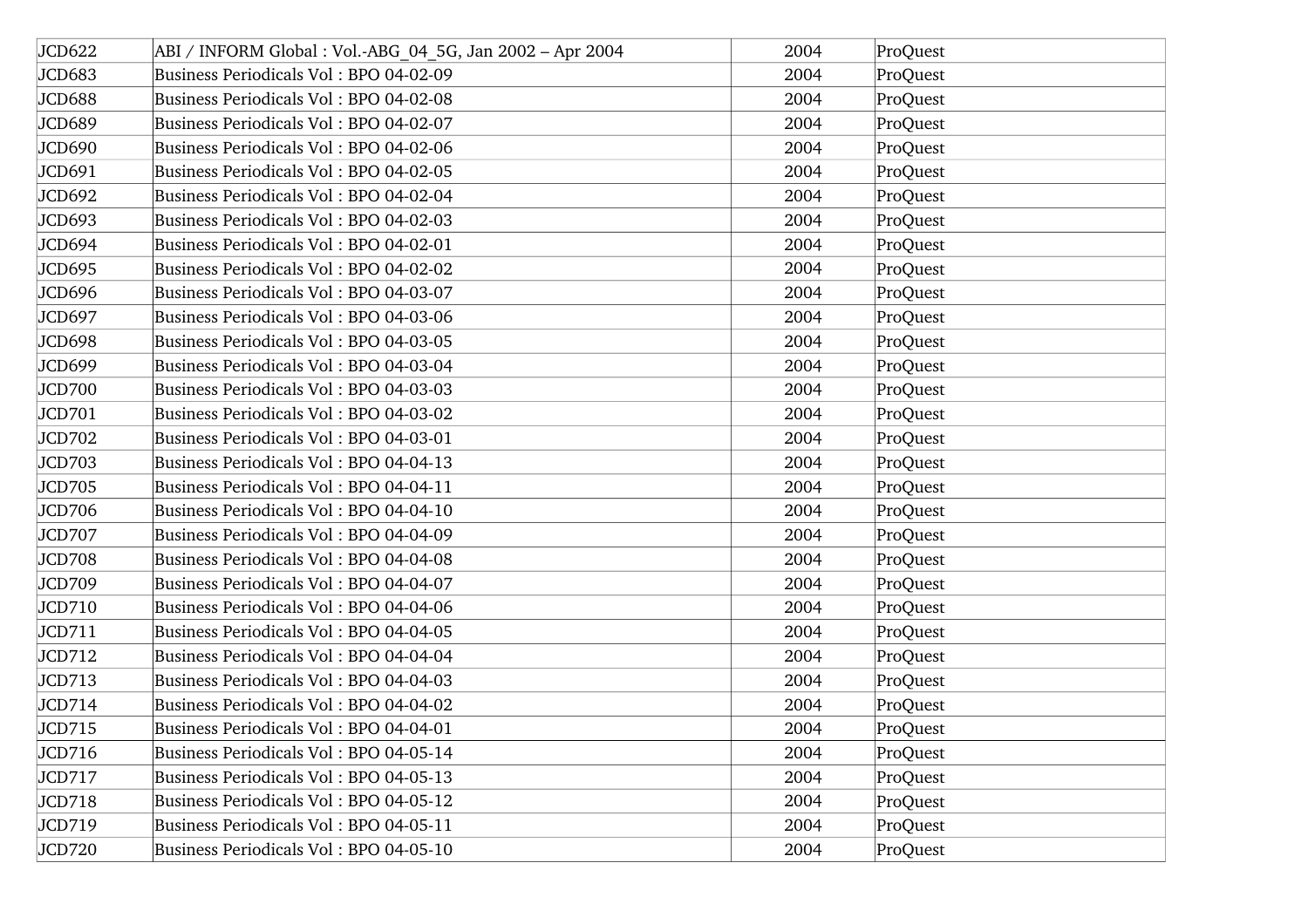| JCD721 | Business Periodicals Vol: BPO 04-05-09                                | 2004 | ProQuest                                    |
|--------|-----------------------------------------------------------------------|------|---------------------------------------------|
| JCD722 | Business Periodicals Vol: BPO 04-05-08                                | 2004 | ProQuest                                    |
| JCD723 | Business Periodicals Vol: BPO 04-05-07                                | 2004 | ProQuest                                    |
| JCD724 | Business Periodicals Vol: BPO 04-05-06                                | 2004 | ProQuest                                    |
| JCD725 | Business Periodicals Vol: BPO 04-05-04                                | 2004 | ProQuest                                    |
| JCD726 | Business Periodicals Vol: BPO 04-05-04                                | 2004 | ProQuest                                    |
| JCD727 | Business Periodicals Vol: BPO 04-05-03                                | 2004 | ProQuest                                    |
| JCD728 | Business Periodicals Vol: BPO 04-05-02                                | 2004 | ProQuest                                    |
| JCD729 | Business Periodicals Vol: BPO 04-05-01                                | 2004 | ProQuest                                    |
| JCD730 | Business Periodicals Vol: BPO 04-06-09                                | 2004 | ProQuest                                    |
| JCD731 | Business Periodicals Vol: BPO 04-06-08                                | 2004 | ProQuest                                    |
| JCD732 | Business Periodicals Vol: BPO 04-06-07                                | 2004 | ProQuest                                    |
| JCD733 | Business Periodicals Vol: BPO 04-06-06                                | 2004 | ProQuest                                    |
| JCD734 | Business Periodicals Vol: BPO 04-06-05                                | 2004 | ProQuest                                    |
| JCD735 | Business Periodicals Vol: BPO 04-06-04                                | 2004 | ProQuest                                    |
| JCD736 | Business Periodicals Vol: BPO 04-06-03                                | 2004 | ProQuest                                    |
| JCD737 | Business Periodicals Vol: BPO 04-06-02                                | 2004 | ProQuest                                    |
| JCD738 | Business Periodicals Vol: BPO 04-06-01                                | 2004 | ProQuest                                    |
| JCD739 | Business Periodicals Vol: BPO 04-07-01                                | 2004 | ProQuest                                    |
| JCD740 | Business Periodicals Vol: BPO 04-07-02                                | 2004 | ProQuest                                    |
| JCD741 | Business Periodicals Vol: BPO 04-07-03                                | 2004 | ProQuest                                    |
| JCD742 | Business Periodicals Vol: BPO 04-07-04                                | 2004 | ProQuest                                    |
| JCD743 | Business Periodicals Vol: BPO 04-07-05                                | 2004 | ProQuest                                    |
| JCD744 | Business Periodicals Vol: BPO 04-07-06                                | 2004 | ProQuest                                    |
| JCD745 | Business Periodicals Vol: BPO 04-07-07                                | 2004 | ProQuest                                    |
| JCD746 | Business Periodicals Vol: BPO 04-07-08                                | 2004 | ProQuest                                    |
| JCD747 | Business Periodicals Vol: BPO 04-07-09                                | 2004 | ProQuest                                    |
| JCD18  | Automotive abstracts, Dec 2005, Index issue                           | 2005 | Automotive Research Association of<br>India |
| JCD33  | Geo-studio 2004 one model one tool many analyses September 2005.      | 2005 | Geo-Slope International Ltd.                |
| JCD38  | IEEE distributed systems on-line vol. 6 (4-6) April-June 2005         | 2005 | <b>IEEE</b>                                 |
| JCD89  | Water environment research : literature review, vol.-77, No. 6, 2005  | 2005 | <b>Water Environment Federation</b>         |
| JCD105 | IEEE distributed systems online / vol.-2, No. 1, Jan-March, 2005      | 2005 | <b>IEEE Computer Society</b>                |
| JCD106 | Indian IT Industry (2004-05, 2003-04, 2002-03) : 3 years of DQ Top 20 | 2005 | Dataquest                                   |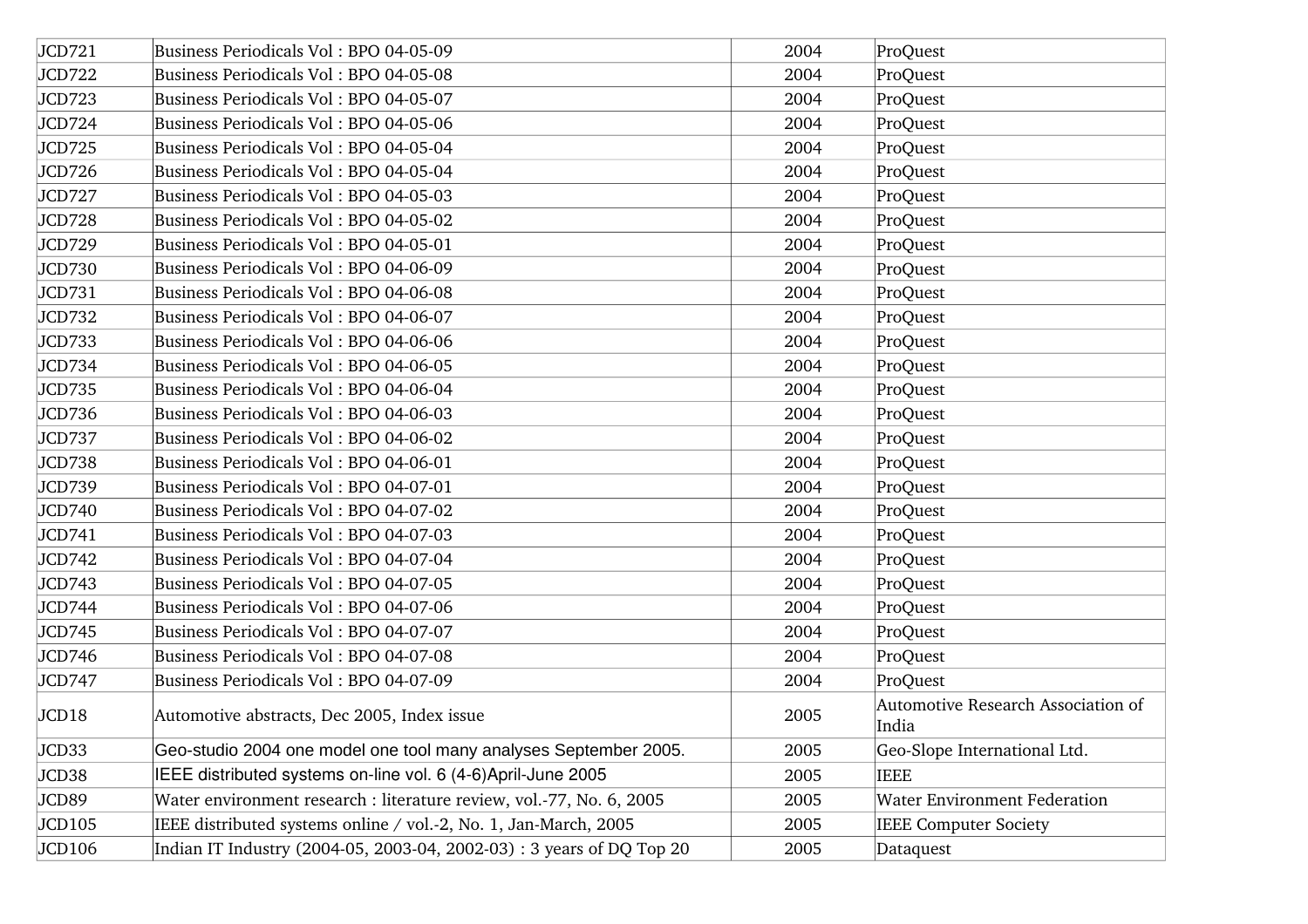| JCD122 | Materials Forum 2005 : Advanced Materials Processing, vol.-29, 2005<br>edition                                                    | 2005 | The Institute of Materials<br>Engineering, Australasia Ltd. |
|--------|-----------------------------------------------------------------------------------------------------------------------------------|------|-------------------------------------------------------------|
| JCD125 | Methods in Organic Synthesis (MOS) 2005.1 RSC                                                                                     | 2005 | Accelrys                                                    |
| JCD126 | Novel Paradigms in System-Level Design : ACM-SIGDA Multimedia<br>Monograph Series, vol.-12                                        | 2005 | <b>ACM SIGDA</b>                                            |
| JCD170 | Business Periodicals Collection, Disc 3; Sep. 04, Aug. 05                                                                         | 2005 | <b>EBSCO Publishing</b>                                     |
| JCD185 | Nanmac Handbook : Release 5                                                                                                       | 2005 | Nanmac Corporation                                          |
| JCD186 | MPT International Interactive MPT 5/2005                                                                                          | 2005 | Verlag Stahleisen GmbH                                      |
| JCD198 | 32nd Annual International Symposium on Computer Architecture :<br>Conference proceedings, Madison, Wisconsin, USA, 4-8 June, 2005 | 2005 | Sponsored by IEEE Computer Society<br>TCCA and ACM SIGARCH  |
| JCD331 | Information Management Resources Kit (IMARK), English V1.0, Digitization<br>and Digital Libraries Module                          | 2005 |                                                             |
| JCD465 | Book supply bureau : Indian Standards, Index CD, Jun. 2005                                                                        | 2005 | Bureau of Indian Standards                                  |
| JCD466 | Book supply bureau: Indian Standards, Image CD, BIS 029, 2005                                                                     | 2005 | Bureau of Indian Standards                                  |
| JCD467 | Pathways: Women and computing, SIGCSE, 2005                                                                                       | 2005 | <b>ACM SIGCSE</b>                                           |
| JCD533 | IEEE Computer Graphics and Applications - Rich media content on Emerging<br>Technologies, Jan-Feb 2005                            | 2005 | <b>IEEE</b>                                                 |
| JCD623 | ABI / INFORM Global : Vol.-ABG 05 3G, Jan 2004 – Feb 2005                                                                         | 2005 | ProQuest                                                    |
| JCD624 | ABI / INFORM Global : Vol.-ABG 05 2G, Jan 2004 - Jan 2005                                                                         | 2005 | ProQuest                                                    |
| JCD625 | ABI / INFORM Global : Vol.-ABG 05 4G, Jan 2004 - Mar 2005                                                                         | 2005 | ProQuest                                                    |
| JCD626 | ABI / INFORM Global : Vol.-ABG 05 6G, Jan 2004 - May 2005                                                                         | 2005 | ProQuest                                                    |
| JCD627 | ABI / INFORM Global : Vol.-ABG 05 5G, Jan 2004 - April 2005                                                                       | 2005 | ProQuest                                                    |
| JCD628 | ABI / INFORM Global : Vol.-ABG 05 7G, Jan 2004 - Jun 2005                                                                         | 2005 | ProQuest                                                    |
| JCD629 | ABI / INFORM Global : Vol.-ABG 05 8G, Jan 2004 - Jul 2005                                                                         | 2005 | ProQuest                                                    |
| JCD630 | ABI / INFORM Global : Vol.-ABG 05 10G, Jan 2004 – Sep 2005                                                                        | 2005 | ProQuest                                                    |
| JCD631 | ABI / INFORM Global : Vol.-ABG 05 9G, Jan 2004 - Aug 2005                                                                         | 2005 | ProQuest                                                    |
| JCD90  | Wind river: General purpose platform, Linux Edition 1.2, Evaluation: Linux<br>For You / vol.-4, Issue 2, April 2006               | 2006 | Linux For You / The EFY Group                               |
| JCD91  | Canadian journal of remote sensing, vol.-32, No. 1-2, 2006                                                                        | 2006 | Canadian Remote Sensing Society                             |
| JCD92  | Business Periodicals Vol : BPO 06-10-01                                                                                           | 2006 | ProQuest                                                    |
| JCD93  | Business Periodicals Vol: BPO 06-10-02                                                                                            | 2006 | ProQuest                                                    |
| JCD94  | Business Periodicals Vol: BPO 06-10-03                                                                                            | 2006 | ProQuest                                                    |
| JCD95  | ABI / Inform Global Vol : ABG - 06-10G Jan 2006 - Sep 2006                                                                        | 2006 | ProQuest                                                    |
| JCD97  | Mix Masala : LFY CD (Disc 2) / vol.-4, Issue 2, April 2006                                                                        | 2006 | Linux For You / The EFY Group                               |
| JCD98  | Hydrocarbon processing: 2006 Gas Processes Handbook                                                                               | 2006 | Gulf Publishing Company                                     |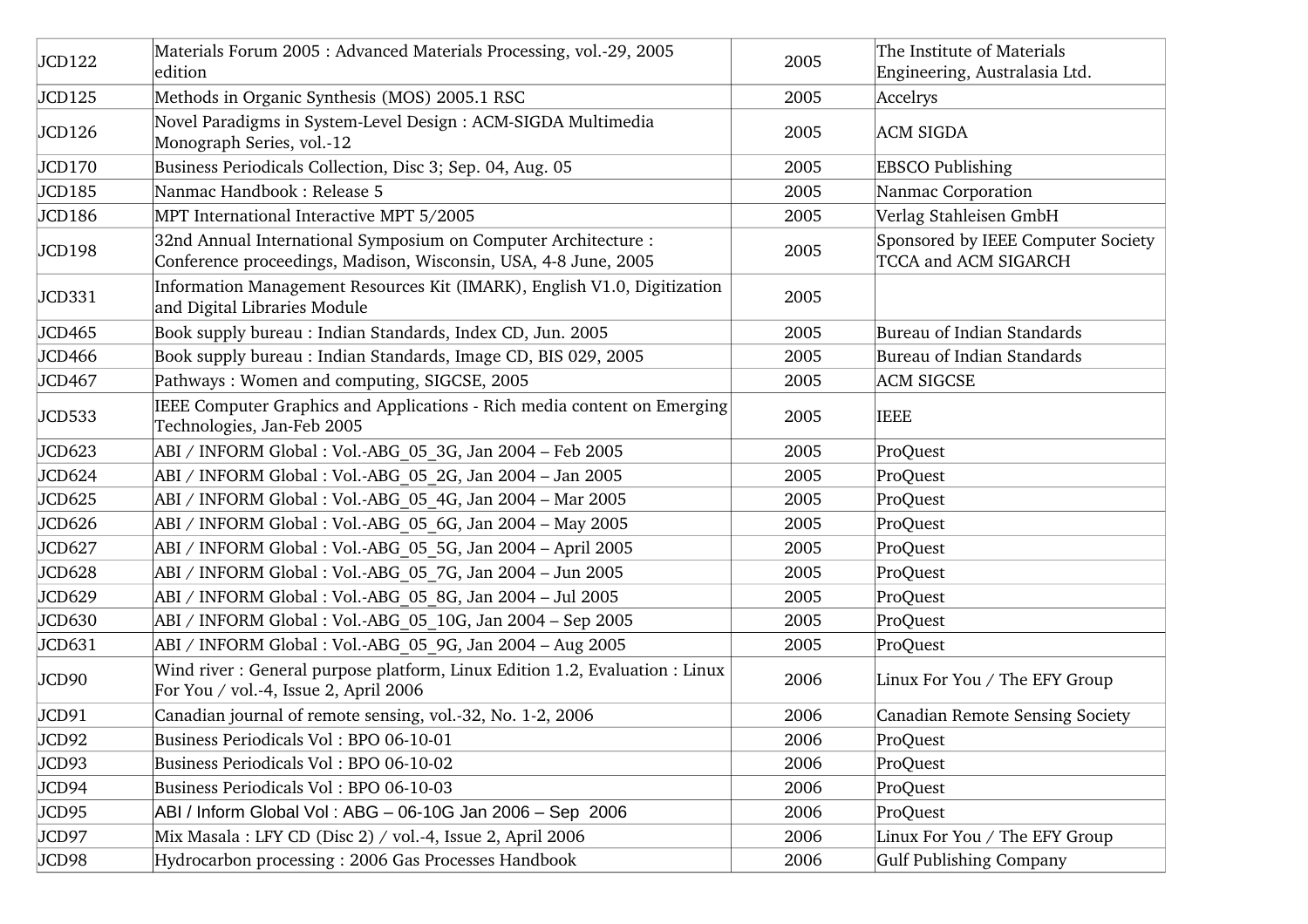| JCD103 | IEEE distributed systems online / vol.-6, Nos. 10-12, Oct-Dec, 2005                                                                                                  | 2006 | <b>IEEE Computer Society</b>                                |
|--------|----------------------------------------------------------------------------------------------------------------------------------------------------------------------|------|-------------------------------------------------------------|
| JCD104 | IEEE distributed systems online / vol.-6, Nos. 7-9, July-Sept, 2005                                                                                                  | 2006 | <b>IEEE Computer Society</b>                                |
| JCD109 | Most Wanted IDEs: A collection of Integrated Development Environments<br>for you to create and debug new applications : I.T. CD / vol.-15, Issue 7,<br>May 2006      | 2006 | $\vert I.T. \rangle$ The EFY Group                          |
| JCD121 | Ariadne Genomics: MedScan Reader 1.0: PathwayStudio 4.0                                                                                                              | 2006 | Ariadne Genomics Inc.                                       |
| JCD123 | Materials Forum 2006 : Materials and Testing, vol.-30, 2006 edition                                                                                                  | 2006 | The Institute of Materials<br>Engineering, Australasia Ltd. |
| JCD129 | Revamping converter vessels without interrupting steel plant production :<br>DVD video                                                                               | 2006 | Verlag Stahleisen GmbH                                      |
| JCD130 | PC Linux OS 0.92 : Linux For You (Disk 1) / vol.-4, Issue 1, March 2006                                                                                              | 2006 | Linux For You / The EFY Group                               |
| JCD131 | Databases Galore: Linux For You (Disk 2) / vol.-4, Issue 1, March 2006                                                                                               | 2006 | Linux For You / The EFY Group                               |
| JCD132 | Hot Firewall: I.T. CD / vol.-15, Issue 5, March 2006                                                                                                                 | 2006 | I.T. / The EFY Group                                        |
| JCD133 | App Servers : LFY CD (Disc 2) / vol.-4, Issue 3, May 2006                                                                                                            | 2006 | Linux For You / The EFY Group                               |
| JCD134 | E-Mail Servers : Your Virtual Post Office : I.T. CD / vol.-15, Issue 9, July<br>2006                                                                                 | 2006 | $\vert I.T. \rangle$ The EFY Group                          |
| JCD135 | Debian 3.1 : LFY DVD (Disc 1) / vol.-4, Issue 5, July 2006                                                                                                           | 2006 | Linux For You / The EFY Group                               |
| JCD136 | Linux Mania : LFY CD (Disc 2) / vol.-4, Issue 4, June 2006                                                                                                           | 2006 | Linux For You / The EFY Group                               |
| JCD137 | PHP Hypertext Preprocessor: A collection of Web development tools using<br>PHP that can make life easy for Web developers : I.T. CD / vol.-15, Issue 8,<br>June 2006 | 2006 | $\vert I.T. \rangle$ The EFY Group                          |
| JCD138 | Smart Office Tools: LFY CD (Disc 2) / vol.-4, Issue 5, July 2006                                                                                                     | 2006 | Linux For You / The EFY Group                               |
| JCD139 | Suse Linux 10.1 : LFY DVD (Disc 1) / vol.-4, Issue 4, June 2006                                                                                                      | 2006 | Linux For You / The EFY Group                               |
| JCD142 | ISSAC 2006 Proceedings                                                                                                                                               | 2006 | <b>ACM SIGSAM</b>                                           |
| JCD143 | Canadian journal of remote sensing, vol.-32, No. 1-3, 2006                                                                                                           | 2006 | Canadian Remote Sensing Society                             |
| JCD144 | Hydrocarbon Processing: Refining Processes, 2006                                                                                                                     | 2006 | Gulf Publishing Company                                     |
| JCD145 | Designing Interactive Systems: DIS 2006, June 26-28, 2006.                                                                                                           | 2006 | SIGCHI                                                      |
| JCD146 | Design Automation 1964-2006 Conference DVD                                                                                                                           | 2006 | Association for Computing Machinery                         |
| JCD147 | ACM SIGGRAPH 2006 Full conference DVD-ROM (Disc 1-4), Boston,<br>Massachusetts, USA, 30 July - 3 August, 2006                                                        | 2006 | <b>ACM SIGGRAPH</b>                                         |
| JCD148 | Create your own games : I.T. CD / vol.-15, Issue 10, August 2006                                                                                                     | 2006 | I.T. / The EFY Group                                        |
| JCD149 | Office Productivity: I.T. CD / vol.-15, Issue 12, October 2006                                                                                                       | 2006 | I.T. / The EFY Group                                        |
| JCD150 | Data Backup : Secure your valuable data : I.T. CD / vol.-15, Issue 11,<br>September 2006                                                                             | 2006 | I.T. / The EFY Group                                        |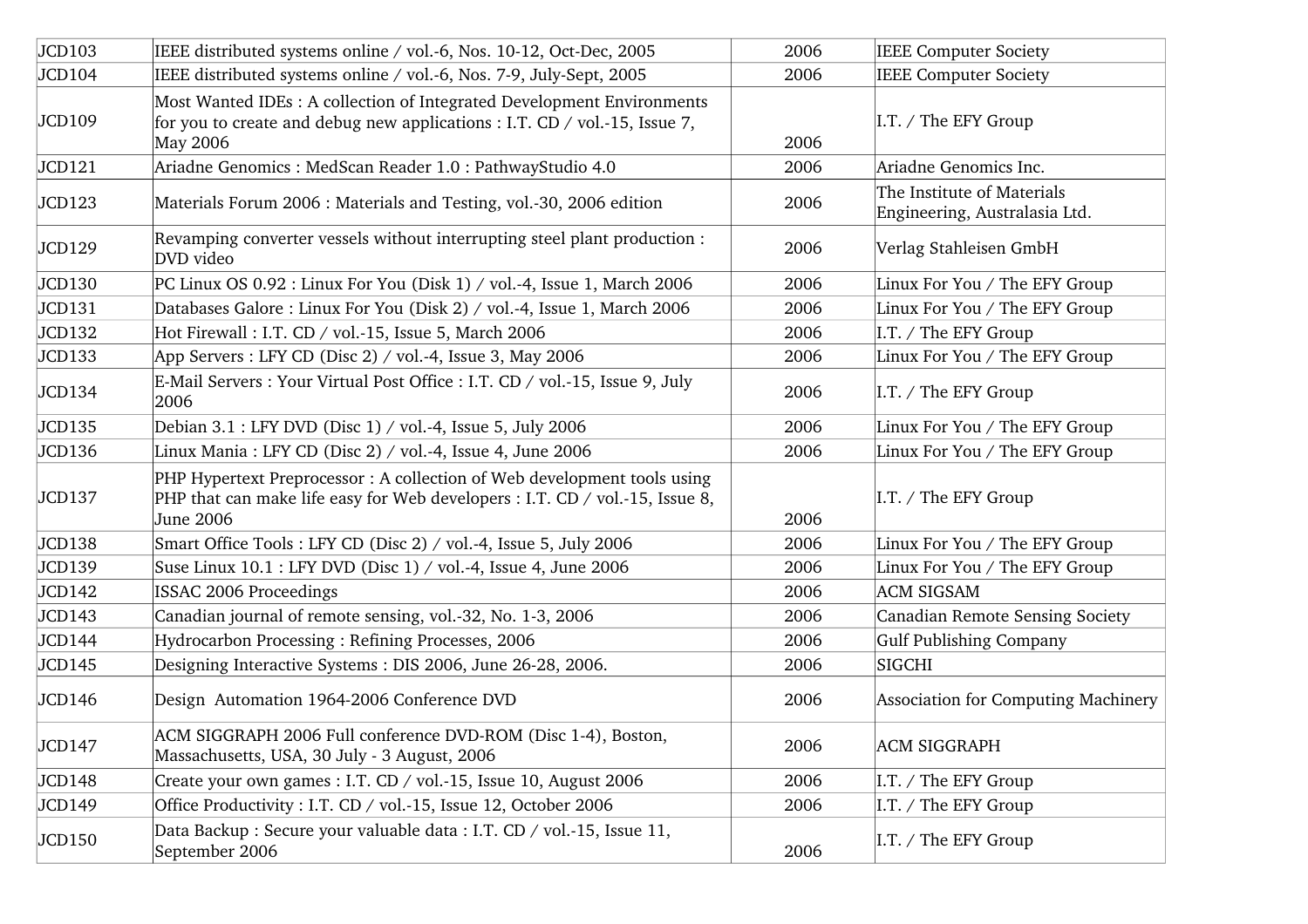| JCD151 | Communicate with ease : LFY CD (Disc 2) : vol.-4, Issue 7, September 2006                                                                      | 2006 | Linux For You / The EFY Group                           |
|--------|------------------------------------------------------------------------------------------------------------------------------------------------|------|---------------------------------------------------------|
| JCD152 | Knoppix $5.0.1$ : LFY DVD (Disc 1) / vol.-4, Issue 6, August 2006                                                                              | 2006 | Linux For You / The EFY Group                           |
| JCD153 | Best of Compilers : LFY CD (Disc 2) / vol.-4, Issue 8, October 2006                                                                            | 2006 | Linux For You / The EFY Group                           |
| JCD154 | Ubuntu 6.06 : LFY DVD (Disc 1) / vol.-4, Issue 07, September 2006                                                                              | 2006 | Linux For You / The EFY Group                           |
| JCD155 | ERP special : The best ERP packages for your business completely free! :<br>LFY CD (Disc $2)$ / vol.-4, Issue 6, August 2006                   | 2006 | Linux For You / The EFY Group                           |
| JCD156 | Automotive abstracts: Survey of automotive and related Technical<br>Literature for the year 2006 : Index Issue, vol.-32, No. 12, December 2006 | 2006 | Automotive Research Association of<br>India             |
| JCD157 | ABI / INFORM Global : Vol.-ABG 06 11G Jan 2006-Oct 2006                                                                                        | 2006 | ProQuest                                                |
| JCD158 | Business Periodicals vol: BPO 06 11 01                                                                                                         | 2006 | ProQuest                                                |
| JCD159 | Business Periodicals vol: BPO 06 11 02                                                                                                         | 2006 | ProQuest                                                |
| JCD160 | Business Periodicals vol: BPO 06 11 03                                                                                                         | 2006 | ProQuest                                                |
| JCD161 | IEJ & EE News 2006                                                                                                                             | 2006 | Regional Energy Resources<br>Information Center (RERIC) |
| JCD162 | Business Periodicals vol: BPO 06 12 01                                                                                                         | 2006 | ProQuest                                                |
| JCD163 | Business Periodicals vol: BPO 06 12 02                                                                                                         | 2006 | ProQuest                                                |
| JCD164 | Business Periodicals vol: BPO 06 12 03                                                                                                         | 2006 | ProQuest                                                |
| JCD166 | Mandriva Linux 2007 : LFY DVD / vol.-4, Issue 09, November 2006                                                                                | 2006 | Linux For You / The EFY Group                           |
| JCD167 | World of 3D : Best of open source software for 3D modelling, rendering and<br>animation : LFY CD (Disc 2) / vol.-4, Issue 9, Nov 2006          | 2006 | Linux For You / The EFY Group                           |
| JCD168 | Business Periodicals Collection, Disc 1; September 2006                                                                                        | 2006 | <b>EBSCO Publishing</b>                                 |
| JCD169 | Business Periodicals Collection, Disc 2; Sep. 2005- Aug. 2006                                                                                  | 2006 | <b>EBSCO Publishing</b>                                 |
| JCD177 | IEEE distributed systems online / vol.-7, Nos. 1-3, Jan-March 2006                                                                             | 2006 | <b>IEEE Computer Society</b>                            |
| JCD178 | IEEE distributed systems online / vol.-7, Nos. 4-6, April-June 2006                                                                            | 2006 | <b>IEEE Computer Society</b>                            |
| JCD179 | IEEE distributed systems online / vol.-7, Nos. 7-9, July-Sept 2006                                                                             | 2006 | <b>IEEE Computer Society</b>                            |
| JCD183 | WSC'06 : Proceedings of the 2006 winter simulation conference, Monterey,<br>CA, USA, December 3-6, 2006                                        | 2006 | Produced by Omni Press                                  |
| JCD184 | Visual Workplace                                                                                                                               | 2006 | Visual Workplace LLC                                    |
| JCD187 | IEEE distributed systems online / vol.-7, Nos. 10-12, Oct-Dec 2006                                                                             | 2006 | <b>IEEE Computer Society</b>                            |
| JCD195 | SIGITE 2006 : Special Interest Group on IT Education 2006 Conference,<br>Minneapolis, Minnesota, USA, October 19-21, 2006                      | 2006 | Sponsored by ACM SIGITE                                 |
| JCD196 | Proceedings of the MobiCom 2006 & Co-located Workshops                                                                                         | 2006 | Association for Computing Machinery                     |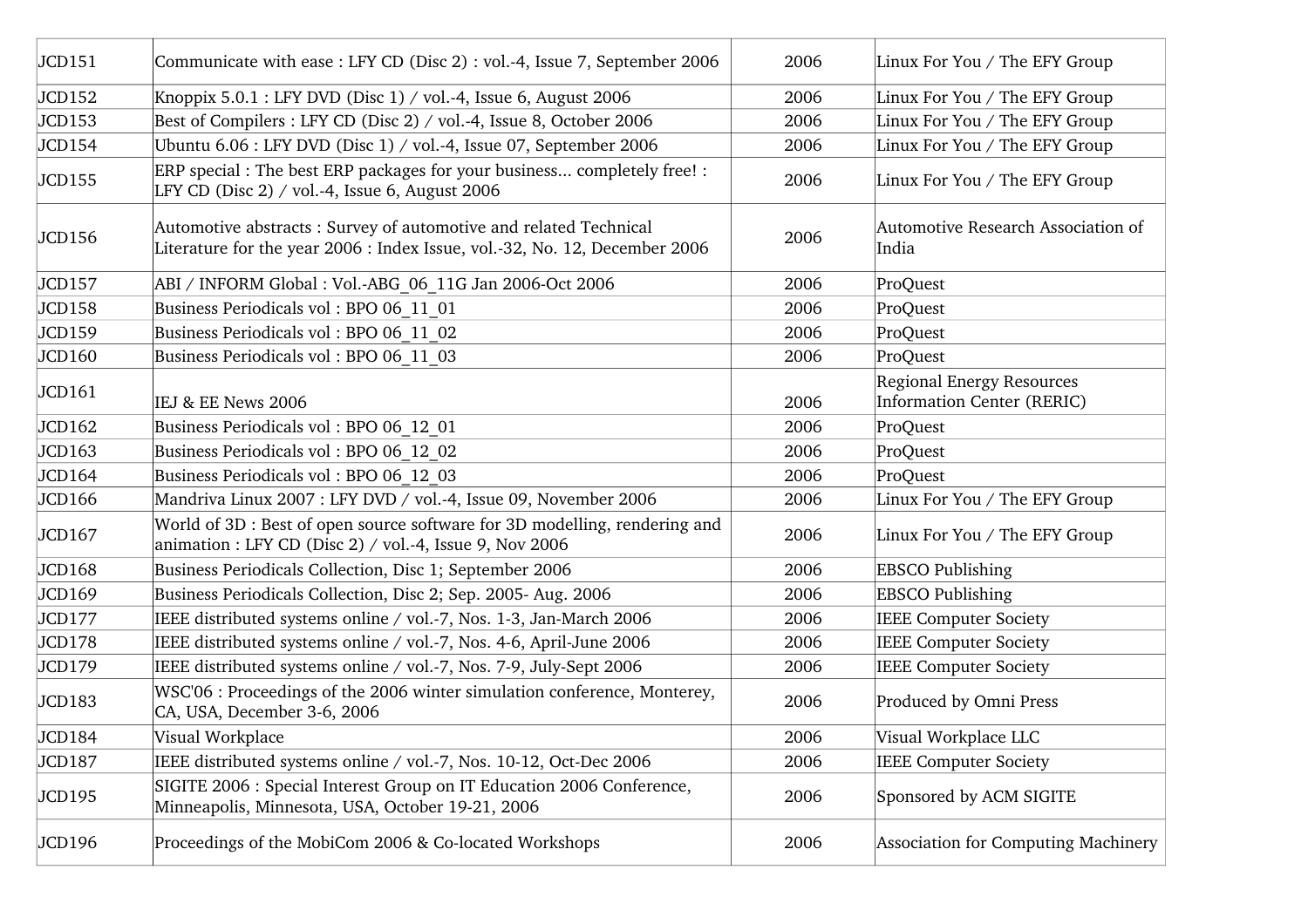| JCD202 | ICFP'06 Workshops: Proceedings of the 11th ACM SIGPLAN International<br>Conference on Functional Programming : Workshop proceedings, Portland,<br>OR, USA, September 18-19, 2006 | 2006 | <b>ACM SIGPLAN</b>                                          |
|--------|----------------------------------------------------------------------------------------------------------------------------------------------------------------------------------|------|-------------------------------------------------------------|
| JCD203 | CCS'06 Workshops: Proceedings of the 13th ACM Conference on Computer<br>and Communications Security Workshops, Alexandria, VA, USA, Oct 30-Nov<br> 3, 2006                       | 2006 | Association for Computing Machinery                         |
| JCD204 | SIGSOFT 2006 FSE-14 : Proceedings of the 14th ACM SIGSOFT<br>International Symposium on the foundations of Software Engineering,<br>Portland, Oregon, USA, Nov 5-11, 2006        | 2006 | Sponsored by ACM SIGSOFT in<br>cooperation with ACM SIGPLAN |
| JCD209 | 34th Annual ACM SIGUCCS 2006 : Conference proceedings, Edmonton,<br>Alberta, Canada, Nov 5-8, 2006                                                                               | 2006 | Association for Computing Machinery                         |
| JCD216 | ICCAD-2006 : IEEE/ACM International conference on Computer Aided<br>Design : Digest of technical papers, San Jose, California, USA, Nov 5-9, 2006                                | 2006 | Association for Computing Machinery                         |
| JCD230 | Journal of Sedimentary Research, 2006 year-end CD, vol.-76                                                                                                                       | 2006 | Society for Sedimentary Geology                             |
| JCD316 | Canadian journal of remote sensing, vol.-32, No. 1-6, 2006                                                                                                                       | 2006 | Canadian Remote Sensing Society                             |
| JCD325 | Canadian journal of remote sensing, vol.-32, No. 1-5, 2006                                                                                                                       | 2006 | Canadian Remote Sensing Society                             |
| JCD468 | Proceedings of the ISSTA 2006 symposium & PADTAD-IV workshop,<br>Portland, Maine, USA, July 17-20, 2006                                                                          | 2006 | <b>ACM SIGSOFT</b>                                          |
| JCD543 | Genetic and Evolutionary Computation Conference (GECCO) 2006, July 8-<br>12, 2006, Seattle, Washington, USA ed. by Maarten Keijzer [et al.]                                      | 2006 |                                                             |
| JCD585 | ViewSonic wizard: User guide and installation software                                                                                                                           | 2006 | ViewSonic Corporation                                       |
| JCD594 | 2006 Computing frontiers : Conference proceedings, Ischia, Italy, May 3-5,<br>2006                                                                                               | 2006 | Sponsored by ACM sigmicro, Intel and<br><b>IBM</b>          |
| JCD602 | ISLPED 2006: Proceedings of the International symposium on low power<br>electronics and design, Tegernsee, Germany Oct 4-6 2006                                                  | 2006 | Association for Computing Machinery                         |
| JCD632 | ABI / INFORM Global : Vol.-ABG 06 12G, Jan 2006 - Nov 2006                                                                                                                       | 2006 | ProQuest                                                    |
| JCD633 | ABI / INFORM Global : Vol.-ABG 06 9G, Jan 2006 - Aug 2006                                                                                                                        | 2006 | ProQuest                                                    |
| JCD634 | ABI / INFORM Global : Vol.-ABG 06 8G, Jan 2006 - Jul 2006                                                                                                                        | 2006 | ProQuest                                                    |
| JCD635 | ABI / INFORM Global : Vol.-ABG 06 7G, Jan 2006 - Jun 2006                                                                                                                        | 2006 | ProQuest                                                    |
| JCD636 | ABI / INFORM Global : Vol.-ABG 06 6G, Jan 2006 - May 2006                                                                                                                        | 2006 | ProQuest                                                    |
| JCD637 | ABI / INFORM Global : Vol.-ABG 06 5G, Jan 2006 - Apr 2006                                                                                                                        | 2006 | ProQuest                                                    |
| JCD638 | ABI / INFORM Global : Vol.-ABG 06 4G, Jan 2006 - Mar 2006                                                                                                                        | 2006 | ProQuest                                                    |
| JCD644 | Business Periodicals Vol: BPO 06-07-03                                                                                                                                           | 2006 | ProQuest                                                    |
| JCD645 | Business Periodicals Vol: BPO 06-04-07                                                                                                                                           | 2006 | ProQuest                                                    |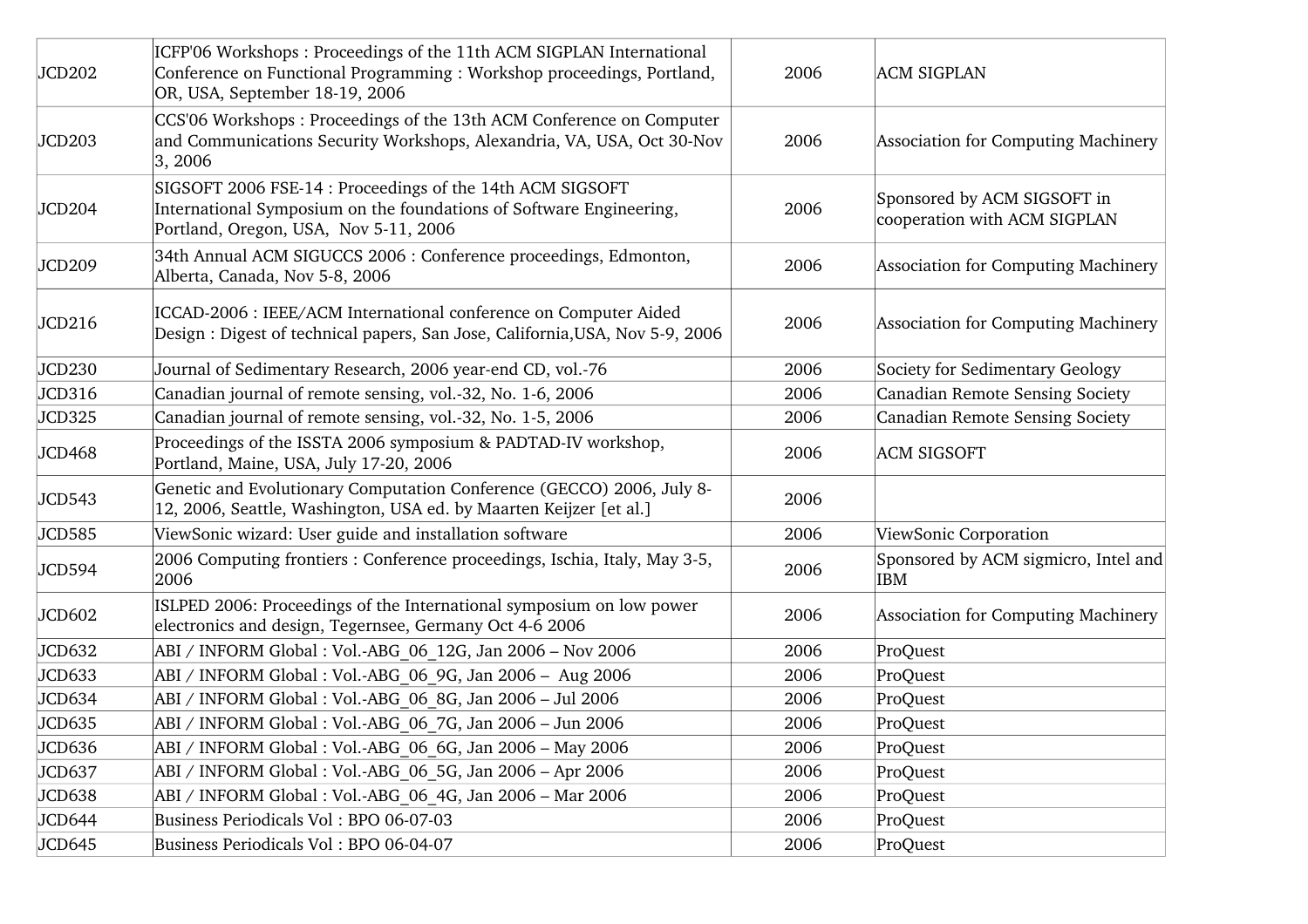| JCD646 | Business Periodicals Vol: BPO 06-04-05                                                            | 2006 | ProQuest                      |
|--------|---------------------------------------------------------------------------------------------------|------|-------------------------------|
| JCD647 | Business Periodicals Vol: BPO 06-05-01                                                            | 2006 | ProQuest                      |
| JCD648 | Business Periodicals Vol: BPO 06-05-02                                                            | 2006 | ProQuest                      |
| JCD649 | Business Periodicals Vol: BPO 06-05-03                                                            | 2006 | ProQuest                      |
| JCD650 | Business Periodicals Vol: BPO 06-05-04                                                            | 2006 | ProQuest                      |
| JCD651 | Business Periodicals Vol: BPO 06-04-06                                                            | 2006 | ProQuest                      |
| JCD652 | Business Periodicals Vol: BPO 06-07-04                                                            | 2006 | ProQuest                      |
| JCD653 | Business Periodicals Vol: BPO 06-07-05                                                            | 2006 | ProQuest                      |
| JCD654 | Business Periodicals Vol: BPO 06-08-01                                                            | 2006 | ProQuest                      |
| JCD655 | Business Periodicals Vol: BPO 06-08-02                                                            | 2006 | ProQuest                      |
| JCD656 | Business Periodicals Vol: BPO 06-08-03                                                            | 2006 | ProQuest                      |
| JCD657 | Business Periodicals Vol: BPO 06-05-05                                                            | 2006 | ProQuest                      |
| JCD658 | Business Periodicals Vol: BPO 06-06-01                                                            | 2006 | ProQuest                      |
| JCD659 | Business Periodicals Vol: BPO 06-06-02                                                            | 2006 | ProQuest                      |
| JCD660 | Business Periodicals Vol: BPO 06-06-03                                                            | 2006 | ProQuest                      |
| JCD661 | Business Periodicals Vol: BPO 06-06-04                                                            | 2006 | ProQuest                      |
| JCD662 | Business Periodicals Vol: BPO 06-07-01                                                            | 2006 | ProQuest                      |
| JCD663 | Business Periodicals Vol: BPO 06-07-02                                                            | 2006 | ProQuest                      |
| JCD664 | Business Periodicals Vol: BPO 06-09-01                                                            | 2006 | ProQuest                      |
| JCD665 | Business Periodicals Vol: BPO 06-09-02                                                            | 2006 | ProQuest                      |
| JCD666 | Business Periodicals Vol: BPO 06-09-03                                                            | 2006 | ProQuest                      |
| JCD667 | Business Periodicals Vol: BPO 06-04-01                                                            | 2006 | ProQuest                      |
| JCD668 | Business Periodicals Vol: BPO 06-04-02                                                            | 2006 | ProQuest                      |
| JCD669 | Business Periodicals Vol: BPO 06-04-03                                                            | 2006 | ProQuest                      |
| JCD670 | Business Periodicals Vol: BPO 06-04-04                                                            | 2006 | ProQuest                      |
| JCD175 | Knopppix 5.1.1 : LFY DVD (Disc 1) / vol.-4, Issue 12, Feb 2007                                    | 2007 | Linux For You / The EFY Group |
| JCD176 | Dreamlinux 2.2 : Multimedia Edition : LFY CD (Disc 2) / vol.-4, Issue 12,<br>Feb 2007             | 2007 | Linux For You / The EFY Group |
| JCD180 | Open Suse 10.2 : LFY DVD (Disc 1) / vol.-4, Issue 11, Jan 2007                                    | 2007 | Linux For You / The EFY Group |
| JCD181 | Best of Open Source Business intelligence Tools : LFY CD (Disc 2) / vol.-4,<br>Issue 11, Jan 2007 | 2007 | Linux For You / The EFY Group |
| JCD188 | Business periodicals / vol.-BPO 07 03 01                                                          | 2007 | ProQuest-CSA LLC              |
| JCD189 | Business periodicals / vol.-BPO 07 03 02                                                          | 2007 | ProQuest-CSA LLC              |
| JCD190 | Business periodicals / vol.-BPO 07 03 03                                                          | 2007 | ProQuest-CSA LLC              |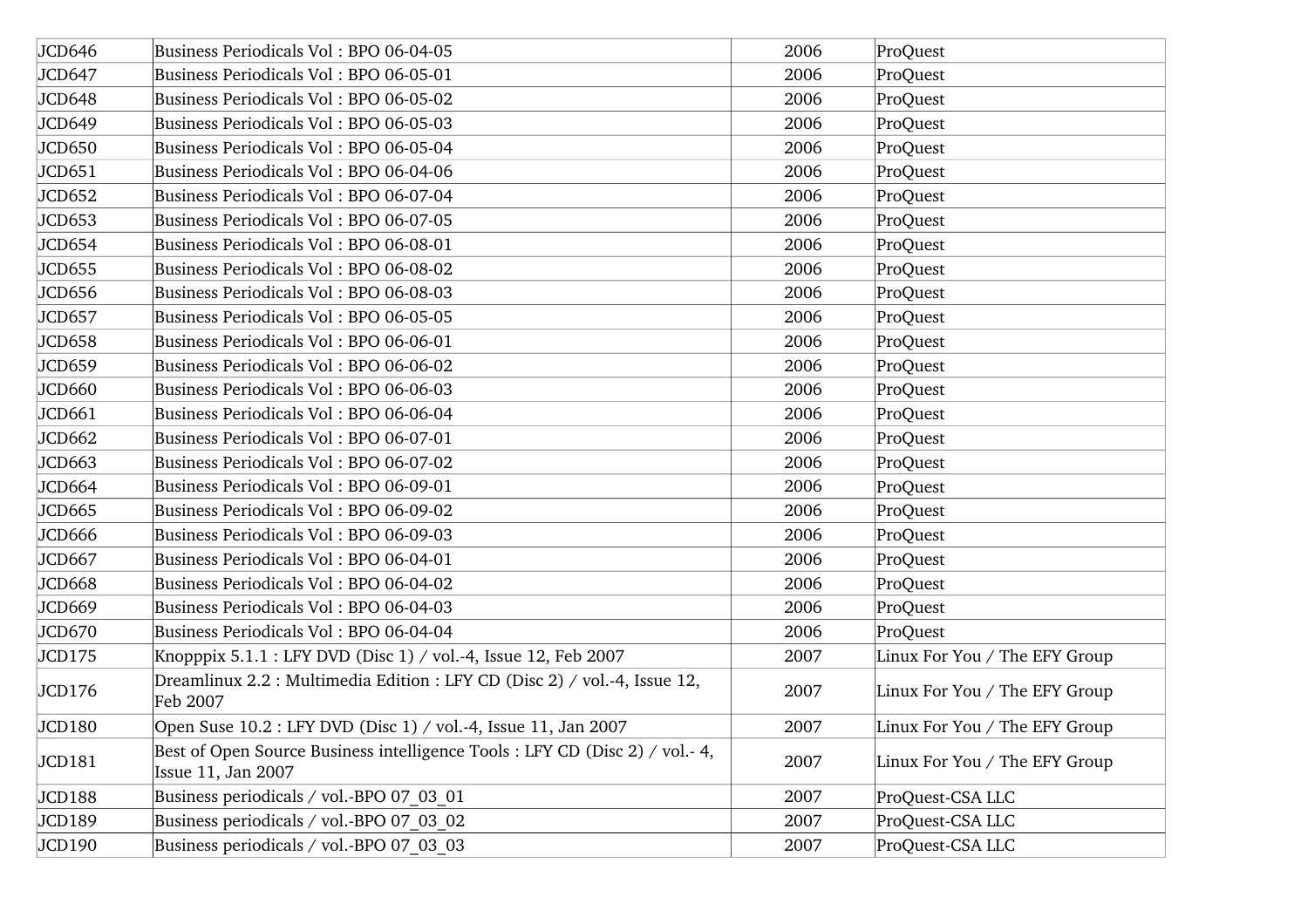| JCD191             | Business periodicals / vol.-BPO 07 02 01                                                                                         | 2007 | ProQuest-CSA LLC                      |
|--------------------|----------------------------------------------------------------------------------------------------------------------------------|------|---------------------------------------|
| JCD192             | Business periodicals / vol.-BPO 07 02 02                                                                                         | 2007 | ProQuest-CSA LLC                      |
| JCD193             | Business periodicals / vol.-BPO 07 02 03                                                                                         | 2007 | ProQuest-CSA LLC                      |
| JCD194             | Business periodicals / vol.-BPO 07 02 04                                                                                         | 2007 | ProQuest-CSA LLC                      |
| JCD199             | ABI / INFORM Global : Vol.-ABG 07 2G, Jan 2006 - Jan 2007                                                                        | 2007 | ProQuest-CSA LLC                      |
| JCD200             | Best of Database Solutions from the world of open source : LFY CD (Disc<br>$ 2)$ / vol.-5, Issue 3, May 2007                     | 2007 | Linux For You / The EFY Group         |
| JCD201             | Solaris Express, Developer edition : LFY DVD (Disc 1) / vol.-5, Issue 3, May<br>2007                                             | 2007 | Linux For You / The EFY Group         |
| JCD205             | ABI / INFORM Global : Vol.-ABG 07 4G, Jan 2006 - Mar 2007                                                                        | 2007 | ProQuest-CSA LLC                      |
| JCD206             | Business periodicals / vol.-BPO 07 04 01                                                                                         | 2007 | ProQuest-CSA LLC                      |
| JCD207             | Business periodicals / vol.-BPO 07 04 02                                                                                         | 2007 | ProQuest-CSA LLC                      |
| JCD <sub>208</sub> | Business periodicals / vol.-BPO 07 04 03                                                                                         | 2007 | ProQuest-CSA LLC                      |
| JCD210             | HRI 2007 : Proceedings of the 2007 ACM/IEEE conference on human-robot<br>interaction, Arlington, Virginia, USA, March 8-11, 2007 | 2007 | ACM SIGCHI, ACM SIGART and IEEE       |
| JCD211             | Open Source Content Management Systems : LFY CD (Disc 2) / vol.-5, Issue<br>1, March 2007                                        | 2007 | Linux For You / The EFY Group         |
| JCD212             | Slackware linux 11.0 : LFY DVD (Disc 1) / vol.-5, Issue 1, March 2007                                                            | 2007 | Linux For You / The EFY Group         |
| JCD213             | Sabayon 3.26 : LFY DVD (Disc 1) / vol.-5, Issue 2, April 2007                                                                    | 2007 | Linux For You / The EFY Group         |
| JCD214             | VectorLinux 5.8 : LFY CD (Disc 2) / vol.-5, Issue 2, April 2007                                                                  | 2007 | Linux For You / The EFY Group         |
| JCD217             | ABI / INFORM Global : Vol.-ABG 07 5G, Jan 2006 - April 2007                                                                      | 2007 | ProQuest-CSA LLC                      |
| JCD218             | Business periodicals / vol.-BPO 07_05_01                                                                                         | 2007 | ProQuest-CSA LLC                      |
| JCD219             | Business periodicals / vol.-BPO 07 05 02                                                                                         | 2007 | ProQuest-CSA LLC                      |
| JCD220             | Business periodicals / vol.-BPO 07 05 03                                                                                         | 2007 | ProQuest-CSA LLC                      |
| JCD221             | Ubuntu feisty fawn 7.04 : LFY DVD (Disc 1) / vol.-5, Issue 4, June 2007                                                          | 2007 | Linux For You / The EFY Group         |
| JCD222             | Developers' playground : LFY CD (Disc 2) / vol.-5, Issue 4, June 2007                                                            | 2007 | Linux For You / The EFY Group         |
| JCD224             | Business periodicals / vol.-BPO 07 06 01                                                                                         | 2007 | ProQuest-CSA LLC                      |
| JCD225             | Business periodicals / vol.-BPO 07 06 02                                                                                         | 2007 | ProQuest-CSA LLC                      |
| JCD226             | Mission summary and stereoscopic ISS tours / by Thomas Reiter                                                                    | 2007 | European Space Agency                 |
| JCD227             | Image Processing: LFY CD (Disc 2) / vol.-5, Issue 5, July 2007                                                                   | 2007 | Linux For You / The EFY Group         |
| JCD228             | INDEST-AICTE consortium : an initiative by Ministry of Human Resource<br>Development, Govt. of India                             | 2007 | INDEST-AICTE Consortium, MHRD,<br>GOI |
| JCD229             | Debian GNU/ Linux 4.0 : LFY DVD (DVD 3) / vol.-5, Issue 06, Aug 2007                                                             | 2007 | Linux For You / The EFY Group         |
| JCD231             | Business periodicals / vol.-BPO 07 07 03                                                                                         | 2007 | ProQuest-CSA LLC                      |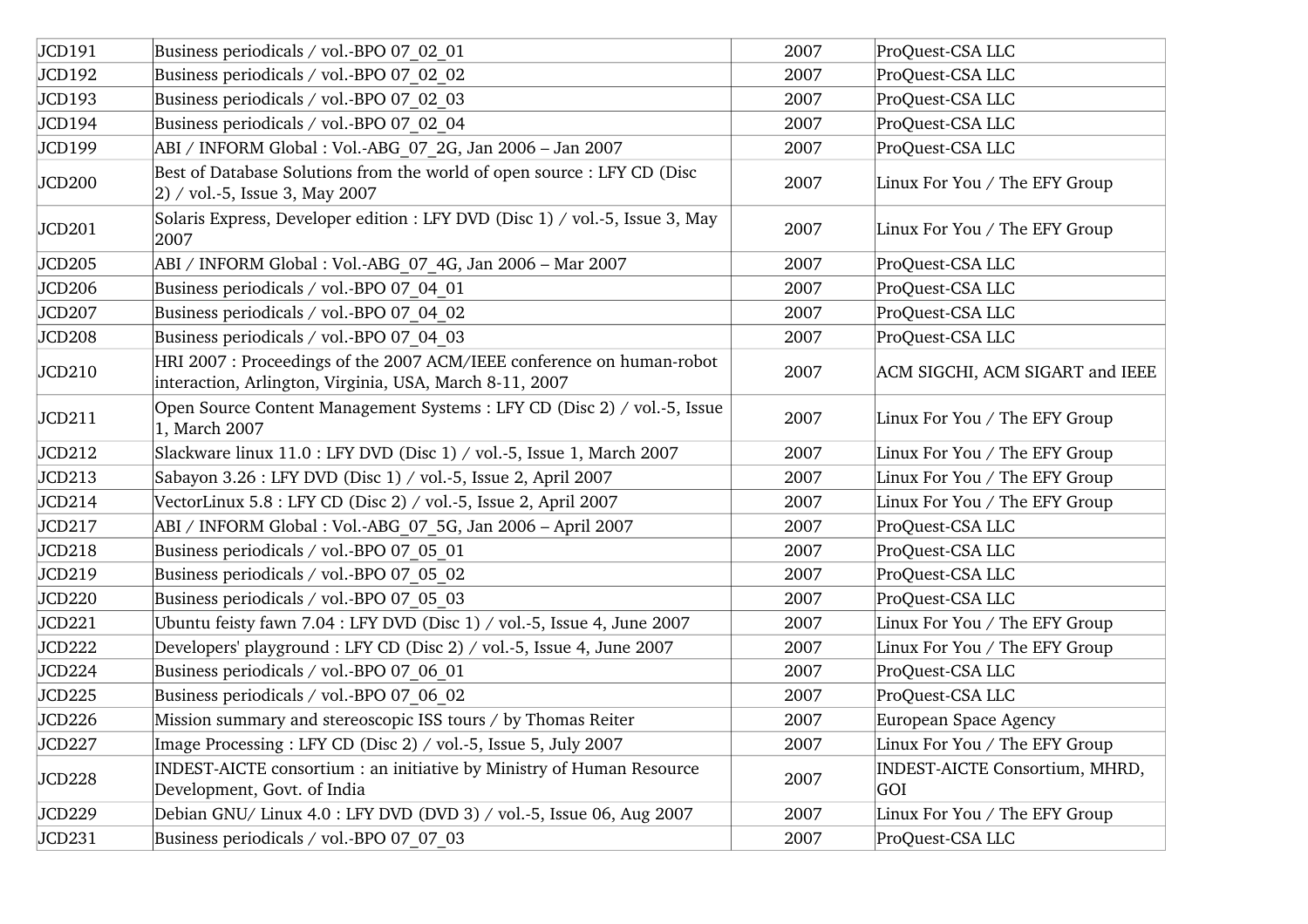| JCD232 | Suse Linux Enterprise Desktop: LFY DVD (Disc 1) / vol.-5, Issue 8, Oct 2007                                                           | 2007 | Linux For You / The EFY Group                      |
|--------|---------------------------------------------------------------------------------------------------------------------------------------|------|----------------------------------------------------|
| JCD233 | Working in a virtual world : LFY CD (Disc 2) / vol.-5, Issue 8, Oct 2007                                                              | 2007 | Linux For You / The EFY Group                      |
| JCD234 | IEEE distributed systems online/ Vol.8, Nos 1-3, Jan-Mar 2007.                                                                        | 2007 | <b>IEEE</b>                                        |
| JCD236 | Mandriva 2008 : LFY DVD (Disc 1) / vol.-5, Issue 9, Nov 2007                                                                          | 2007 | Linux For You / The EFY Group                      |
| JCD237 | Proceedings of ISSAC 2007, PASCO 2007, SNC 2007                                                                                       | 2007 | <b>ACM SIGSAM</b>                                  |
| JCD238 | Water environment research 2007 literature review (CD ROM) / vol.-79,<br>Issue 10                                                     | 2007 | <b>Water Environment Federation</b>                |
| JCD242 | SIGUCCS'07 : CD Proceedings of the 2007 fall conference inspiring magical<br>outcomes, Lake Buena Vista, Florida, USA, Oct 7-10, 2007 | 2007 | Sponsored by ACM SIGUCCS                           |
| JCD243 | 2007 Computing frontiers : Conference proceedings, Ischia, Italy, May 7-9,<br>2007                                                    | 2007 | Sponsored by ACM sigmicro, Intel and<br><b>IBM</b> |
| JCD244 | Freedom in Science/ Vol.5, Issue 10, Dec.07                                                                                           | 2007 | <b>EFY</b> India                                   |
| JCD245 | Business periodicals / vol.-BPO 07 11 02                                                                                              | 2007 | ProQuest-CSA LLC                                   |
| JCD246 | Business periodicals / vol.-BPO 07 11 03                                                                                              | 2007 | ProQuest-CSA LLC                                   |
| JCD247 | Compilation CD proceedings MobiCOM 07 & Mobihoc 07, Montreal,<br>Quebec, Canada Sep 9-14, 2007                                        | 2007 | <b>ACM</b> Sigmobile                               |
| JCD248 | Computerworld honors program : 2007 global archives                                                                                   | 2007 |                                                    |
| JCD249 | ELTj/IATEFL Debate 2007 : English as a Lingua Franca (DVD) / vol.-61/4                                                                | 2007 | ELTjournal, Oxford University Press                |
| JCD252 | Business periodicals collection : disc 3, April 2005 - March 2006 (rev. Sept<br>2007)                                                 | 2007 | <b>EBSCO Publishing</b>                            |
| JCD253 | Business periodicals collection : disc 4, April 2004 - March 2005 (rev. Sept<br>2007)                                                 | 2007 | <b>EBSCO Publishing</b>                            |
| JCD254 | Business periodicals collection : disc 5, April 2003 - March 2004 (rev. Sept<br>2007)                                                 | 2007 | <b>EBSCO Publishing</b>                            |
| JCD257 | Business periodicals / vol.-BPO 08 01 01                                                                                              | 2007 | ProQuest-CSA LLC                                   |
| JCD258 | Business periodicals / vol.-BPO 08 01 02                                                                                              | 2007 | ProQuest-CSA LLC                                   |
| JCD259 | Business periodicals / vol.-BPO 08 01 03                                                                                              | 2007 | ProQuest-CSA LLC                                   |
| JCD260 | IEEE distributed systems online/ Vol.-8, Nos.7-9, July-Sept 2007.                                                                     | 2007 | <b>IEEE</b>                                        |
| JCD266 | ABI / INFORM Global : Vol.-ABG_08_3G, Jan 2006 - Dec 2007                                                                             | 2007 | ProQuest-CSA LLC                                   |
| JCD267 | Business periodicals / vol.-BPO 08 03 01                                                                                              | 2007 | ProQuest-CSA LLC                                   |
| JCD268 | Business periodicals / vol.-BPO 08 03 02                                                                                              | 2007 | ProQuest-CSA LLC                                   |
| JCD269 | Business periodicals / vol.-BPO 08 03 03                                                                                              | 2007 | ProQuest-CSA LLC                                   |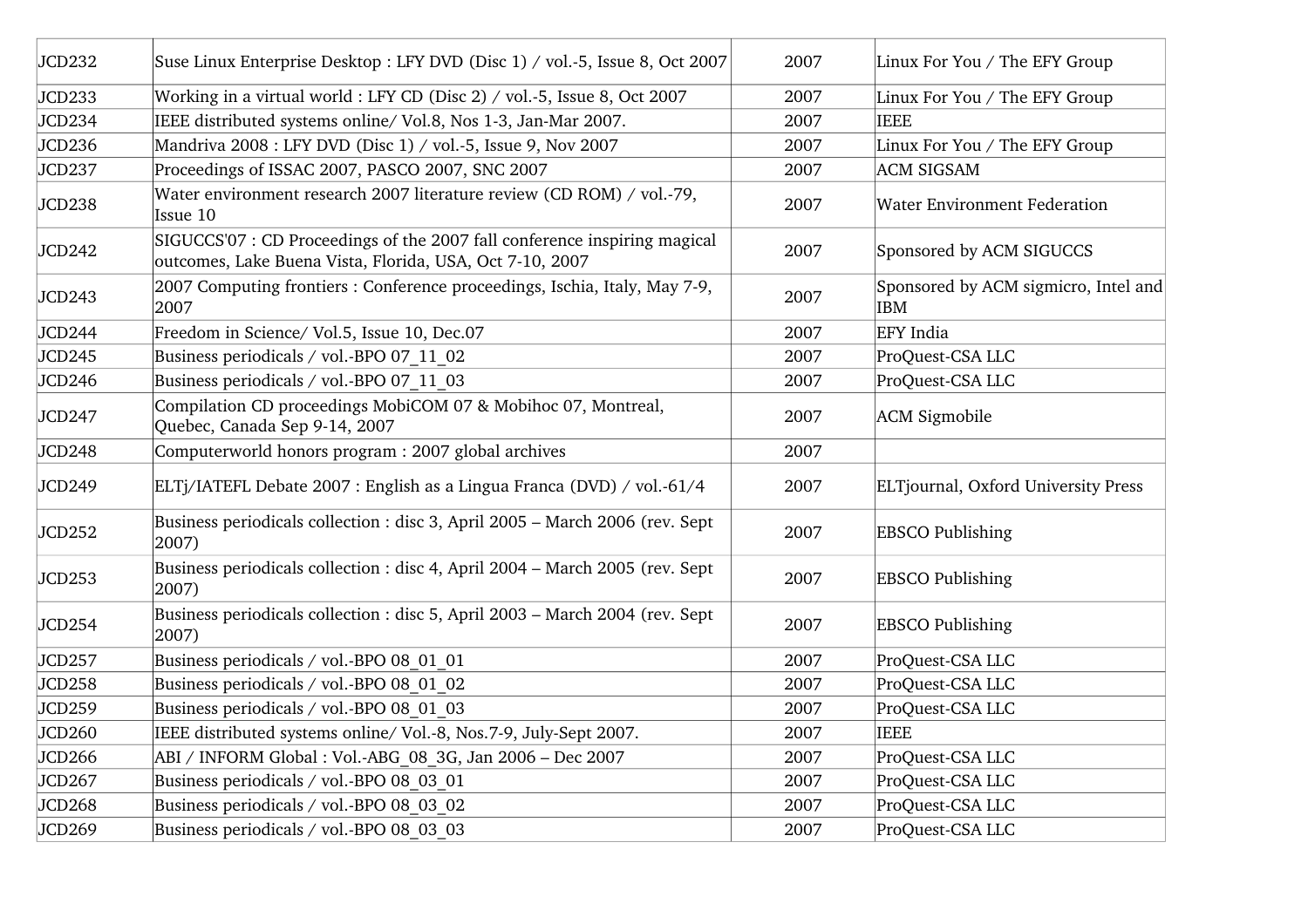| JCD271        | SC'07 : Proceedings of the 2007 ACM/IEEE conference on high performance<br>computing networking, storage & analysis, Reno, Nevada, USA, Nov 10-16,<br>2007 | 2007 | Sponsored by ACM and IEEE<br>Computer Society |
|---------------|------------------------------------------------------------------------------------------------------------------------------------------------------------|------|-----------------------------------------------|
| JCD274        | IEEE VTS member digital library 2007 update                                                                                                                | 2007 | IEEE VLSI Test Symposium                      |
| JCD288        | Business periodicals / vol.-BPO 07 12 01                                                                                                                   | 2007 | ProQuest-CSA LLC                              |
| JCD289        | Business periodicals / vol.-BPO 07 12 02                                                                                                                   | 2007 | ProQuest-CSA LLC                              |
| JCD290        | Business periodicals / vol.-BPO 07 12 03.                                                                                                                  | 2007 | ProQuest-CSA LLC                              |
| JCD291        | ABI / INFORM Global : Vol.-ABG 07 12G, Jan 2006 - Nov 2007                                                                                                 | 2007 | ProQuest-CSA LLC                              |
| JCD303        | Debian GNU/Linux 4.0 : LFY DVD (DVD 2) / vol.-5, Issue 06, Aug 2007                                                                                        | 2007 | Linux For You / The EFY Group                 |
| JCD304        | ABI / Inform global / Vol.- ABG-07-7G, Jan 2006-Jun 2007.                                                                                                  | 2007 | ProQuest                                      |
| JCD305        | Business periodicals / Vol.- BPO-07-07-01.                                                                                                                 | 2007 | ProQuest                                      |
| <b>JCD306</b> | Business periodicals / Vol.- BPO-07-07-02.                                                                                                                 | 2007 | ProQuest                                      |
| JCD307        | Journal of hydraulic research Vol. 45 Extra Issue                                                                                                          | 2007 | <b>IAHR Fluvial Hydraulics Section</b>        |
| JCD308        | ABI / Inform global / Vol.- ABG-07-8G, Jan 2006-Jul.-2007                                                                                                  | 2007 | ProQuest                                      |
| JCD309        | ABI / INFORM / Global, Vol.- ABG-07-9G, Jan 2006- Aug 2007.                                                                                                | 2007 | ProQuest                                      |
| JCD310        | Business periodicals / Vol.-BPO-07-09-01.                                                                                                                  | 2007 | ProQuest                                      |
| JCD311        | Business periodicals / Vol.-BPO-07-09-02.                                                                                                                  | 2007 | ProQuest                                      |
| JCD312        | $ABI / INFORM global / vol.-ABG-07-11G, Jan.-06 - Oct.-07.$                                                                                                | 2007 | ProQuest                                      |
| JCD313        | Business periodicals / Vol.-BPO-07-11-01                                                                                                                   | 2007 | ProQuest                                      |
| JCD314        | ABI / INFORM Global : Vol.-ABG 08 1G, Jan 2006 - Dec 2007                                                                                                  | 2007 | ProQuest-CSA LLC                              |
| JCD332        | Fedora 8 : LFY DVD (Disc 1) / vol.-5, Issue 10, Dec 2007                                                                                                   | 2007 | Linux For You / The EFY Group                 |
| JCD446        | Automative abstracts: Survey of automotive and related Technical<br>Literature for the year 2007 : Index Issue, vol.-33, No. 12, December 2007             | 2007 | Automotive Research Association of<br>India   |
| JCD471        | Book supply bureau: Indian Standards, Index CD, Jan. 2007                                                                                                  | 2007 | Bureau of Indian Standards                    |
| JCD472        | Business Periodicals Collection, Disc 2 / May-2006, June-2007                                                                                              | 2007 | <b>EBSCO Publishing</b>                       |
| JCD473        | Journal of sedimentary research / vol.-77, 2007                                                                                                            | 2007 | Society for Sedimentary Geology               |
| JCD474        | Canadian journal of remote sensing / vol. 33, No. 1-2, 2007                                                                                                | 2007 | Canadian Science Publishing                   |
| JCD475        | Canadian journal of remote sensing / vol. 33, No. 1-3, 2007                                                                                                | 2007 | Canadian Science Publishing                   |
| JCD476        | Canadian journal of remote sensing / vol. 33, Supplement 1, 2007                                                                                           | 2007 | Canadian Science Publishing                   |
| JCD477        | Canadian journal of remote sensing / vol. 33, No. 1-1, 2007                                                                                                | 2007 | Canadian Science Publishing                   |
| JCD478        | Canadian journal of remote sensing / vol. 33, No. 1-4, 2007                                                                                                | 2007 | Canadian Science Publishing                   |
| JCD480        | IEEE distributed systems, vol. 8, Nos. 10-12 Oct.-Dec., 2007                                                                                               | 2007 | <b>IEEE</b>                                   |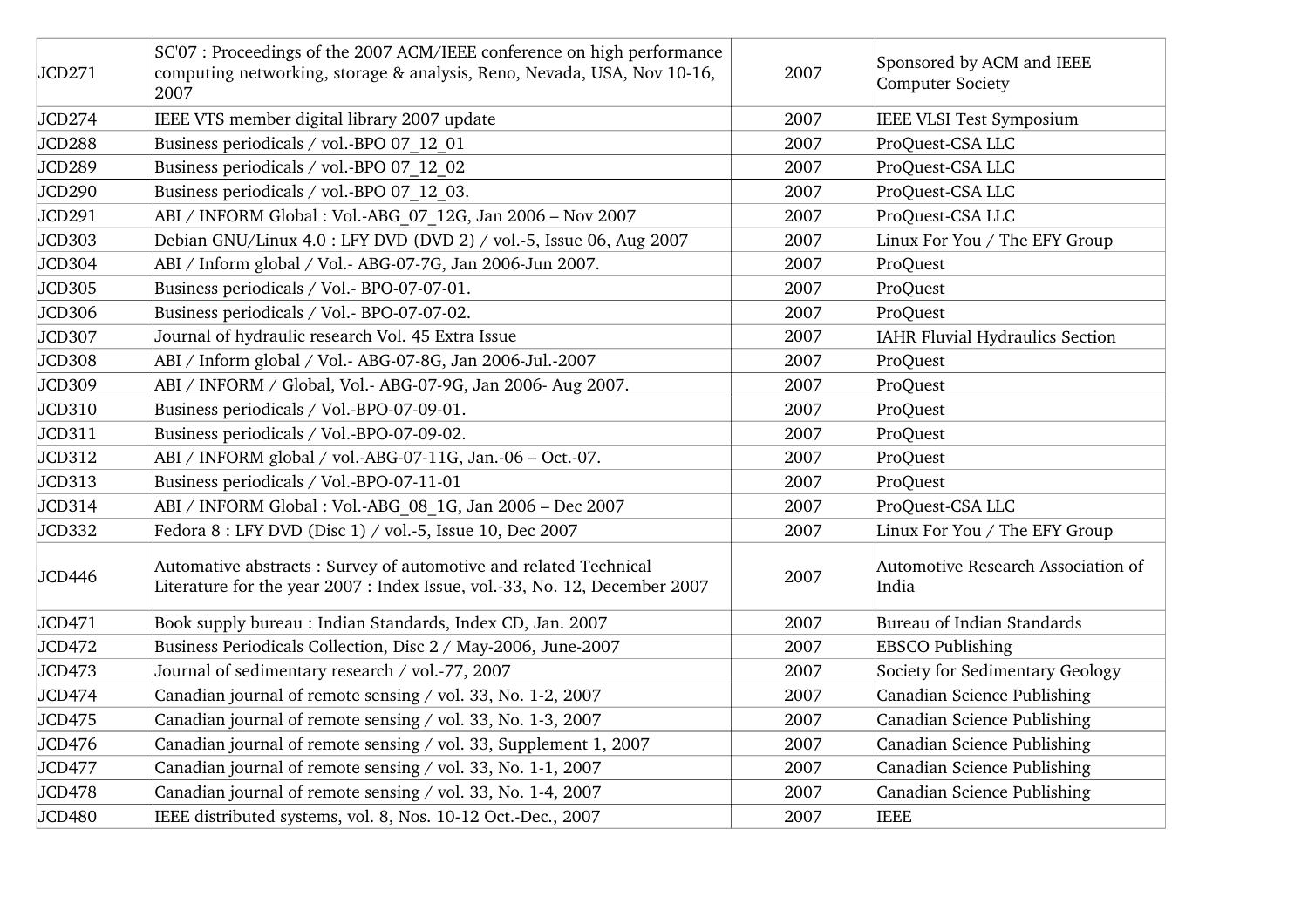| JCD481 | ESEC-FSE' 07 and co-located workshops DOSTA' 07, ESSPE' 07, SYANCO'<br>07, IW-SOSWE' 07, SOQUA' 07 & IWPSE' 07, Dubrovnik, Croatia, Sep. 3-7,<br>2007                                                 | 2007 | <b>ACM SIGSOFT &amp; CEPIS</b>                  |
|--------|-------------------------------------------------------------------------------------------------------------------------------------------------------------------------------------------------------|------|-------------------------------------------------|
| JCD482 | Proceedings of QoP' 07, DRM' 07, StorageSS' 07, WPES' 07, STC' 07, CSAW'<br>07, DIM' 07, SWS' 07 & FMSE' 07 CCS' 07 co-located workshops, Alexandria<br>& fairfax, Virginia, USA, Oct.29- Nov.2, 2007 | 2007 | <b>ACM SIGSAC</b>                               |
| JCD483 | ACM SIGGRAPH 2007 conference select CD-ROM, Disc-1, San Diego,<br>California, Aug. 5-9,2007                                                                                                           | 2007 | <b>ACM SIGGRAPH</b>                             |
| JCD484 | ACM SIGGRAPH 2007 conference select CD-ROM, Disc-2, San Diego,<br>California, Aug. 5-9,2007                                                                                                           | 2007 | <b>ACM SIGGRAPH</b>                             |
| JCD485 | Embedded system week 2007, Salzburg, Austria, Sept.30 – Oct.3,2007                                                                                                                                    | 2007 | IEEE Council on Electronic Design<br>Automation |
| JCD494 | Automotive abstracts, vol. 33, no. 12, Dec. 2007                                                                                                                                                      | 2007 | Automotive Research Association of<br>India     |
| JCD499 | Book supply bureau : Indian Standards, Image CD, IMG 023, Jan. 2007                                                                                                                                   | 2007 | Bureau of Indian Standards                      |
| JCD501 | ANCS' 07 : Proceedings of the 2007 ACM/IEEE symposium on architectures<br>for networking and communications systems, Orlando, Florida, USA, Dec. 3-<br>4, 2007                                        | 2007 | <b>ACM SIGCOMM</b>                              |
| JCD502 | RecSys' 07 : Proceeding of the 2007 ACM conference on recommmender<br>systems, Minneapolis, Minnesota, USA, Oct, 19-20, 2007                                                                          | 2007 | <b>ACM SIGCHI</b>                               |
| JCD507 | IEEE distributed systems, vol. 8, Nos. 4-6 April-June, 2007                                                                                                                                           | 2007 | <b>IEEE</b>                                     |
| JCD509 | Business Periodicals, vol. BPO 07-06-03, 2007                                                                                                                                                         | 2007 | ProQuest                                        |
| JCD524 | ICFP' 07 Workshops: Proceedings of Erlang' 07, Haskell, 07, ML' 07 & PLPV'<br>07, Freiburg, Germany, Sept. 30- Oct. 5, 2007                                                                           | 2007 | <b>ACM SIGPLAN</b>                              |
| JCD544 | ABI / INFORM Global : Vol.-ABG 07 3G, Jan 2006 - Feb 2007                                                                                                                                             | 2007 | ProQuest-CSA LLC                                |
| JCD545 | ABI / INFORM Global : Vol.-ABG 07 06G, Jan 2006 - May 2007                                                                                                                                            | 2007 | ProQuest-CSA LLC                                |
| JCD546 | Business periodicals / vol.-BPO 07 09 03.                                                                                                                                                             | 2007 | ProQuest-CSA LLC                                |
| JCD589 | IPSN: Proceedings of the 6 <sup>th</sup> International symposium on information<br>processing in sensor networks, Cambridge, Massachusetts, USA April 25-27,<br>2007                                  | 2007 | Association for Computing Machinery             |
| JCD593 | Design Automation 1964-2007 Conference DVD                                                                                                                                                            | 2007 | Association for Computing Machinery             |
| JCD595 | 30 <sup>th</sup> Annual international ACM SIGIR conference on research and<br>development in information retrieval : Proceedings July 23-27, 2007<br>Amsterdam, the Netherlands                       | 2007 | Association for Computing Machinery             |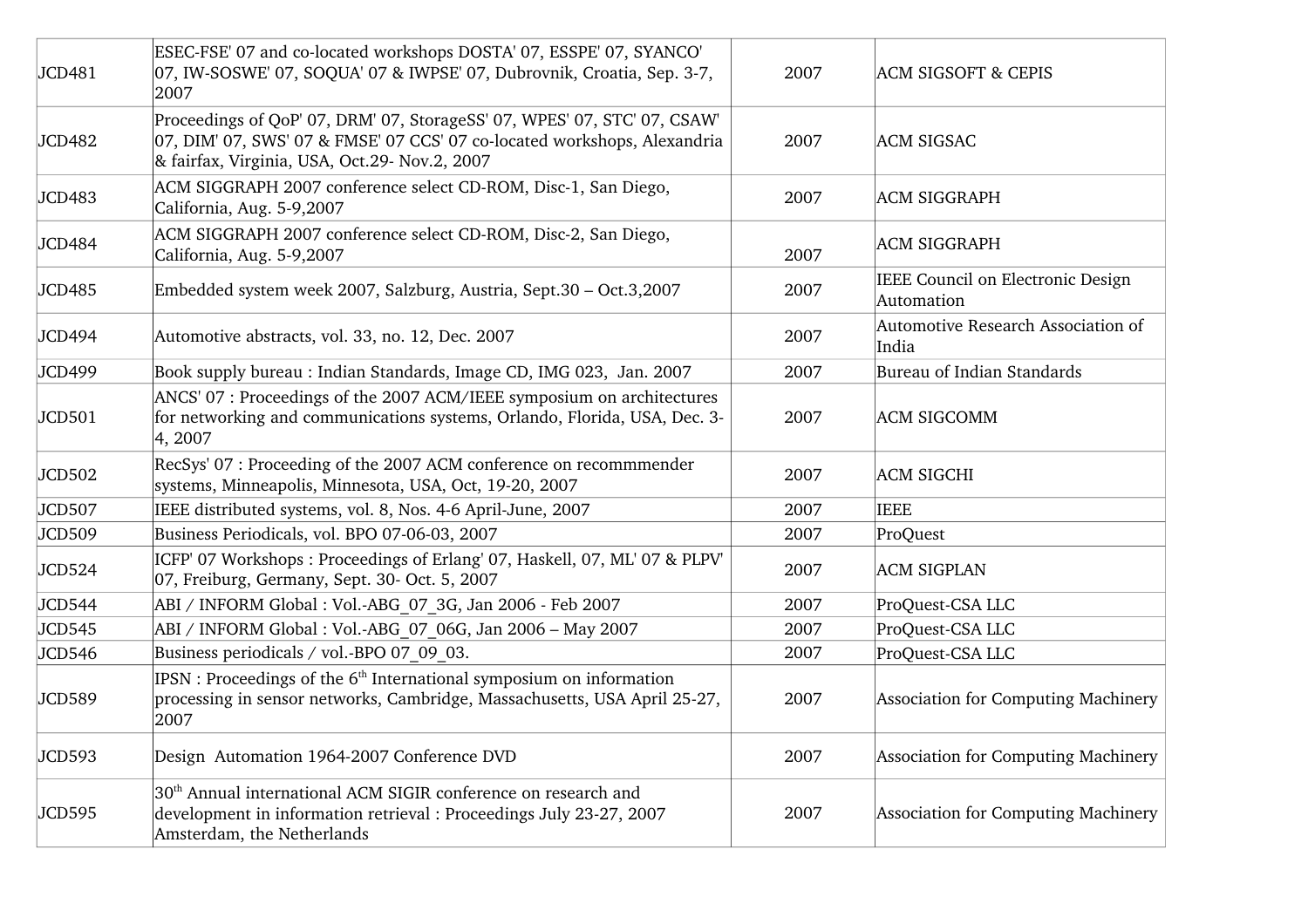| JCD596 | ICER 07: The 3 <sup>rd</sup> International computing education research workshop,<br>Atlanta, GA, USA, Sep 15-16, 2007 by Georgia Institute of Technology           | 2007 | Association for Computing Machinery                                   |
|--------|---------------------------------------------------------------------------------------------------------------------------------------------------------------------|------|-----------------------------------------------------------------------|
| JCD597 | Proceedings of MobiSys 2007 conference & co-located workshops,<br>MobiOpp'07, MobiEval'07 & HealthNet'07 June 11-14, 2007 San Juan, PR,<br>USA.                     | 2007 | Association for Computing Machinery                                   |
| JCD598 | Proceedings of the ISSTA 2007 symposium & PADTAD-IV workshop,<br>London, UK, July 9-12, 2007                                                                        | 2007 | Association for Computing Machinery                                   |
| JCD599 | WSC, 07: Proceedings of the 2007 winter simulation conference,<br>Washington, D.C., USA, Dec. 9-12, 2007                                                            | 2007 | Produced by Omni Press                                                |
| JCD600 | Genetic and Evolutionary Computation Conference (GECCO) 2006, July 7-<br>11, 2007, London, UK ed. by Dirk Thierens [et al.]                                         | 2007 | Association for Computing Machinery                                   |
| JCD601 | KDD 2007 Proceedings of the 13 <sup>th</sup> ACM SIGKDD International conference on<br>knowledge discovery and data mining, Aug 12-15 2007, San Jose CA, USA        | 2007 | Association for Computing Machinery                                   |
| JCD603 | CIKM'07 : Proceedings of the ACM Conference on Information and<br>Knowledge Management, Lisboa, Portugal, November 6-10, 2007                                       | 2007 | Association for Computing Machinery                                   |
| JCD604 | Proceedings of the 2007 International symposium on low power electronics<br>and design, Portland, Oregon, USA, Aug 27-29 2007                                       | 2007 | Association for Computing Machinery                                   |
| JCD605 | ACM multimedia 2007 & co-located workshops EMME'07, HCM'07, MIR'07<br>MS'07, MV'07,TVS'07, Augsburg, Bavaria, Germany Sep. 23-29, 2007                              | 2007 | Association for Computing Machinery                                   |
| JCD606 | K-CAP'07: Proceedings of the 4 <sup>th</sup> International conference on Knowledge<br>capture, Whistler, BC, Canada Oct 28-31, 2007                                 | 2007 | <b>Association for Computing Machinery</b>                            |
| JCD607 | IEJ & EE News 2007                                                                                                                                                  | 2007 | <b>Regional Energy Resources</b><br><b>Information Center (RERIC)</b> |
| JCD608 | Proceedings of the HPDC 2007 Symposium & co-located workshops<br>CLADE'07, GMW'07, SOCP'07, UPGRADE-CN'07, Works'07, Monterey,<br>California, USA, June 25-29, 2007 | 2007 | Association for Computing Machinery                                   |
| JCD173 | Business periodicals collection : backfile Y, Jan 1999 - Feb 2003 revised Aug<br>2008                                                                               | 2008 | <b>EBSCO Publishing</b>                                               |
| JCD174 | Business periodicals collection : backfile Z, Jan 1990 – Dec 1998 (rev. Aug<br>2008)                                                                                | 2008 | <b>EBSCO Publishing</b>                                               |
| JCD250 | Sabayon : Linux For You DVD (Disc 1) / vol.-05, Issue 12, Feb 2008                                                                                                  | 2008 | Linux For You / The EFY Group                                         |
| JCD251 | Anti-spam software: Linux For You CD (Disc 2) / vol.-05, Issue 12, Feb<br>2008                                                                                      | 2008 | Linux For You / The EFY Group                                         |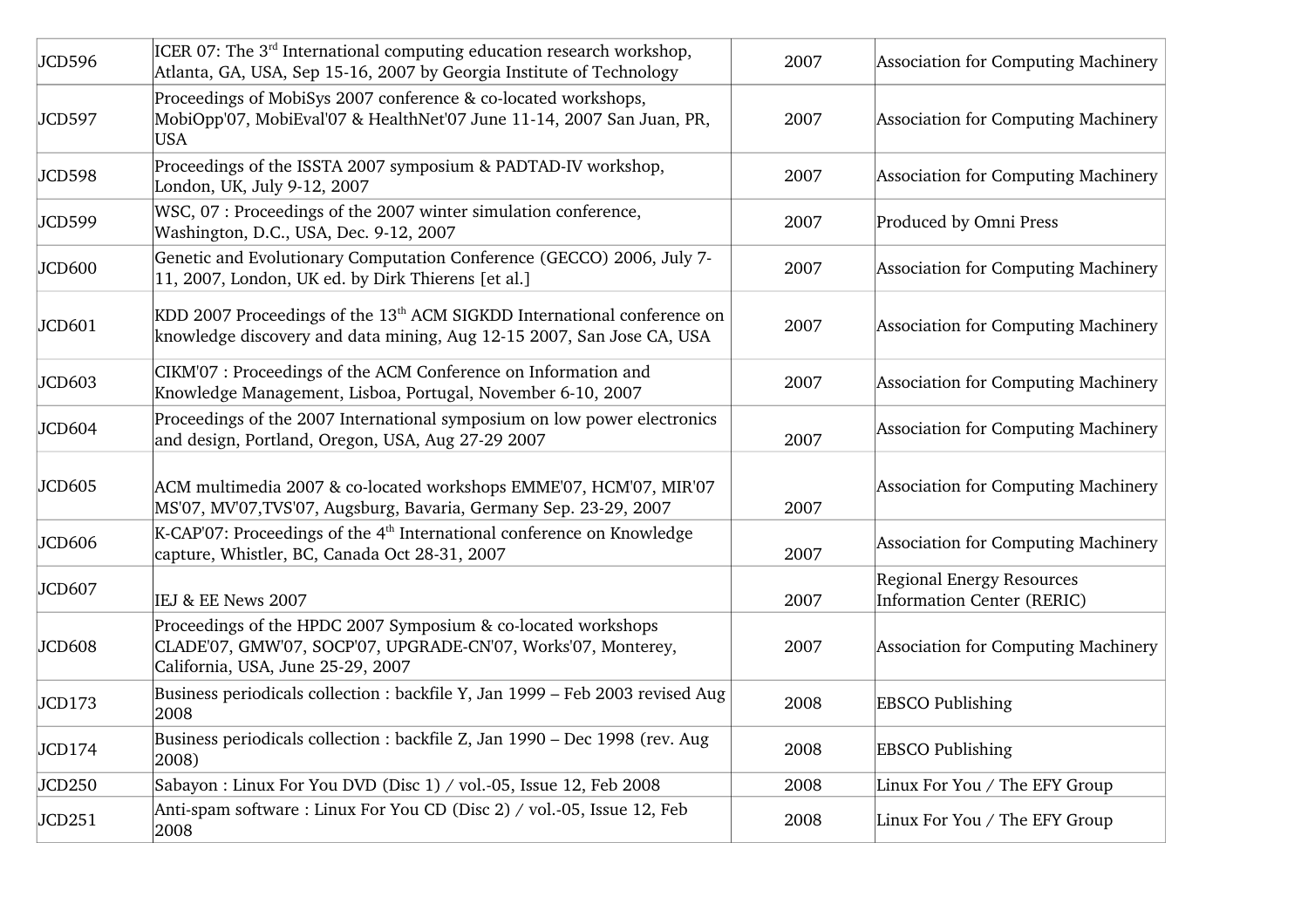| JCD255 | Linux mint Live CD : Linux For You CD (Disc 1) / vol.-05, Issue 11, Jan 2008                                                                                                                                    | 2008 | Linux For You / The EFY Group                                                                                |
|--------|-----------------------------------------------------------------------------------------------------------------------------------------------------------------------------------------------------------------|------|--------------------------------------------------------------------------------------------------------------|
| JCD256 | ABI / INFORM Global : Vol.-ABG 08 2G, Jan 2006 - Dec 2007                                                                                                                                                       | 2008 | ProQuest-CSA LLC                                                                                             |
| JCD261 | Slackware 12.0 Linux : Linux For You DVD (Disc 1) / vol.-06, Issue 1, March<br>2008                                                                                                                             | 2008 | Linux For You / The EFY Group                                                                                |
| JCD262 | Foss India Awards : Linux For You CD (Disc 2) / vol.-06, Issue 01, March<br>2008                                                                                                                                | 2008 | Linux For You / The EFY Group                                                                                |
| JCD263 | Free BSD7 : Linux For You DVD (Disc 1) / vol.-06, Issue 02, April 2008                                                                                                                                          | 2008 | Linux For You / The EFY Group                                                                                |
| JCD264 | Network Monitoring: Linux For You CD (Disc 2) / vol.-06, Issue 02, April<br>2008                                                                                                                                | 2008 | Linux For You / The EFY Group                                                                                |
| JCD265 | Charlie Rose science series anthology / sponsored by Pfizer                                                                                                                                                     | 2008 | Pfizer Inc.                                                                                                  |
| JCD270 | Proceedings of the 2008 symposium on applied computing, Fortaleza, Ceara,<br>Brazil, March 16-20, 2008                                                                                                          | 2008 | Hosted by University of Fortaleza and<br>Federal University of Ceara/<br>Association for Computing Machinery |
| JCD272 | Who's who in PM 2008 membership directory / APMI international, Metal<br>powder industries federation                                                                                                           | 2008 | APMI International and Metal Powder<br><b>Industries Federation</b>                                          |
| JCD273 | IEEE distributed systems online, vol.-9, Nos. 1-3, Jan-March, 2008                                                                                                                                              | 2008 | <b>IEEE Computer Society</b>                                                                                 |
| JCD275 | MobiSys'08 : Proceedings of the sixth international conference on mobile<br>systems, appliations and services, Breckenridge, CO, USA, June 17-20, 2008                                                          | 2008 | Sponsored by ACM SIGMobile &<br><b>USENIX</b>                                                                |
| JCD276 | KDE 4.1 Live CD : Linux For You CD / vol.-06, Issue 07, Sept 2008                                                                                                                                               | 2008 | Linux For You / The EFY Group                                                                                |
| JCD277 | Knoppix 5.3.1 : Linux For You DVD / vol.-06, Issue 07, Sept 2008                                                                                                                                                | 2008 | Linux For You / The EFY Group                                                                                |
| JCD278 | Design automation conference (DAC) 1964-2008 DVD                                                                                                                                                                | 2008 | Association for Computing Machinery                                                                          |
| JCD279 | Hypertext'08 : Proceedings of the 19th ACM conference on Hypertext and<br>Hypermedia with Creating'08 & WebScience'08, Pittsburgh, PA, USA, June<br>19-21, 2008                                                 | 2008 | Sponsored by ACM SIGWEB                                                                                      |
| JCD280 | CF 2008 : Proceedings of the 2008 computing frontiers conference and co-<br>located wellscope MAW'08 & WREFT'08, Ischia, Italy, May 5-7, 2008                                                                   | 2008 | Sponsored by ACM SIGMicro                                                                                    |
| JCD281 | HPDC 2008 : Compilation proceedings of the International symposium on<br>high performance distributed computing & co-located workshops, CLADE'08,<br>DADC'08 & UPGRADE-CN'08, Boston, MA, USA, June 23-27, 2008 | 2008 | Sponsored by ACM SIGARCH and<br>University of Arizona                                                        |
| JCD282 | $EC'08$ : Proceedings of the 2008 ACM conference on electronic commerce,<br>Chicago, IL, USA, July 8-12, 2008                                                                                                   | 2008 | Sponsored by ACM SIGecom                                                                                     |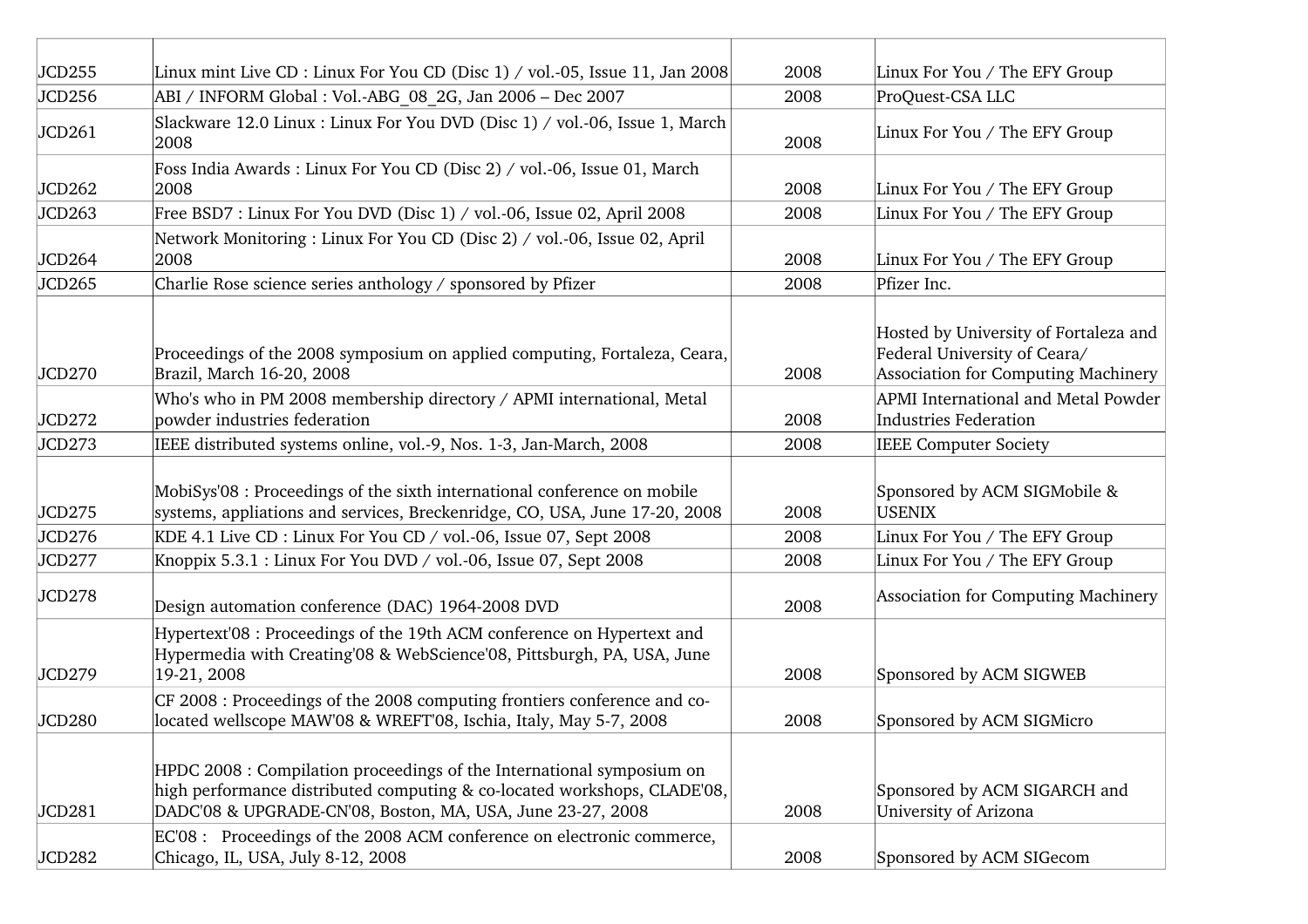| JCD283        | ICSE'08 : Proceedings of the international conference on software<br>engineering & co-located workshops, Leipzig, Germany, May 10-18, 2008                                                                                                                            | 2008 | Sponsored by ACM SIGSOFT & IEEE<br>CS                      |
|---------------|-----------------------------------------------------------------------------------------------------------------------------------------------------------------------------------------------------------------------------------------------------------------------|------|------------------------------------------------------------|
| JCD284        | $35th$ International symposium on computing architecture, Beijing, China,<br>21-25 June, 2008                                                                                                                                                                         | 2008 | Sponsored by IEEE Computer Society<br>TCCA and ACM SIGARCH |
| JCD285        | Canadian journal of remote sensing, vol.-34, No. 1, 2008                                                                                                                                                                                                              | 2008 | Canadian Remote Sensing Society                            |
| JCD286        | Canadian journal of remote sensing : Special issue on hyperspectral remote<br>sensing, vol.-34, Suppl. 1, 2008                                                                                                                                                        | 2008 | Canadian Remote Sensing Society                            |
| JCD287        | Canadian journal of remote sensing, vol.-34, No. 1-2, 2008                                                                                                                                                                                                            | 2008 | Canadian Remote Sensing Society                            |
| <b>JCD292</b> | Distro Dhamaka : Linux For You DVD / vol.-6, Issue 08, Oct 2008                                                                                                                                                                                                       | 2008 | Linux For You / The EFY Group                              |
| <b>JCD293</b> | Database solutions : LFY CD (Disc 2) / vol.-6, Issue 6, Aug 08                                                                                                                                                                                                        | 2008 | Linux For You / The EFY Group                              |
| JCD294        | Applications servers : LFY CD (Disc 2) / vol.-6, Issue 4, June 2008                                                                                                                                                                                                   | 2008 | Linux For You / The EFY Group                              |
| JCD295        | For the Coders: LFY CD (Disc 2) / vol.-6, Issue 5, July 08                                                                                                                                                                                                            | 2008 | Linux For You / The EFY Group                              |
| JCD297        | ACM SIGGRAPH 2008, Los Angeles, California, USA, 11-15 Aug, 2008 (Full<br>conference DVD-Rom)                                                                                                                                                                         | 2008 | <b>ACM SIGGRAPH</b>                                        |
| JCD298        | Business periodicals collection : disc 1, July 2007 - August 2008                                                                                                                                                                                                     | 2008 | <b>EBSCO Publishing</b>                                    |
| JCD299        | Business periodicals collection : disc 3, April 2005 – April 2006 (rev. Aug<br>2008)                                                                                                                                                                                  | 2008 | <b>EBSCO Publishing</b>                                    |
| JCD300        | Business periodicals collection : disc 4, March 2004 – March 2005 (rev. Aug<br>2008)                                                                                                                                                                                  | 2008 | <b>EBSCO Publishing</b>                                    |
| JCD301        | Business periodicals collection : disc 5, Mar 2003 – Feb 2004 (rev. Feb<br>2008)                                                                                                                                                                                      | 2008 | <b>EBSCO Publishing</b>                                    |
| JCD302        | Business periodicals collection : backfile Y, Jan 1999 – Feb 2003 (rev. Feb<br>2008)                                                                                                                                                                                  | 2008 | <b>EBSCO Publishing</b>                                    |
| JCD315        | Canadian journal of remote sensing, vol.-33, No. 1-6, 2008                                                                                                                                                                                                            | 2008 | Canadian Remote Sensing Society                            |
| JCD317        | Canadian journal of remote sensing, vol.-34, No. 1-4, 2008                                                                                                                                                                                                            | 2008 | Canadian Remote Sensing Society                            |
| JCD318        | Canadian journal of remote sensing : special issue : quantitative retrieval of<br>surface properties from optical remote sensing : advanced applications with<br>physical models – in honour of the retirement of Professor John R. Miller,<br>vol.-34, No. 1-3, 2008 | 2008 | Canadian Remote Sensing Society                            |
| JCD319        | Canadian journal of remote sensing : special issue on remote<br>characterization of vegetation structure and productivity : plant to landscape<br>scales, vol.-34, Suppl. 2, 2008                                                                                     | 2008 | Canadian Remote Sensing Society                            |
| JCD320        | Canadian journal of remote sensing, vol.-34, No. 1-5, 2008                                                                                                                                                                                                            | 2008 | Canadian Remote Sensing Society                            |
| JCD321        | ICER'08 : Proceedings of the ACM workshop on international computing<br>education research, Sydney, Australia, Sept 6-7, 2008                                                                                                                                         | 2008 | Sponsored by ACM SIGCSE                                    |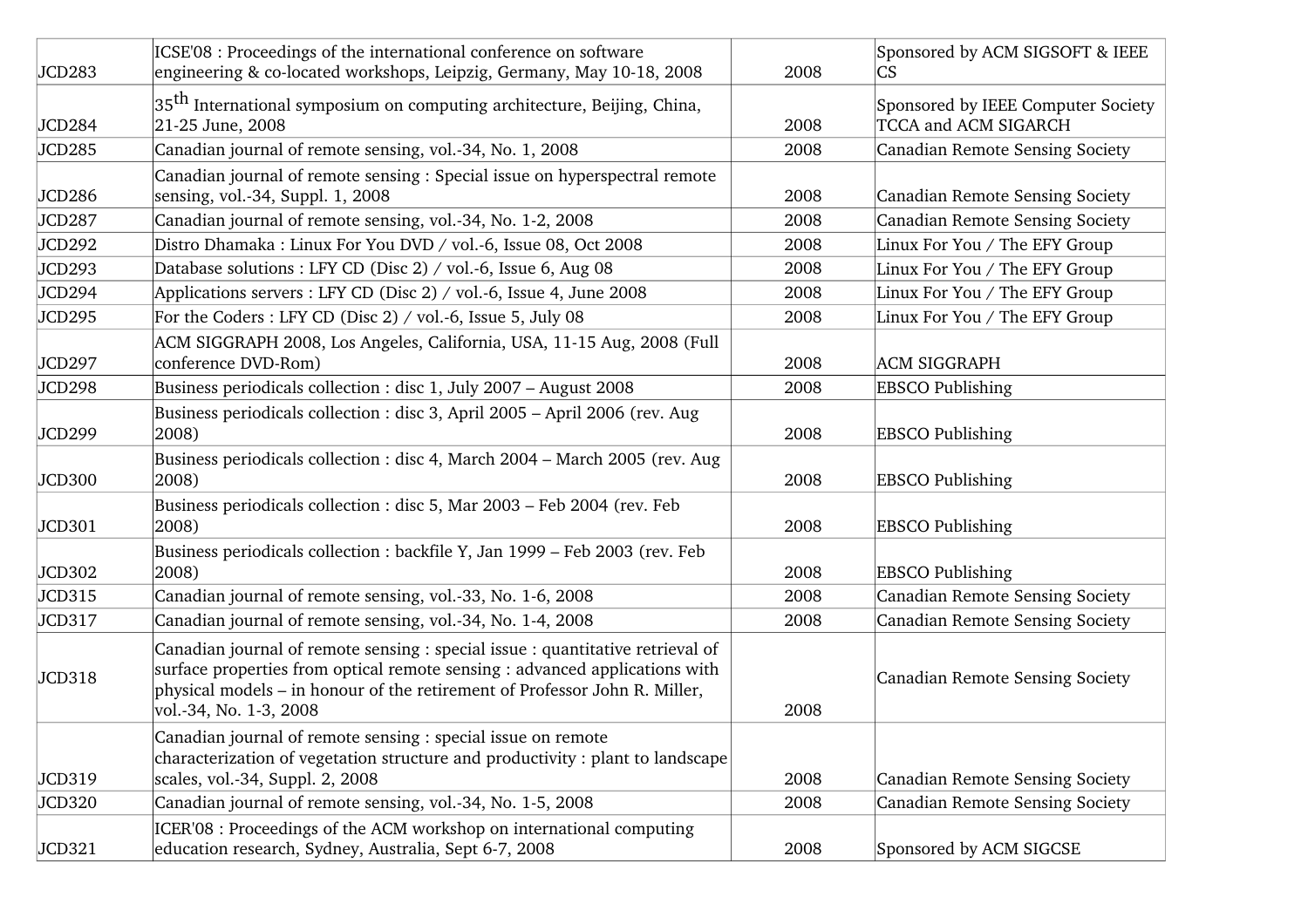| JCD322 | SC'08 : Proceedings of the 2008 ACM / IEEE conference on high<br>performance computing networking, storage and analysis, Austin, Texas,<br>USA, Nov 15 -21, 2008  | 2008 | Sponsored by ACM SIGARCH & IEEE<br><b>CS</b>                    |
|--------|-------------------------------------------------------------------------------------------------------------------------------------------------------------------|------|-----------------------------------------------------------------|
| JCD323 | MM'08 : Proceedings of the 2008 ACM international conference on<br>multimedia, with co-located symposium and workshops, Vancouver, BC,<br>Canada, Oct 27-31, 2008 | 2008 | Sponsored by ACM SIGMM                                          |
| JCD324 | CIKM'2008 : ACM 17th conference on information and knowledge<br>management (proceedings), Napa Valley, California, USA, Oct 26-30, 2008                           | 2008 | <b>ACM SIGWEB and SIGIR</b>                                     |
| JCD326 | IUI'08 : Proceedings of the 13th international conference on intelligent user<br>interfaces, Gran Canaria, Spain, Jan 13-16, 2008                                 | 2008 | Sponsored by ACM SIGCHI & ACM<br>SIGART                         |
| JCD327 | Market survey 2008 : solar modules standard 1454, Photon International                                                                                            | 2008 | PHOTON International: The<br>Photovoltaic Magazine              |
| JCD329 | IEEE transactions on learning technologies, Vol.-1, No.-3, July-Sept. 2008.                                                                                       | 2008 |                                                                 |
| JCD333 | Mandriva 2008 Spring : LFY DVD (Disc 1) / vol.-6, Issue 3, May 2008                                                                                               | 2008 | Linux For You / The EFY Group                                   |
| JCD334 | Fedora 9 : LFY DVD (Disc 1) / vol.-6, Issue 5, July 2008                                                                                                          | 2008 | Linux For You / The EFY Group                                   |
| JCD335 | Free Software for Windows: Linux For You DVD / vol.-6, Issue 9, Nov 2008                                                                                          | 2008 | Linux For You / The EFY Group                                   |
| JCD336 | Mandriva 2009 : Linux For You DVD / vol.-6, Issue 9, Nov 2008                                                                                                     | 2008 | Linux For You / The EFY Group                                   |
| JCD337 | For Developers : Linux For You CD / vol.-6, Issue 10, Dec 2008                                                                                                    | 2008 | Linux For You / The EFY Group                                   |
| JCD345 | IEEE Transactions on learning technologies, vol.-1, no. 2, April-June, 2008                                                                                       | 2008 | The Institute of Electrical and<br>Electronics Engineers (IEEE) |
| JCD346 | IEEE Transactions on learning technologies, vol.-1, no. 4, Oct-Dec, 2008                                                                                          | 2008 | The Institute of Electrical and<br>Electronics Engineers (IEEE) |
| JCD347 | IEEE Transactions on services computing, vol.-1, no. 1, Jan-March, 2008                                                                                           | 2008 | The Institute of Electrical and<br>Electronics Engineers (IEEE) |
| JCD348 | IEEE Transactions on services computing, vol.-1, no. 3, July-Sept, 2008                                                                                           | 2008 | The Institute of Electrical and<br>Electronics Engineers (IEEE) |
| JCD349 | IEEE Transactions on services computing, vol.-1, no. 4, Oct-Dec, 2008                                                                                             | 2008 | The Institute of Electrical and<br>Electronics Engineers (IEEE) |
| JCD353 | Photon International: The Photovoltaic Magazine - Annual Edition 2008                                                                                             | 2008 | PHOTON International: The<br>Photovoltaic Magazine              |
| JCD359 | IEEE VTS (Vehicular Technology Society) Member Digital Library 2008<br>Update                                                                                     | 2008 | The Institute of Electrical and<br>Electronics Engineers (IEEE) |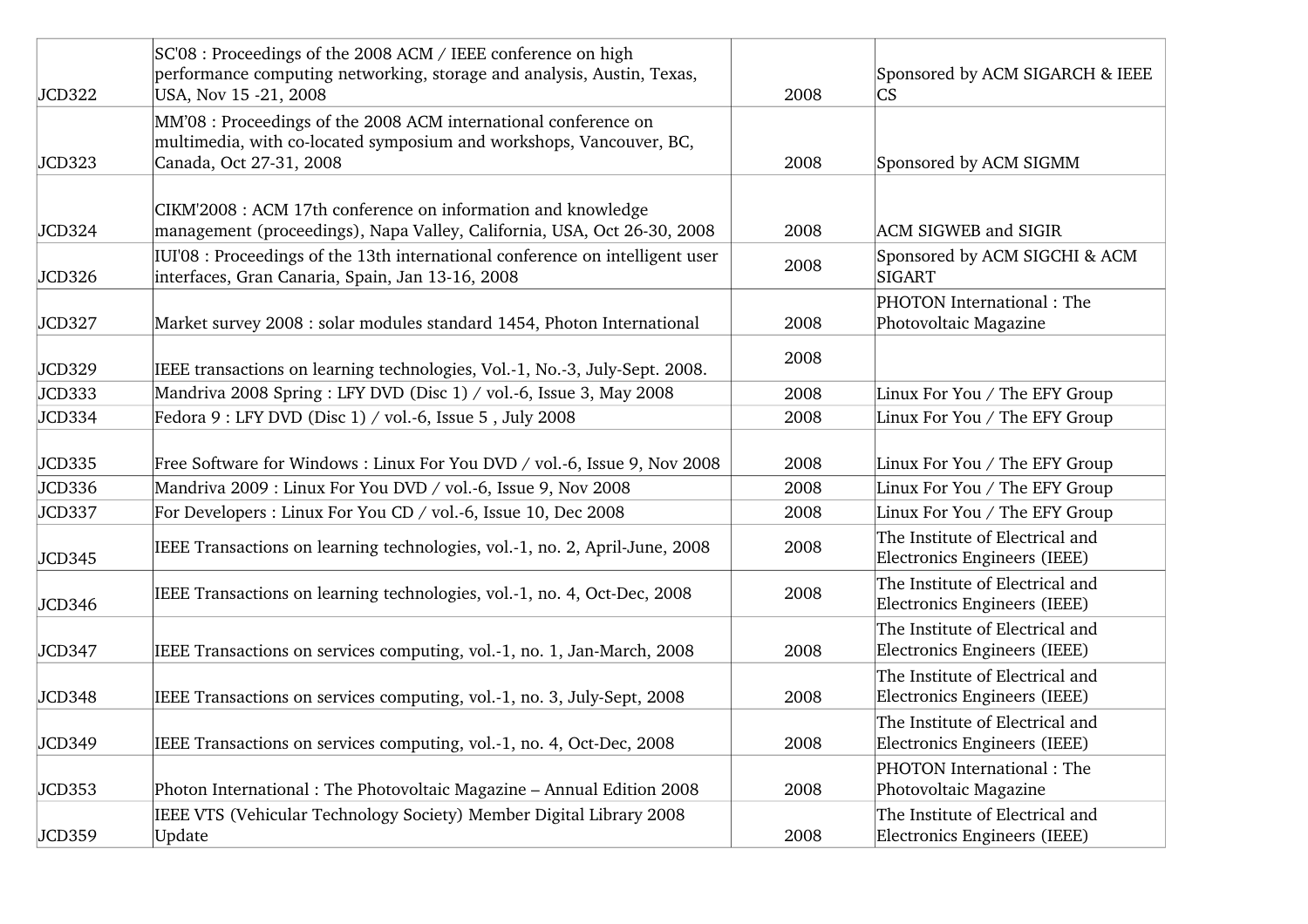| JCD360 | AcerS - NIST Phase Equilibria Diagrams - C D Rom Database : NIST<br>Standard Reference Database 31 (Version 3.2) Demo                                                                                         | 2008 | AcerS/NIST                                                      |
|--------|---------------------------------------------------------------------------------------------------------------------------------------------------------------------------------------------------------------|------|-----------------------------------------------------------------|
| JCD361 | IEEE Transactions on learning technologies, vol.-1, no. 1, Jan-March, 2008                                                                                                                                    | 2008 | The Institute of Electrical and<br>Electronics Engineers (IEEE) |
| JCD366 | 2008 Association Membership Directory 8th Edition                                                                                                                                                             | 2008 | International Council on Large<br>Electric Systems (CIGRE)      |
| JCD400 | IEEE distributed systems online / vol.-9, Nos. 7-9, July-Sept, 2008                                                                                                                                           | 2008 | <b>IEEE Computer Society</b>                                    |
| JCD401 | IEEE distributed systems online / vol.-9, No. 10-12, Oct-Dec, 2008                                                                                                                                            | 2008 | <b>IEEE Computer Society</b>                                    |
| JCD410 | 12th International Conference Metal forming 2008, Krakow, Poland, Sept<br>21-24, 2008, 79 (2008), Special Edition / vol.-1 & 2                                                                                | 2008 | Verlag Stahleisen GmbH                                          |
| JCD447 | Automative abstracts: Survey of automotive and related Technical<br>Literature for the year 2008 : Index Issue, vol.-34, No. 12, December 2008                                                                | 2008 | Automotive Research Association of<br>India                     |
| JCD453 | WOSP' 08 : Proceedings of the $7th$ international workshop on software and<br>performance, Princeton, NJ, USA, June 23-26, 2008                                                                               | 2008 | <b>ACM SIGCHI</b>                                               |
| JCD454 | MobiCom' 08 : Proceedings of the 2008 annual international conference on<br>mobile computing and networking, San Francisco, CA, USA, Sept. 14-19,<br>2008                                                     | 2008 | <b>ACM SIGMOBILE</b>                                            |
| JCD455 | JCDL'08 : Proceedings of the 2008 joint conference on digital libraries,<br>Pittsburgh, PA, USA, June 16-20, 2008                                                                                             | 2008 | <b>ACM SIGWEB and SIGIR</b>                                     |
| JCD456 | SIGUCCS : Fall conference 2008, Portland, Oregon, USA, October 19-22,<br>2008                                                                                                                                 | 2008 | <b>SIGUCCS</b>                                                  |
| JCD457 | 2008 Global archives                                                                                                                                                                                          | 2008 | The Computerworld Honors Program                                |
| JCD458 | ISSTA' 08 : Proceedings of the 2008 international symposium on software<br>testing and analysis and co-located workshops Defect' 08, PADTAD' 08, TAV-<br>WEB'08 & WODA' 08, Seattle, WA, USA, July 20-24,2008 | 2008 | <b>ACM SIGSOFT</b>                                              |
| JCD459 | wsdm' 08 : Proceedings of the 2008 international conference on web search<br>& data mining, Palo Alto, California, Feb. 11-12, 2008                                                                           | 2008 | <b>ACM SIGWEB and SIGIR</b>                                     |
| JCD460 | GLSVLSI 2008 : Proceedings of the 2008 ACM great lakes symposium on<br>VLSI, Orlando, Florida, USA, May 4-6, 2008                                                                                             | 2008 | <b>ACM SIGDA</b>                                                |
| JCD461 | ISLPED' 08 : Proceedings of the 2008 international symposium on low power<br>electronics & design, Bangalore, India, Aug. 11-13, 2008                                                                         | 2008 | <b>ACM SIGDA &amp; IEEE</b>                                     |
| JCD462 | GECCO: Genetic and evolutionary computation conference, Atlanta,<br>Georgia, USA, Sat-Wed., July 12-16,2008                                                                                                   | 2008 | <b>ACM</b>                                                      |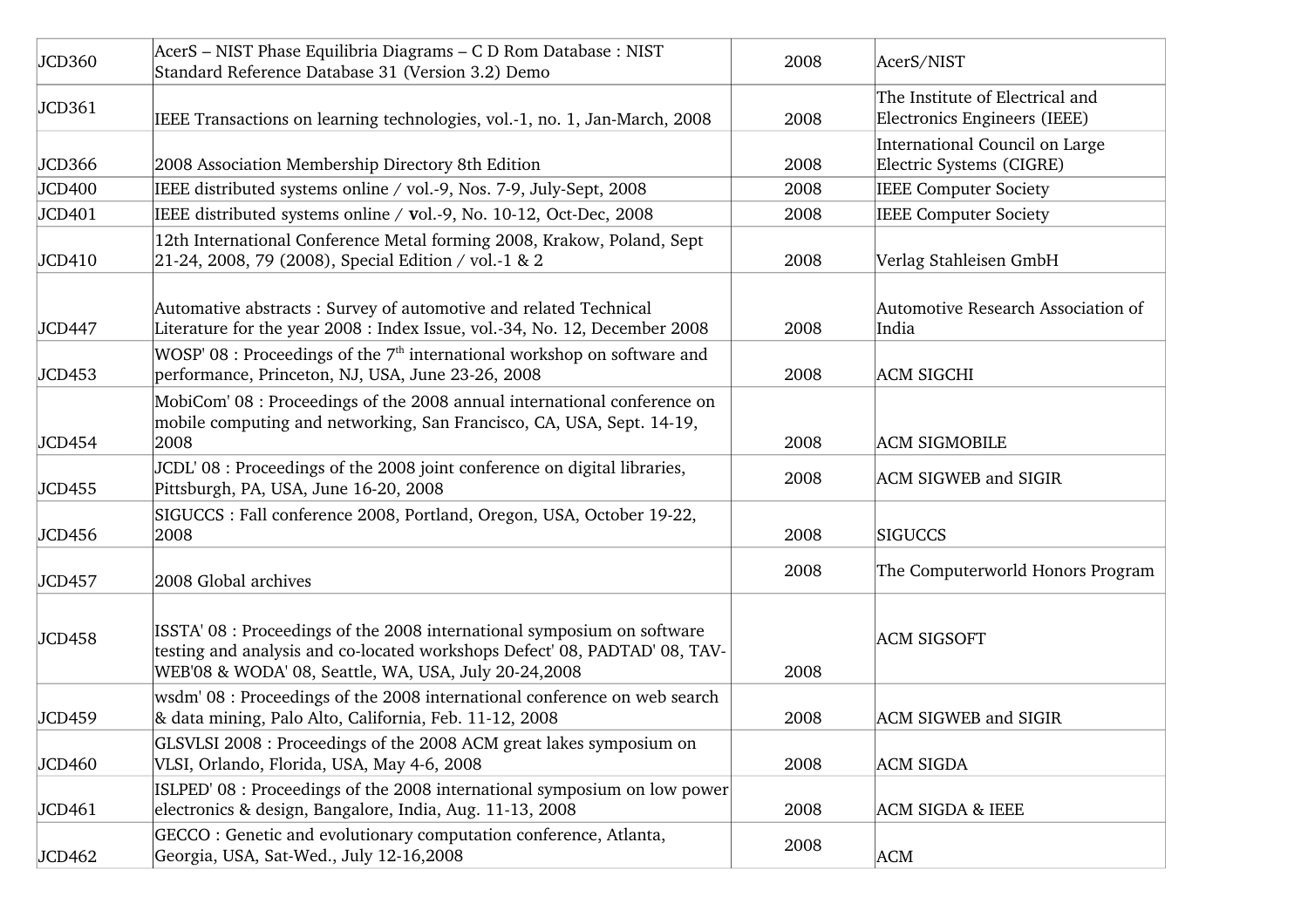| JCD469 | Bussiness Periodicals Collection, Disc 3 / Apr.05-Apr.06                                                                                                                                                   | 2008 |                                                                       |
|--------|------------------------------------------------------------------------------------------------------------------------------------------------------------------------------------------------------------|------|-----------------------------------------------------------------------|
| JCD470 | Bussiness Periodicals Collection, Disc 1 / July 07- Mar.08                                                                                                                                                 | 2008 |                                                                       |
| JCD503 | MobiHoc' $08$ : Proceedings of the $9th$ ACM international symposium on<br>mobile Ad Hoc networking and computing MobilityModels' 08, FOWANC'<br>08, HeterSanet' 08, Hong Kong SAR, China, May 26-30, 2008 | 2008 | <b>ACM SIGMOBILE</b>                                                  |
| JCD504 | Virtualisation, Linux, vol.: 6, issue: 8, Oct. 2008                                                                                                                                                        | 2008 | <b>EFY</b> India                                                      |
| JCD505 | CHI 2008 : The 26 <sup>th</sup> annual CHI conference on human factors in computing<br>systems, Florence, Italy, April 5-10, 2008                                                                          | 2008 | <b>SIGCHI</b>                                                         |
| JCD506 | Literature review : Water environment research, vol. : 80, issue : 10, 2008                                                                                                                                | 2008 | <b>Water Environment Federation</b>                                   |
| JCD508 | Proceedings of the International conference of the international institute of<br>welding, vol.: 52, 2008                                                                                                   | 2008 | International Institute of Welding                                    |
| JCD519 | Automotive abstracts, vol. 34, no. 12, Dec. 2008                                                                                                                                                           | 2008 | Automotive Research Association of<br>India                           |
| JCD521 | Business Periodicals, vol. BPO 07- Mar.08-02-01, 2008                                                                                                                                                      | 2008 | ProQuest                                                              |
| JCD522 | Business Periodicals, vol. BPO 07- Mar.08-02-02, 2008                                                                                                                                                      | 2008 | ProQuest                                                              |
| JCD523 | Business Periodicals, vol. BPO 07- Mar.08-02-03, 2008                                                                                                                                                      | 2008 | ProQuest                                                              |
| JCD526 | IEEE Transactions on services computing, vol. 1, no. 2, April-June, 2008                                                                                                                                   | 2008 | <b>IEEE Computer Society</b>                                          |
| JCD528 | WSC, 08 : Proceedings of the 2008 winter simulation conference, Miami,<br>Florida, USA, Dec. 7-10, 2008                                                                                                    | 2008 | Omni Press                                                            |
| JCD529 | Hydrocarbon processing: 2008 refining processes handbook, 2008                                                                                                                                             | 2008 | Gulf Publishing Company                                               |
| JCD534 | Rapid climate change PAL/Stereo/16x9/12 mins                                                                                                                                                               | 2008 | Natural Environment Research<br>Council                               |
| JCD535 | $49th$ Joint Technological Conference, 1 <sup>st</sup> & 2 <sup>nd</sup> February, 2008                                                                                                                    | 2008 | The Bombay Textile Research<br>Association                            |
| JCD536 | QI Macros: SPC Software for Excel                                                                                                                                                                          | 2008 | LifeStar                                                              |
| JCD537 | SIGMOD-PODS'08 : Compilation proceedings of the international conference<br>on management of data & $27th$ symposium on principles of database systems,<br>Vancouver, BC, Canada, June 9-12, 2008          | 2008 | <b>ACM SIGMOD</b>                                                     |
| JCD591 | ESCC 2008 : International conference on Energy security and climate<br>change-Issues, strategies and options                                                                                               | 2008 | Reric                                                                 |
| JCD609 | International Energy journal (IEJ)                                                                                                                                                                         | 2008 | <b>Regional Energy Resources</b><br><b>Information Center (RERIC)</b> |
| JCD639 | Business Periodicals Collection, Disc 1 / Mar 2007- Feb 2008                                                                                                                                               | 2008 | <b>EBSCO Publishing</b>                                               |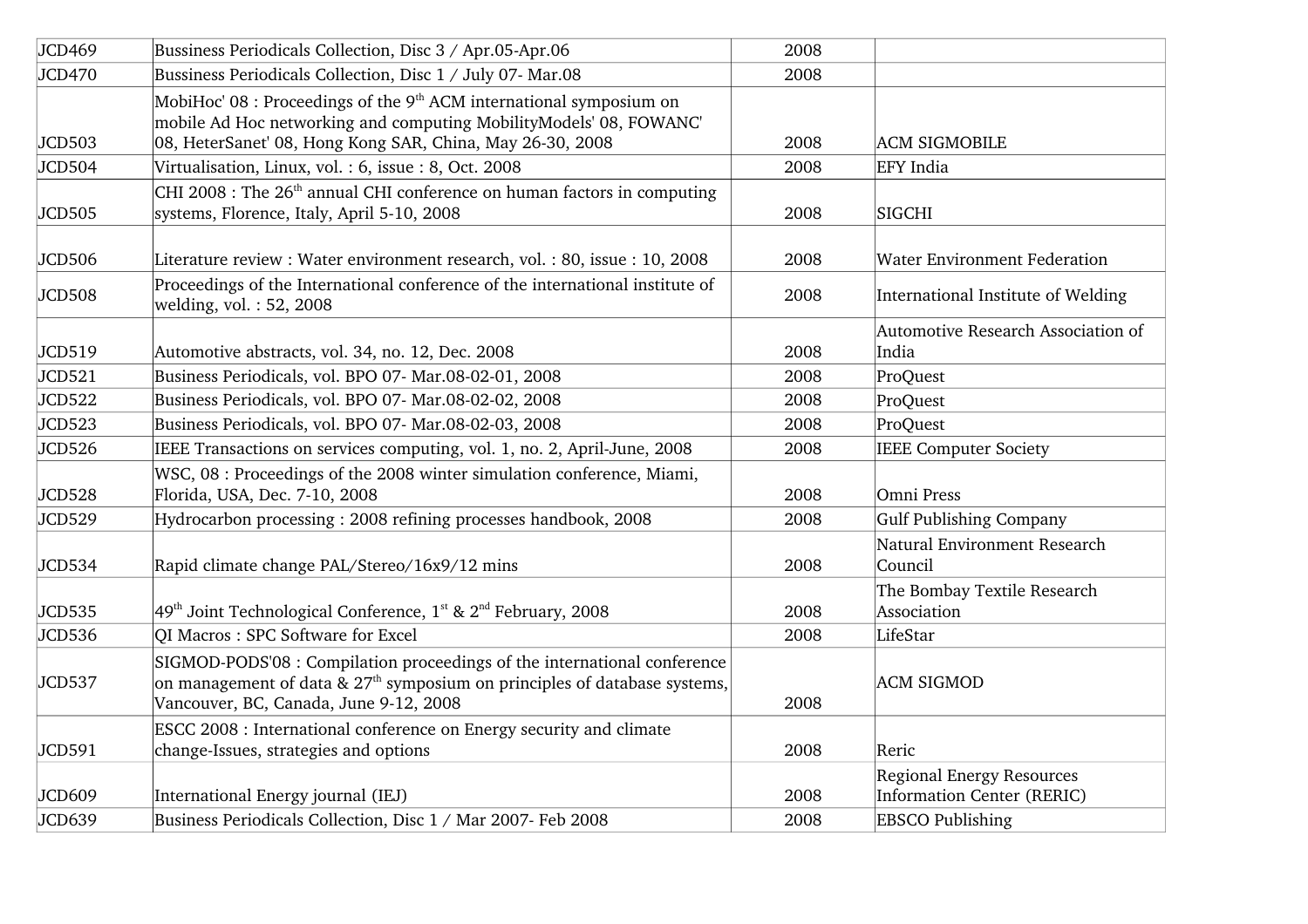| JCD640 | Business Periodicals Collection, Disc 4 / Mar 2004- Feb 2005 revised Feb<br>2008                                                                                                        | 2008 | <b>EBSCO Publishing</b>                            |
|--------|-----------------------------------------------------------------------------------------------------------------------------------------------------------------------------------------|------|----------------------------------------------------|
| JCD641 | Business Periodicals Collection, Backfile Z / Sep 1990- Dec 1998 revised Feb<br>2008                                                                                                    | 2008 | <b>EBSCO Publishing</b>                            |
| JCD642 | Business Periodicals Collection, Disc 2 / Mar 2006- Feb 2007 revised Feb<br>2008                                                                                                        | 2008 | <b>EBSCO Publishing</b>                            |
| JCD643 | Business Periodicals Collection, Disc 3 / Mar 2005- Feb 2006 revised Feb<br>2008                                                                                                        | 2008 | <b>EBSCO Publishing</b>                            |
| JCD328 | Water environment research : literature review, vol.-81, No.-10, 2009.                                                                                                                  | 2009 | <b>Water Environment Federation</b>                |
| JCD330 | Industryvendorsearch.com/SLA Jan'2009                                                                                                                                                   | 2009 |                                                    |
| JCD338 | Network Monitoring and management : Linux For You CD / vol.-6, Issue 11,<br>Jan 2009                                                                                                    | 2009 | Linux For You / The EFY Group                      |
| JCD339 | Fedora 10 : Linux For You DVD / vol.-6, Issue 11, Jan 2009.                                                                                                                             | 2009 | Linux For You / The EFY Group                      |
| JCD340 | Sabayon 4 : Linux For You DVD / vol.-6, Issue 12, Feb 2009                                                                                                                              | 2009 | Linux For You / The EFY Group                      |
| JCD341 | Slackware Linux 12.2 Install DVD : Linux For You DVD / vol.-7, Issue 1,<br>March 2009                                                                                                   | 2009 | Linux For You / The EFY Group                      |
| JCD342 | KDE 4.2 Live CD : Linux For You CD / vol.-7, Issue 1, March 2009                                                                                                                        | 2009 | Linux For You / The EFY Group                      |
| JCD343 | Debian 5.0 : Linux For You DVD / vol.-7, Issue 2, April 2009                                                                                                                            | 2009 | Linux For You / The EFY Group                      |
| JCD344 | Open Solaris 2008.11 Live CD : Linux For You CD / vol.-7, Issue 2, April<br>2009                                                                                                        | 2009 | Linux For You / The EFY Group                      |
| JCD350 | PC BSD 7.1 : Linux For You DVD / vol.-7, Issue 3, May 2009                                                                                                                              | 2009 | Linux For You / The EFY Group                      |
| JCD351 | PC Linux OS 2009.1 Live CD : Linux For You CD / vol.-7, Issue 3, May 2009                                                                                                               | 2009 | Linux For You / The EFY Group                      |
| JCD352 | Photon International: The Photovoltaic Magazine - Market Survey 2009<br>(Solar modules)                                                                                                 | 2009 | PHOTON International: The<br>Photovoltaic Magazine |
| JCD354 | Proceedings of the 24 <sup>th</sup> Annual ACM Symposium on applied computing<br>2009, Honolulu, Hawaii, USA, March 8-12, 2009                                                          | 2009 | Association for Computing Machinery                |
| JCD355 | Ubuntu 9.04 Live : Linux For You CD / vol.-7, Issue 4, June 2009                                                                                                                        | 2009 | Linux For You / The EFY Group                      |
| JCD356 | Mandriva 2009 Spring: Linux For You DVD / vol.-7, Issue 4, June 2009                                                                                                                    | 2009 | Linux For You / The EFY Group                      |
| JCD357 | CHI 2009 : Digital Life New World : 27th Annual CHI Conference on Human<br>factors in Computing systems: Conference proceedings and extended<br>abstracts, Boston, USA, April 4-9, 2009 | 2009 | <b>ACM SIGCHI</b>                                  |
| JCD358 | Canadian Journal of Remote Sensing, vol.-35, No. 1-1, 2009                                                                                                                              | 2009 | Canadian Remote Sensing Society                    |
| JCD362 | ERP (Enterprise Resource Planning) : Linux For You CD / vol.-7, Issue 5,<br><b>July 2009</b>                                                                                            | 2009 | Linux For You / The EFY Group                      |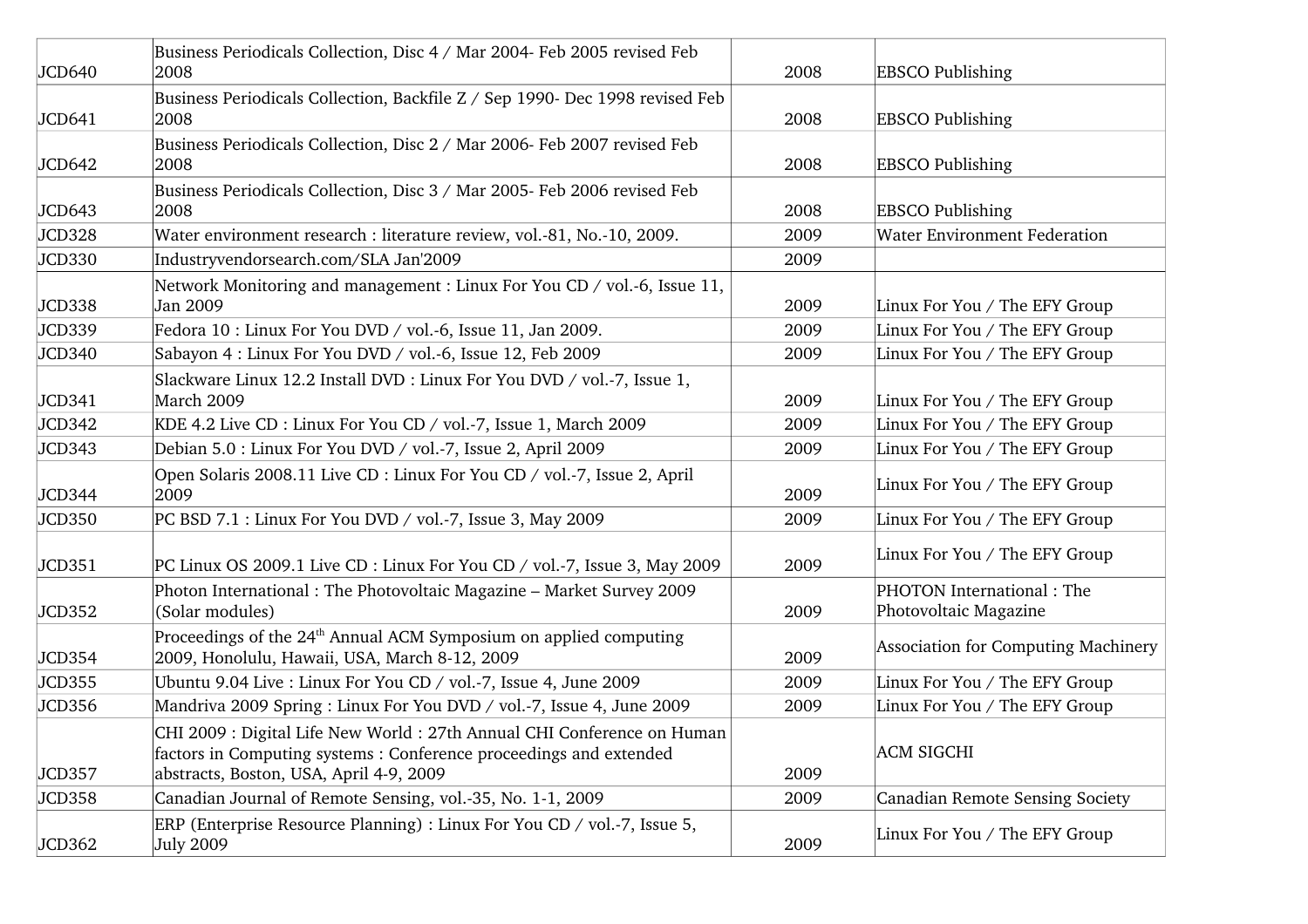| JCD363 | Fedora 11 "Leonidas" Install DVD : Linux For You DVD / vol.-07, Issue 5,<br><b>July 2009</b>                                                                                                                                       | 2009 | Linux For You / The EFY Group          |
|--------|------------------------------------------------------------------------------------------------------------------------------------------------------------------------------------------------------------------------------------|------|----------------------------------------|
| JCD364 | CentOS 5.3 Install DVD : Linux For You DVD / vol.-7, Issue 6, August 2009                                                                                                                                                          | 2009 | Linux For You / The EFY Group          |
| JCD365 | Netbeans 6.7 Linux V.7 No: 6 August 2009                                                                                                                                                                                           | 2009 | EFY India                              |
| JCD367 | MobiHoc'09 : Proceedings of the 10th ACM International Symposium on<br>Mobile Ad Hoc Networking and Computing and Co-Located Workshops –<br>FOWANC'09, MobiHoc S3'09, and WiMD'09, New Orleans, Louisiana, USA,<br>May 18-21, 2009 | 2009 | <b>ACM SIGMOBILE</b>                   |
| JCD368 | MobiSys'09 : Proceedings of the $7th$ ACM International Conference on Mobile<br>Systems, Applications and Services, Krakow, Poland, June 22-25, 2009                                                                               | 2009 | <b>ACM SIGMOBILE &amp; USENIX</b>      |
| JCD369 | SIGMOD-PODS'09 : Compilation Proceedings of the International<br>Conference on Management of Data and 28th Symposium on Principles of<br>Database Systems, Providence, Rhode Island, USA, June 29-July 2, 2009                     | 2009 | ACM SIGMOD, ACM SIGACT & ACM<br>SIGART |
| JCD370 | Live Linux Gamers (Version 0.9.5.) Live DVD : Linux For You DVD / vol.-7,<br>Issue 7, Sept 2009                                                                                                                                    | 2009 | Linux For You / The EFY Group          |
| JCD371 | KDE 4.3 Live CD : Linux For You CD / vol.-7, Issue 7, Sept 2009                                                                                                                                                                    | 2009 | Linux For You / The EFY Group          |
| JCD372 | Handbook on Equipment Preservation, Lay-Up, and Mothballing (updated :<br>$ 04/2009\rangle$                                                                                                                                        | 2009 | Cortec Corporation                     |
| JCD373 | ACM SIGGRAPH 2009 Full Conference DVD-ROM (Disc 1-4), New Orleans,<br>Louisiana, USA, 3-7 August, 2009                                                                                                                             | 2009 | <b>ACM SIGGRAPH</b>                    |
| JCD374 | OpenOffice.org 3 for linux and windows : Linux For You CD / vol.-7, Issue<br>08, October 2009                                                                                                                                      | 2009 | Linux For You / The EFY Group          |
| JCD375 | Slackware Linux 13.0 Install DVD : Linux For You DVD / vol.-07, Issue 08,<br>October 2009                                                                                                                                          | 2009 | Linux For You / The EFY Group          |
| JCD376 | Water environment research literature review 2009 CD ROM / vol.-81, No.<br>10                                                                                                                                                      | 2009 | <b>Water Environment Federation</b>    |
| JCD377 | K-CAP'09 : Proceedings of the Fifth International Conference on Knowledge<br>Capture, Redondo Beach, California, USA, Sept 1-4, 2009                                                                                               | 2009 | Sponsored by ACM SIGART                |
| JCD378 | Design Automation Conference (DAC) 1964-2009 DVD                                                                                                                                                                                   | 2009 | Association for Computing Machinery    |
| JCD379 | EC'09 : Proceedings of the 2009 ACM Conference Electronic Commerce,<br>Stanford, C A, USA, July 6-10, 2009                                                                                                                         | 2009 | <b>ACM SIGecom</b>                     |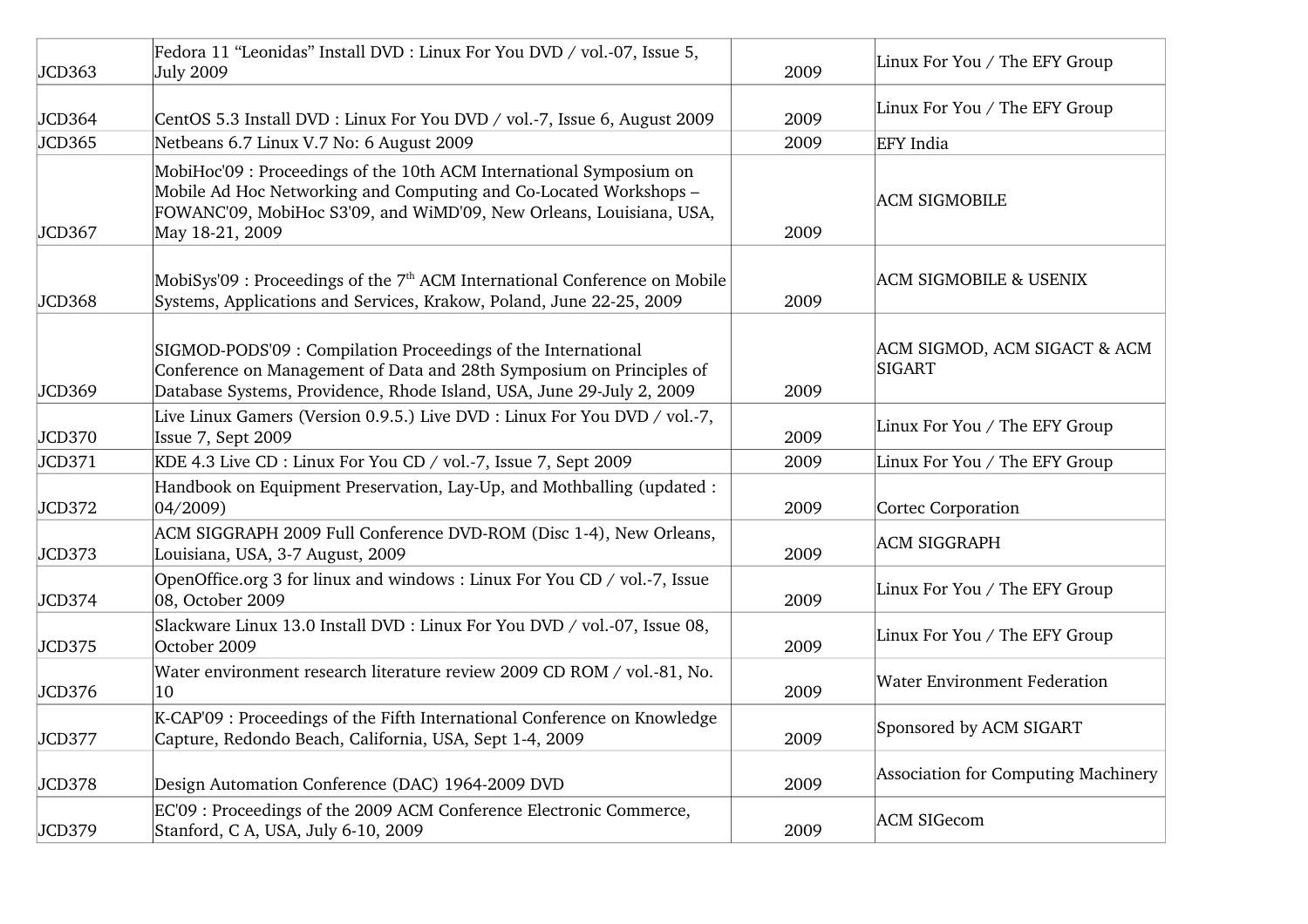| JCD380 | ISLPED'09 : Proceedings of the 2009 ACM / IEEE Interanational Symposium<br>on Low Power Electronics and Design, San Francisco, CA, USA, August 19-<br> 21, 2009      | 2009 | <b>ACM SIGDA &amp; IEEE CAS</b>                                    |
|--------|----------------------------------------------------------------------------------------------------------------------------------------------------------------------|------|--------------------------------------------------------------------|
| JCD381 | SLIP'09 : Proceedings of the 2009 ACM/IEEE Workshop on System Level<br>Interconnect Prediction, San Francisco, CA, USA, July 26-27, 2009                             | 2009 | <b>ACM SIGDA &amp; IEEE</b>                                        |
| JCD382 | ISSTA'09 : Proceedings of the 2009 International Symposium on Software<br>Testing and Analysis and Co Located Workshops, Chicago, Illinois, USA, July<br>19-23, 2009 | 2009 | <b>ACM SIGSOFT &amp; ACM SIGPLAN</b>                               |
| JCD383 | 33rd IAHR Congress: Water engineering for a sustainable environment,<br>Vancouver, British Columbia, Canada, 9-14 August 2009                                        | 2009 | International Association of Hydraulic<br>Engineering and Research |
| JCD384 | ICSE'09 : Proceedings of the thirty- First international conference on<br>software engineering, Vancouver, BC, Canada, May 16-24, 2009                               | 2009 | <b>ACM SIGSOFT &amp; IEEE</b>                                      |
| JCD385 | MM'09 : Proceedings of the 2009 ACM Multimedia Conference and Co-<br>Located Workshops, Beijing, China, October 19-24, 2009                                          | 2009 | <b>ACM SIGMM</b>                                                   |
| JCD386 | JCDL'09 Proceedings of the 2009 ACM/IEEE Joint conference on Digital<br>Libraries June 15-19, 2009, Austin, Texas, USA                                               | 2009 |                                                                    |
| JCD387 | International Energy Journal, vol.-10, 2009                                                                                                                          | 2009 | <b>Regional Energy Resources</b><br>Information Center (RERIC)     |
| JCD388 | MobiCom'09 Co-located workshops: Proceedings of CHANTS'09,<br>CoRoNet'09, MICNET'09, VANET'09 & WiNTECH'09, Beijing, China,<br>September 20-25, 2009                 | 2009 | <b>ACM SIGMOBILE</b>                                               |
| JCD389 | Journal of Indian Academy of Applied Psychology (JIAAP) Abstracts 1991-<br>2005 and JIAAP 2005-09, vol.-31-35                                                        | 2009 | Indian Academy of Applied<br>Psychology                            |
| JCD390 | WSC'09 : Proceedings of the 2009 Winter Simulation Conference, Austin,<br>Texas, USA, Dec 13-16, 2009                                                                | 2009 | Produced by Omni Press                                             |
| JCD391 | ICER'09 : Proceedings of the 2009 ACM workshop on International<br>Computing Education Research, Berkeley, California, USA, August 10-11,<br>2009                    | 2009 | Sponsored by ACM SIGCSE                                            |
| JCD396 | SIGUCCS'09 : Proceedings of the 2009 ACM SIGUCCS Fall Conference,<br>October 11-14, 2009, St. Louis, Missouri, USA.                                                  | 2009 |                                                                    |
| JCD402 | SC'09 : Proceedings of the 2009 ACM/IEEE Conference on high performance<br>computing networking, storage and analysis, Portland, OR, USA, November<br>14-20, 2009    | 2009 | Sponsored by ACM SIGARCH & IEEE<br>$\overline{\text{CS}}$          |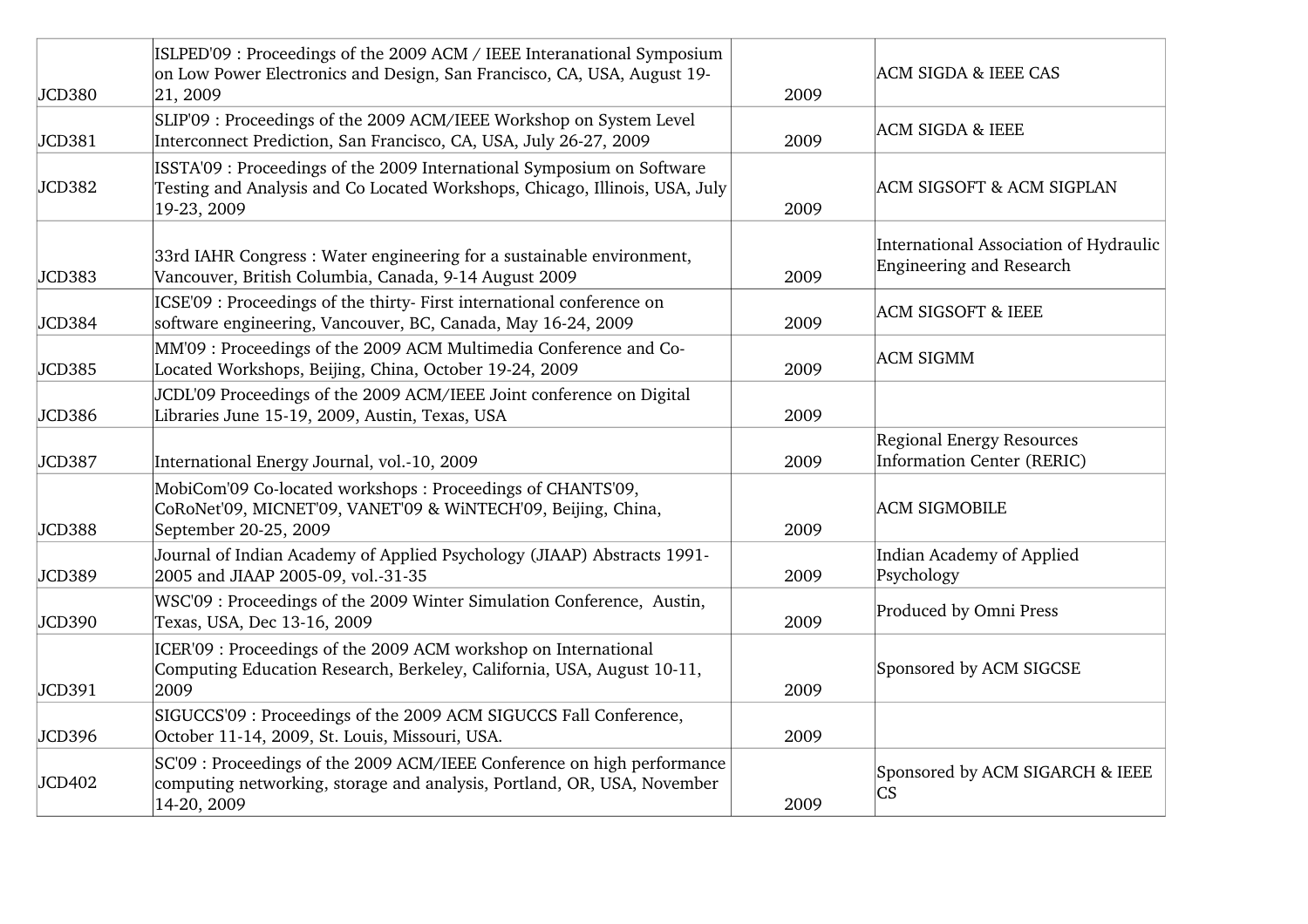| JCD403 | CIKM'09 : Proceedings of the ACM Eighteenth International Conference on<br>Information and Knowledge Management, Hong Kong, China, November 2-<br> 6, 2009 | 2009 | Sponsored by ACM SIGIR & ACM<br><b>SIGWEB</b>         |
|--------|------------------------------------------------------------------------------------------------------------------------------------------------------------|------|-------------------------------------------------------|
| JCD404 | Enhancing urban aesthetics : design of elegant foot over bridges                                                                                           | 2009 | Institute for Steel Development &<br>Growth           |
| JCD413 | International Symposium on Symbolic and Algebraic Computation (ISSAC<br>2009)                                                                              | 2009 | <b>ACM SIGSAM</b>                                     |
| JCD414 | Basic Statistical Returns of Scheduled Commercial Banks in India / vol.-38,<br>March 2009                                                                  | 2009 | <b>Reserve Bank of India</b>                          |
| JCD422 | Canadian journal of remote sensing : Suppl. 1 - Special Issue : Geoscience<br>remote predictive mapping, vol.-35, No. 1-6, 2009                            | 2009 | Canadian Remote Sensing Society                       |
| JCD437 | Siemens PLM software                                                                                                                                       | 2009 | Siemens Product Lifecycle<br>Management Software Inc. |
| JCD448 | Automative abstracts: Survey of automotive and related Technical<br>Literature for the year 2009 : Index Issue, vol.-35, No. 12, December 2009             | 2009 | Automotive Research Association of<br>India           |
| JCD487 | GECCO: Genetic and evolutionary computation conference, Montreal,<br>Canada, Wednesday - Sunday, July 8-12,2009                                            | 2009 | Association for Computing Machinery                   |
| JCD488 | Proceedings of the 3 <sup>rd</sup> ACM conference on recommender system, New York,<br>NY, USA, October 23-25, 2009                                         | 2009 |                                                       |
| JCD495 | SIGITE' 09 : Proceedings of the 2009 ACM special Interest group for<br>information technology education, Fairfax, Virginia, USA, Oct. 22-24, 2009          | 2009 | <b>ACM SIGITE</b>                                     |
| JCD496 | International electrotechnical commission, Mumbai, May-June 2009                                                                                           | 2009 | <b>Book Supply Bureau</b>                             |
| JCD498 | International electrotechnical commission, Mumbai, July-Augest 2009                                                                                        | 2009 | <b>Book Supply Bureau</b>                             |
| JCD510 | Book supply bureau : Indian Standards, Index CD, Sept. 2009                                                                                                | 2009 | Bureau of Indian Standards                            |
| JCD511 | International electrotechnical commission, Mumbai, Nov.-Dec. 2009                                                                                          | 2009 | <b>Book Supply Bureau</b>                             |
| JCD512 | International electrotechnical commission, Mumbai, March-April 2009                                                                                        | 2009 | <b>Book Supply Bureau</b>                             |
| JCD515 | INDEST - AICTE WS, Jan 7-9, 2009                                                                                                                           | 2009 |                                                       |
| JCD518 | Embedded system week 2009, Grenoble, France, Oct.11-16, 2009                                                                                               | 2009 | IEEE Council on Electronic Design<br>Automation       |
| JCD525 | Book supply bureau: Indian Standards, Sept.- 2009, update                                                                                                  | 2009 |                                                       |
| JCD531 | Journal of sedimentary research 2009 year-end CD / vol.-79                                                                                                 | 2009 | Society for Sedimentary Geology                       |
| JCD538 | BIS-ASP Sept 2009 update                                                                                                                                   | 2009 |                                                       |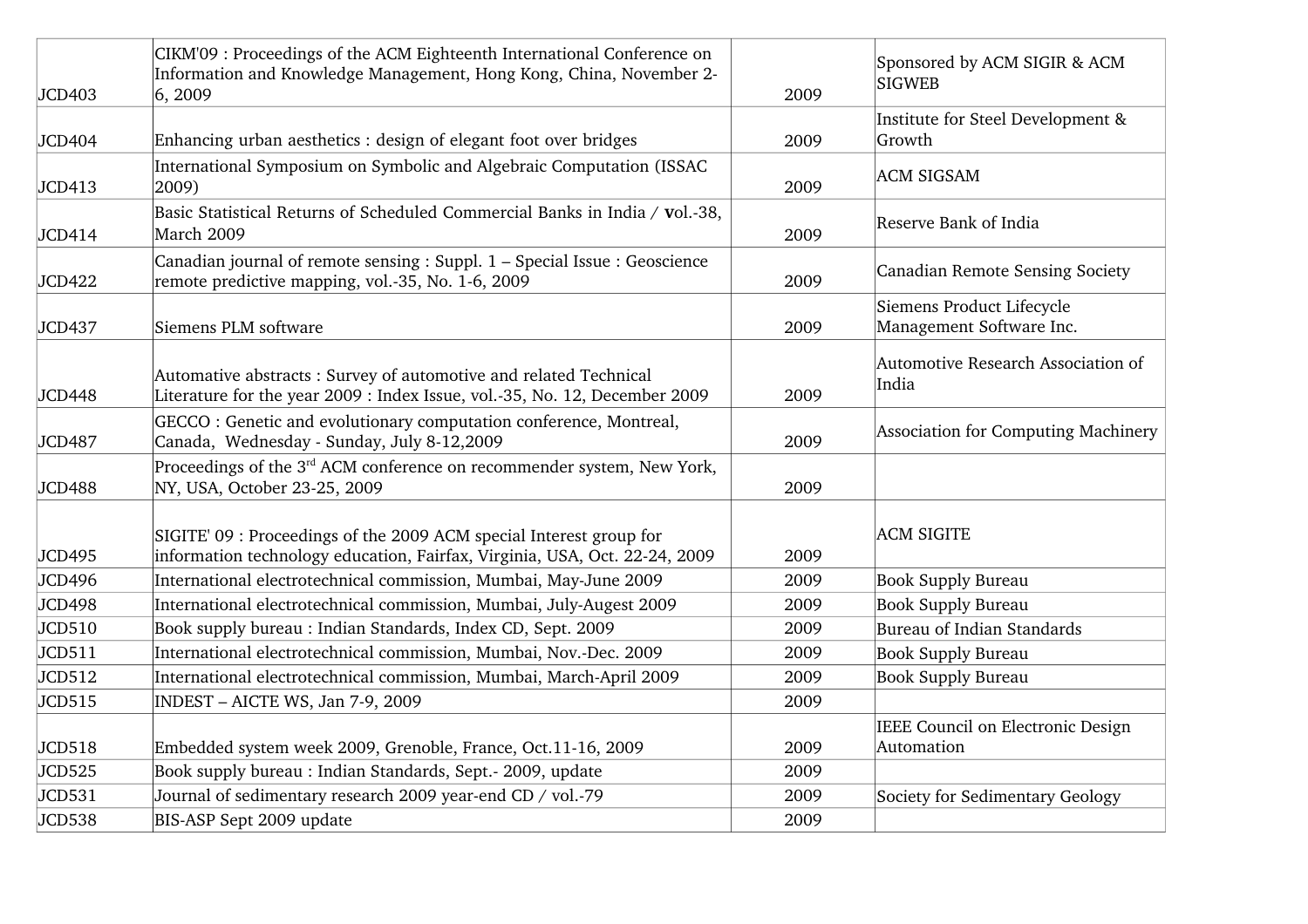| JCD539 | RecSys'09 : Proceedings of the Third ACM Conference on Recommender<br>Systems, New York, NY, USA, October 23-25, 2009 | 2009 | <b>ACM SIGCHI</b>                   |
|--------|-----------------------------------------------------------------------------------------------------------------------|------|-------------------------------------|
| JCD392 | Fedora 12 Install DVD : Linux For You DVD / vol.-07, No.-11, Jan'2010                                                 | 2010 | Linux For You / The EFY Group       |
| JCD393 | Untangle 7.1 : Linux For You CD / vol.-07, No-11, Jan' 2010                                                           | 2010 | Linux For You / The EFY Group       |
| JCD394 | Sidux 2009-04 : Linux For You DVD / vol.-07, No-12, Feb'2010                                                          | 2010 | Linux For You / The EFY Group       |
| JCD395 | Postgres Plus : Linux For You CD / vol.-07, No-12, Feb' 2010                                                          | 2010 | Linux For You / The EFY Group       |
| JCD397 | Frugalware 1.2 : Linux For You DVD / vol.-8, Issue 2, April 2010                                                      | 2010 | Linux For You / The EFY Group       |
| JCD398 | Content Management System : Linux For You CD / vol.-8, Issue 2, April<br>2010                                         | 2010 | Linux For You / The EFY Group       |
| JCD405 | SimplyMEPIS 8.5 : Linux For You CD / vol.-08, Issue 03, May 2010                                                      | 2010 | Linux For You / The EFY Group       |
| JCD406 | Meet the GIMP Video tutorials : Linux For You DVD / vol.-08, Issue 03, May<br>2010                                    | 2010 | Linux For You / The EFY Group       |
| JCD407 | Knoppix 6.2 : Linux For You CD / vol.-8, Issue 4, June 2010                                                           | 2010 | Linux For You / The EFY Group       |
| JCD408 | Ubuntu 10.04 'Lucid Lynx': Linux For You DVD / vol.-8, Issue 4, June 2010                                             | 2010 | Linux For You / The EFY Group       |
| JCD409 | Fedora 13 Install DVD : Linux For You DVD / vol.-8, Issue 5, July 2010                                                | 2010 | Linux For You / The EFY Group       |
| JCD411 | Integrated development environment (IDE) / vol.-08, Issue 06, August 2010                                             | 2010 | Linux For You / The EFY Group       |
| JCD412 | Open Suse 11.3 Installation DVD : Linux For You DVD / vol.-08, Issue 6, Aug<br>2010                                   | 2010 | Linux For You / The EFY Group       |
| JCD415 | Sabayon Linux 5.3 : Linux For You DVD / vol.-08, Issue 08, Oct 2010                                                   | 2010 | Linux For You / The EFY Group       |
| JCD416 | Water environment research literature review 2010 / vol.-82, No. 10                                                   | 2010 | <b>Water Environment Federation</b> |
| JCD417 | Mandriva Linux : Free 2010 Spring : Linux For You DVD / vol.-08, Issue 07,<br>Sept 2010                               | 2010 | Linux For You / The EFY Group       |
| JCD418 | Enterprise Resource Planning : Linux For You CD / vol.-08, Issue 07, Sept<br>2010                                     | 2010 | Linux For You / The EFY Group       |
| JCD419 | Network Monitoring and Management : Linux For You CD / vol.-08, Issue<br>$ 05, \text{July } 2010$                     | 2010 | Linux For You / The EFY Group       |
| JCD420 | Ubuntu 10.10 Live : Linux For You DVD / vol.-08, Issue 09, Nov 2010                                                   | 2010 | Linux For You / The EFY Group       |
| JCD421 | Blender: Linux For You CD / vol.-08, Issue 09, Nov 2010                                                               | 2010 | Linux For You / The EFY Group       |
| JCD423 | Canadian journal of remote sensing : Suppl. 1 - Special Issue : International<br>Polar Year, vol.-36, No. 1-2, 2010   | 2010 | Canadian Remote Sensing Society     |
| JCD424 | Open Source Database Software: Linux For You CD / vol.-08, Issue 10, Dec<br>2010                                      | 2010 | Linux For You / The EFY Group       |
| JCD425 | Fedora 14 : Linux For You DVD / vol.-08, Issue 10, Dec 2010                                                           | 2010 | Linux For You / The EFY Group       |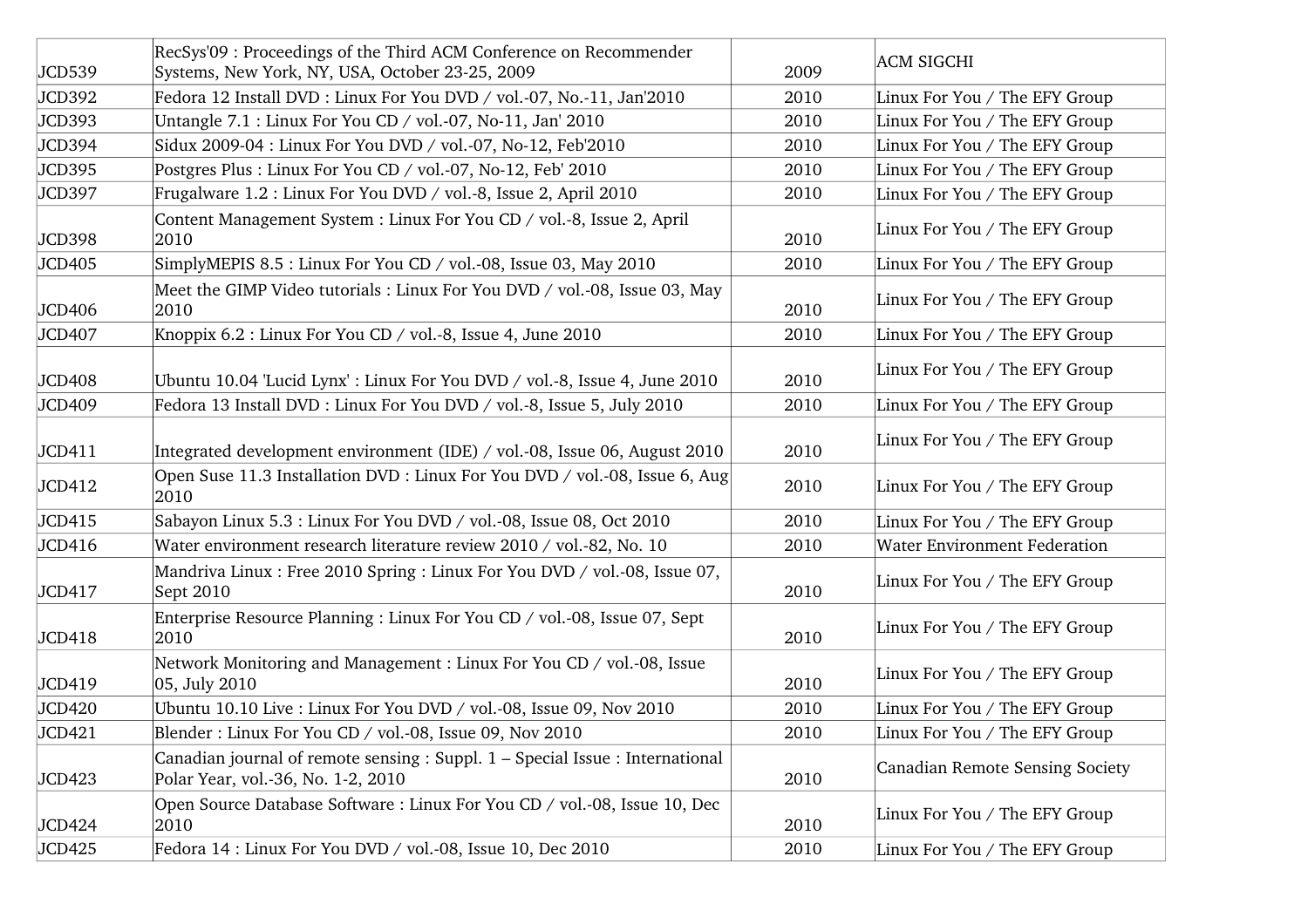| JCD426 | Automative abstracts: Survey of automotive and related Technical<br>Literature for the year 2010 : Index Issue, vol.-36, No. 12, December 2010                                                                   | 2010 | Automotive Research Association of<br>India                |
|--------|------------------------------------------------------------------------------------------------------------------------------------------------------------------------------------------------------------------|------|------------------------------------------------------------|
| JCD432 | 2010 Association Membership Directory: Edition 9                                                                                                                                                                 | 2010 | International Council on Large<br>Electric Systems (CIGRE) |
| JCD441 | Canadian journal of remote sensing : Suppl. 1 – Special Issue : International<br>Polar Year, Suppl. 2 – Special Issue: 30th Canadian Symposium on Remote<br>Sensing: Bridging Excellence, vol.-36, No. 1-6, 2010 | 2010 | Canadian Remote Sensing Society                            |
| JCD490 | Microsoft Office: Discover working with your new office, 2010                                                                                                                                                    | 2010 | Businessworld                                              |
| JCD491 | JCDL' 10 : Digital libraries- 10 years past, 10 years forward, a 2020 vision,<br>Gold Coast, Australia, June 21-25,2010                                                                                          | 2010 | ACM SIGIR, ACM SIGWEB, IEEE CS                             |
| JCD527 | PEA-AIT International Conference on Energy and sustainable development :<br>Issues and strategies (ESD 2010), Chiang Mai, Thailand, June 2-4, 2010                                                               | 2010 | Provincial Electricity Authority                           |
| JCD807 | ICTACEM 2010, E-Proceedings 5 <sup>th</sup> International conference on theoretical<br>applied computational and experimental mechanics, Dec 27-29, 2010                                                         | 2010 | Dept. of Aerospace Engineering, IIT<br>Kharagpur           |
| JCD428 | Sabayon 5.4 Linux Live : Linux For You DVD / vol.-8, Issue 12, Feb 2011                                                                                                                                          | 2011 | Linux For You / The EFY Group                              |
| JCD429 | Backup: Simple to complex tools: Linux For You CD / vol.-8, Issue 12, Feb<br>2011                                                                                                                                | 2011 | Linux For You / The EFY Group                              |
| JCD430 | Linux Mint 10 Live: Linux For You DVD / vol.-8, Issue 11, Jan 2011                                                                                                                                               | 2011 | Linux For You / The EFY Group                              |
| JCD431 | Puppy Linux 5.1.1 : Linux For You CD / vol.-8, Issue 11, Jan 2011                                                                                                                                                | 2011 | Linux For You / The EFY Group                              |
| JCD433 | Open Suse 11.4 : Linux For You DVD / vol.-9, Issue 2, April 2011                                                                                                                                                 | 2011 | Linux For You / The EFY Group                              |
| JCD434 | Testing Tools: Linux For You CD / vol.-09, No.02, April 2011                                                                                                                                                     | 2011 | Linux For You / The EFY Group                              |
| JCD435 | Knoppix 6.4.3 : Linux For You DVD / vol.-9, Issue 3, May 2011                                                                                                                                                    | 2011 | Linux For You / The EFY Group                              |
| JCD436 | Fedora 15 : Linux For You DVD / vol.-9, Issue 5, July 2011                                                                                                                                                       | 2011 | Linux For You / The EFY Group                              |
| JCD438 | CentOS 6 : Linux For You DVD / vol.-9, Issue 7, Sept 2011                                                                                                                                                        | 2011 | Linux For You / The EFY Group                              |
| JCD439 | Mandriva 2011 (Live DVD) : Linux For You DVD / vol.-9, Issue 8, Oct 2011                                                                                                                                         | 2011 | Linux For You / The EFY Group                              |
| JCD440 | Hydrocorbon processing: 2011 refinning processes handbook                                                                                                                                                        | 2011 | Gulf Publishing Company                                    |
| JCD442 | Ubuntu 11.10 (Live) Desktop Edition : Linux For You DVD / vol.-9, Issue 9,<br>Nov 2011                                                                                                                           | 2011 | Linux For You / The EFY Group                              |
| JCD443 | Water environment research literature review 2011                                                                                                                                                                | 2011 | <b>Water Environment Federation</b>                        |
| JCD444 | Fedora 16 : Installation DVD : Linux For You DVD / vol.-9, Issue 10, Dec<br>2011                                                                                                                                 | 2011 | Linux For You / The EFY Group                              |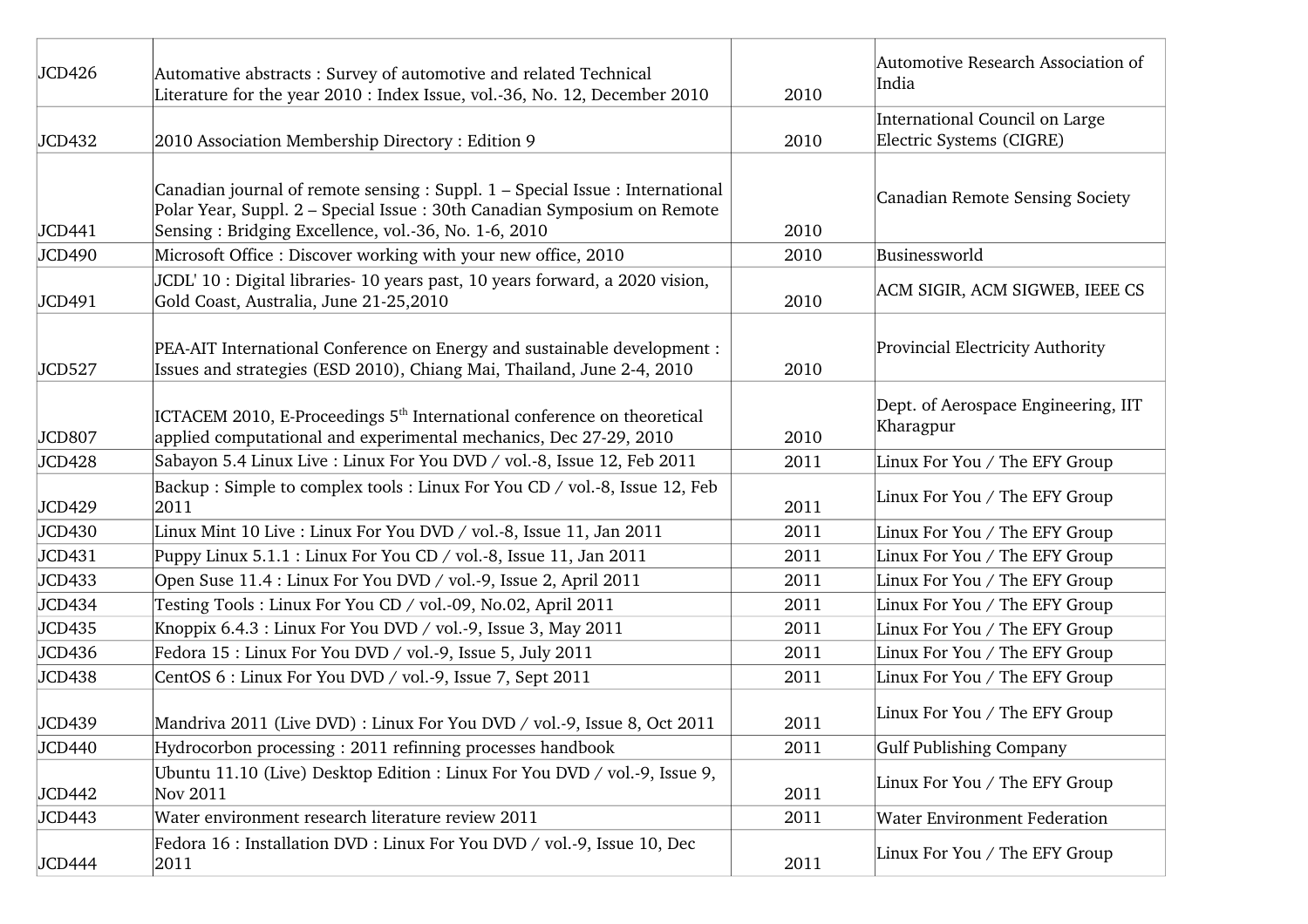| JCD445 | Automative abstracts: Survey of automotive and related Technical<br>Literature for the year 2011 : Index Issue, vol.-37, No. 12, December 2011                                                     | 2011 | Automotive Research Association of<br>India                    |
|--------|----------------------------------------------------------------------------------------------------------------------------------------------------------------------------------------------------|------|----------------------------------------------------------------|
| JCD449 | Canadian Journal of Remote Sensing, vol.-37, No. 1,2 & 3, 2011.                                                                                                                                    | 2011 | Canadian Remote Sensing Society                                |
| JCD450 | AWWA Journal, vol.-103, No. 3, March 2011                                                                                                                                                          | 2011 | American Water Works Association<br>(AWWA)                     |
| JCD451 | Proceedings of the 34th IAHR world congress: 33rd hydrology and water<br>resources symposium : $10th$ conference on hydraulics in water engineering,<br>26 June - 1 July 2011, Brisbane, Australia | 2011 | Engineers Australia                                            |
| JCD452 | Canadian Journal of Remote Sensing, vol.-37, No. 1,2,3,4,5 & 6, 2011                                                                                                                               | 2011 | Canadian Remote Sensing Society                                |
| JCD492 | Debian 6.0, Linux, vol. 9, issue. 1, 2011                                                                                                                                                          | 2011 | <b>EFY</b> India                                               |
| JCD493 | Php frameworks, Linux, vol. 9, issue. 1, 2011                                                                                                                                                      | 2011 | Linux For You                                                  |
| JCD520 | Back track 5, Vol. 9, issue : 6, August 2011                                                                                                                                                       | 2011 | Linux For You                                                  |
| JCD540 | International energy journal (IEJ) Vol. 12 No. 1-4, 2011                                                                                                                                           | 2011 | Regional energy resources<br>information center (RERIC)        |
| JCD532 | Water environment research literature review 2012, Vol. 84, No. 10                                                                                                                                 | 2012 | <b>Water Environment Federation</b>                            |
| JCD541 | Integrated Hydrological Data Book (Non-classified river Basins)                                                                                                                                    | 2012 | Hydrological Data Directorate                                  |
| JCD542 | Hydrocarbon processing: 2012 gas processes handbook                                                                                                                                                | 2012 | Gulf Publishing Company                                        |
| JCD796 | Automotive abstracts, Dec 2012, Index issue Vol. 38 No. 12                                                                                                                                         | 2012 | Automotive Research Association of<br>India                    |
| JCD798 | Canadian Journal of Remote Sensing, vol.-38, No. 1, 2 & 3, 4, 5 & 6 2012                                                                                                                           | 2012 | Canadian Remote Sensing Society                                |
| JCD803 | Journal of Sedimentary Research Vol. 82                                                                                                                                                            | 2012 | Society for Sedimentary Geology                                |
| JCD809 | International Energy Journal (IEJ) Vol. 13, Issue 1-4, 2012                                                                                                                                        | 2012 | Regional Energy Resources<br><b>Information Center (RERIC)</b> |
| JCD799 | Journal of vacuum science and technology A & B on CD-ROM, Vol. 31 Jan-<br>Apr 2013-1                                                                                                               | 2013 | <b>AVS &amp; AIP</b>                                           |
| JCD800 | Journal of vacuum science and technology A & B on CD-ROM, Vol. 31 Jan-<br>Apr 2013-2                                                                                                               | 2013 | <b>AVS &amp; AIP</b>                                           |
| JCD801 | Journal of vacuum science and technology A & B on CD-ROM, Vol. 31 Jan-<br>Oct 2013                                                                                                                 | 2013 | <b>AVS &amp; AIP</b>                                           |
| JCD804 | ACRP Compilation of DOT and FAA airport legal determinations and opinion<br>letters through December 2012                                                                                          | 2013 | National academy of sciences                                   |
| JCD806 | IEC complete Set - October                                                                                                                                                                         | 2013 | International Electro-technical<br>Commission                  |
| JCD808 | Proceedings of the 35 <sup>th</sup> IAHR world congress                                                                                                                                            | 2013 | <b>IAHR</b>                                                    |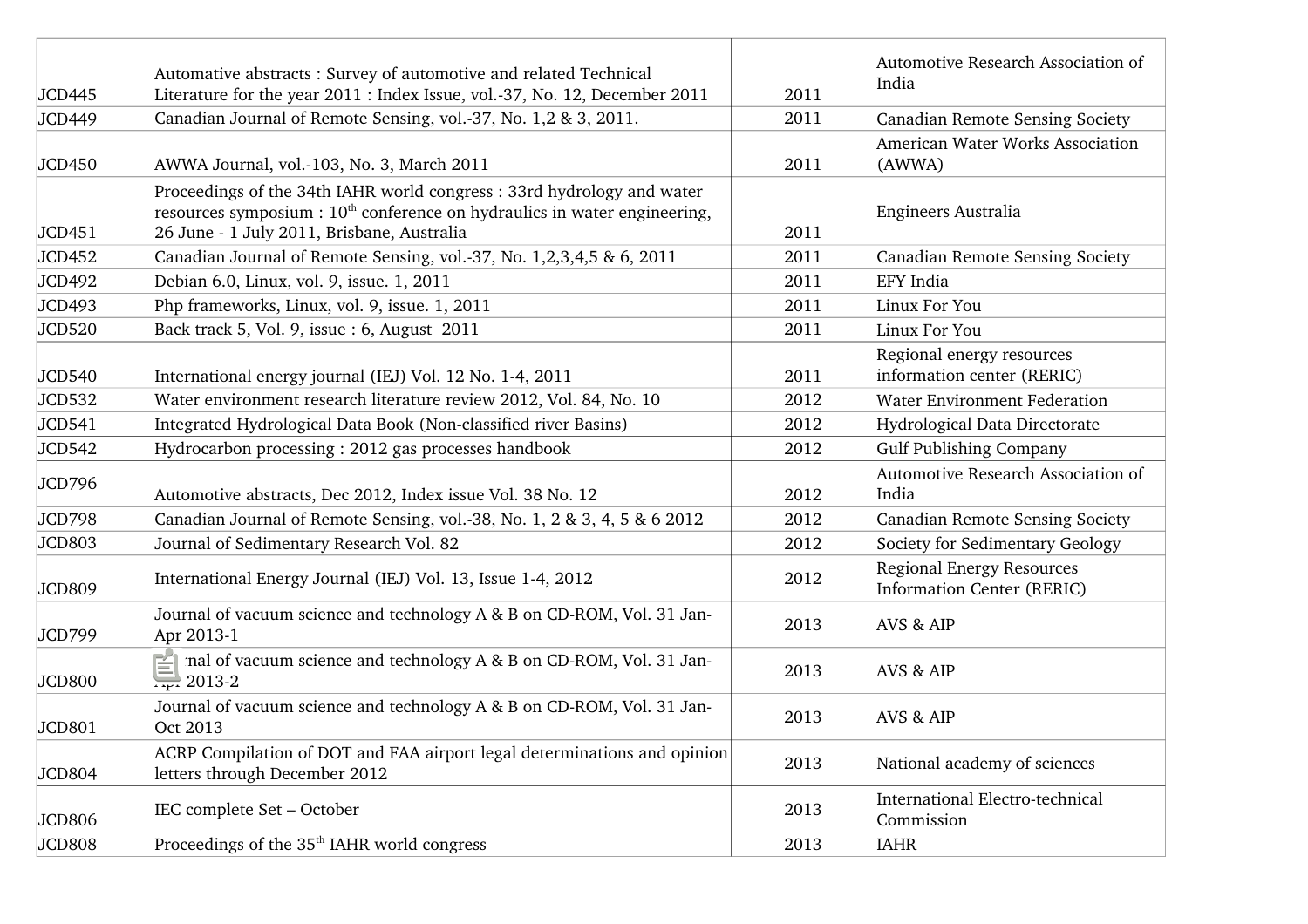| JCD810        | Automotive abstracts, Dec 2013, Index issue Vol. 39 No. 12                                                                                 | 2013      | Automotive Research Association of<br>India                   |
|---------------|--------------------------------------------------------------------------------------------------------------------------------------------|-----------|---------------------------------------------------------------|
| JCD479        |                                                                                                                                            |           |                                                               |
|               | Study in Holland : International study programmes and courses, 2008-2009                                                                   | 2008-2009 |                                                               |
| JCD486        | Mphil and PhD studies, Hong Kong, 2009-2010, (2 copies)                                                                                    | 2009-2010 | University of Hongkong                                        |
| JCD489        | Nuffic: International study programmes and courses, 2009-2010                                                                              | 2009-2010 | Macintosh                                                     |
| <b>JCD805</b> | IEC complete Set - September                                                                                                               | 2013      | <b>International Electro-technical</b><br>Commission          |
| JCD52         | Journal of the Acoustical Society of America, Vol. 1-16, 1929-1945                                                                         | NA        | Acoustical Society of America                                 |
| JCD74         | Products in motion Retsch-solutions in milling & sieving                                                                                   | NA        | Retsch GmbH & Co.                                             |
| JCD83         | SMI Roadmap Version 3.0                                                                                                                    | <b>NA</b> | Asian Institute of Technology                                 |
| JCD117        | 99 Games : CT - ROM / Computers Today                                                                                                      | <b>NA</b> | Living Media India Ltd.                                       |
| JCD118        | Itrama.com : India's most comprehensive buyer's guide to IT products                                                                       | <b>NA</b> | Itrama.com                                                    |
| JCD119        | American Economic Review : articles, shorter papers, papers & proceedings,<br>March 1999 - September 2000, vol.-89, No. 1 - vol.-90, No. 4 | <b>NA</b> | American Economic Association                                 |
| JCD128        | That's Sharp: The World of Knives exhibited throughout the world                                                                           | <b>NA</b> | Neuenkamp                                                     |
| JCD140        | Nature Collections: Human Genome: Complete Set of Published Papers                                                                         | NA        | Nature Publishing Group                                       |
| JCD141        | ICB IPMA Competence Baseline Version 3.0                                                                                                   | NA        | <b>International Project Management</b><br>Association (IPMA) |
| JCD165        | Energy for Sustainable Development, vols. - 1 to 10                                                                                        | <b>NA</b> | <b>International Energy Initiative</b>                        |
| JCD182        | The world is your destination : Global Masters in Business Administration :<br>Info Disc                                                   | NA        | S.P. Jain Center of Management                                |
| JCD223        | Eureka : The best ideas come from the most unlikely places                                                                                 | NA        | Shell Films Production                                        |
| JCD296        | IEEE transactions on network & service management (TNSM) 2004-07                                                                           | NA        | IEEE Communications Society                                   |
| JCD399        | Gujarat: The Powerhouse DVD: An Impact Presentation                                                                                        | <b>NA</b> | Govt. of Gujarat                                              |
| JCD427        | Honey bee : Back issues 1990-2009 / vol.-2.1                                                                                               | NA        | SRISTI, IIM Ahmedabad                                         |
| JCD497        | International electrotechnical commission, Mumbai                                                                                          | NA        | <b>Book Supply Bureau</b>                                     |
| JCD500        | Rapid Radio Solutions Pvt. Ltd, Ahmedabad                                                                                                  | <b>NA</b> | Rapid Radio Solutions Pvt. Ltd                                |
| JCD516        | JNAFAU : School of planning and architecture                                                                                               | NA        | JNAFAU                                                        |
| JCD530        | Chip Special : All about internet and various other tools                                                                                  | NA        |                                                               |
| JCD547        | PCLinuxOS /vol.08, Issue 08, October 2010                                                                                                  | NA        |                                                               |
| JCD586        | Interactive product demonstration drivers                                                                                                  | NA        | Logitech                                                      |
| JCD588        | Perx multimedia drivers and utilities                                                                                                      | NA        | Perx                                                          |
| JCD613        | Plaxis Introductory : Plaxis finite element code for soil and rock analyses                                                                | NA        | Plaxis BV                                                     |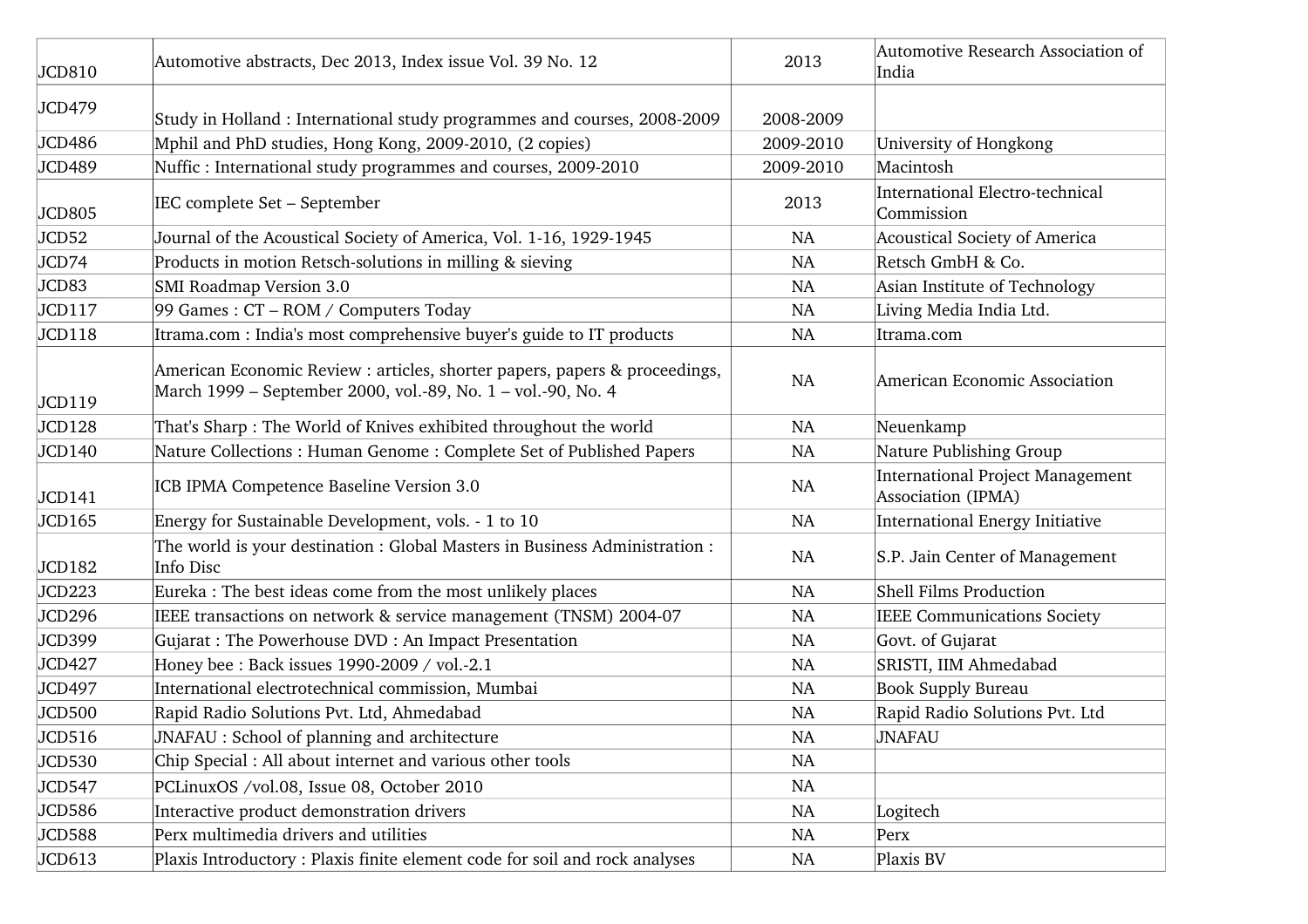| JCD748 | <b>Business Periodicals</b> | <b>NA</b> | ProQuest |
|--------|-----------------------------|-----------|----------|
| JCD749 | <b>Business Periodicals</b> | <b>NA</b> | ProQuest |
| JCD750 | <b>Business Periodicals</b> | NA        | ProQuest |
| JCD751 | <b>Business Periodicals</b> | NA        | ProQuest |
| JCD752 | Business Periodicals        | <b>NA</b> | ProQuest |
| JCD753 | <b>Business Periodicals</b> | NA        | ProQuest |
| JCD754 | <b>Business Periodicals</b> | <b>NA</b> | ProQuest |
| JCD755 | <b>Business Periodicals</b> | NA        | ProQuest |
| JCD756 | <b>Business Periodicals</b> | NA        | ProQuest |
| JCD757 | <b>Business Periodicals</b> | <b>NA</b> | ProQuest |
| JCD758 | <b>Business Periodicals</b> | NA        | ProQuest |
| JCD759 | <b>Business Periodicals</b> | <b>NA</b> | ProQuest |
| JCD760 | <b>Business Periodicals</b> | NA        | ProQuest |
| JCD761 | <b>Business Periodicals</b> | NA        | ProQuest |
| JCD762 | <b>Business Periodicals</b> | <b>NA</b> | ProQuest |
| JCD763 | <b>Business Periodicals</b> | NA        | ProQuest |
| JCD764 | <b>Business Periodicals</b> | NA        | ProQuest |
| JCD765 | <b>Business Periodicals</b> | NA        | ProQuest |
| JCD766 | <b>Business Periodicals</b> | <b>NA</b> | ProQuest |
| JCD767 | <b>Business Periodicals</b> | <b>NA</b> | ProQuest |
| JCD768 | <b>Business Periodicals</b> | NA        | ProQuest |
| JCD769 | <b>Business Periodicals</b> | NA        | ProQuest |
| JCD770 | <b>Business Periodicals</b> | NA        | ProQuest |
| JCD771 | <b>Business Periodicals</b> | <b>NA</b> | ProQuest |
| JCD772 | <b>Business Periodicals</b> | <b>NA</b> | ProQuest |
| JCD773 | <b>Business Periodicals</b> | <b>NA</b> | ProQuest |
| JCD774 | <b>Business Periodicals</b> | <b>NA</b> | ProQuest |
| JCD775 | <b>Business Periodicals</b> | NA        | ProQuest |
| JCD776 | <b>Business Periodicals</b> | NA        | ProQuest |
| JCD777 | <b>Business Periodicals</b> | <b>NA</b> | ProQuest |
| JCD778 | <b>Business Periodicals</b> | NA        | ProQuest |
| JCD779 | <b>Business Periodicals</b> | NA        | ProQuest |
| JCD780 | <b>Business Periodicals</b> | NA        | ProQuest |
| JCD781 | <b>Business Periodicals</b> | NA        | ProQuest |